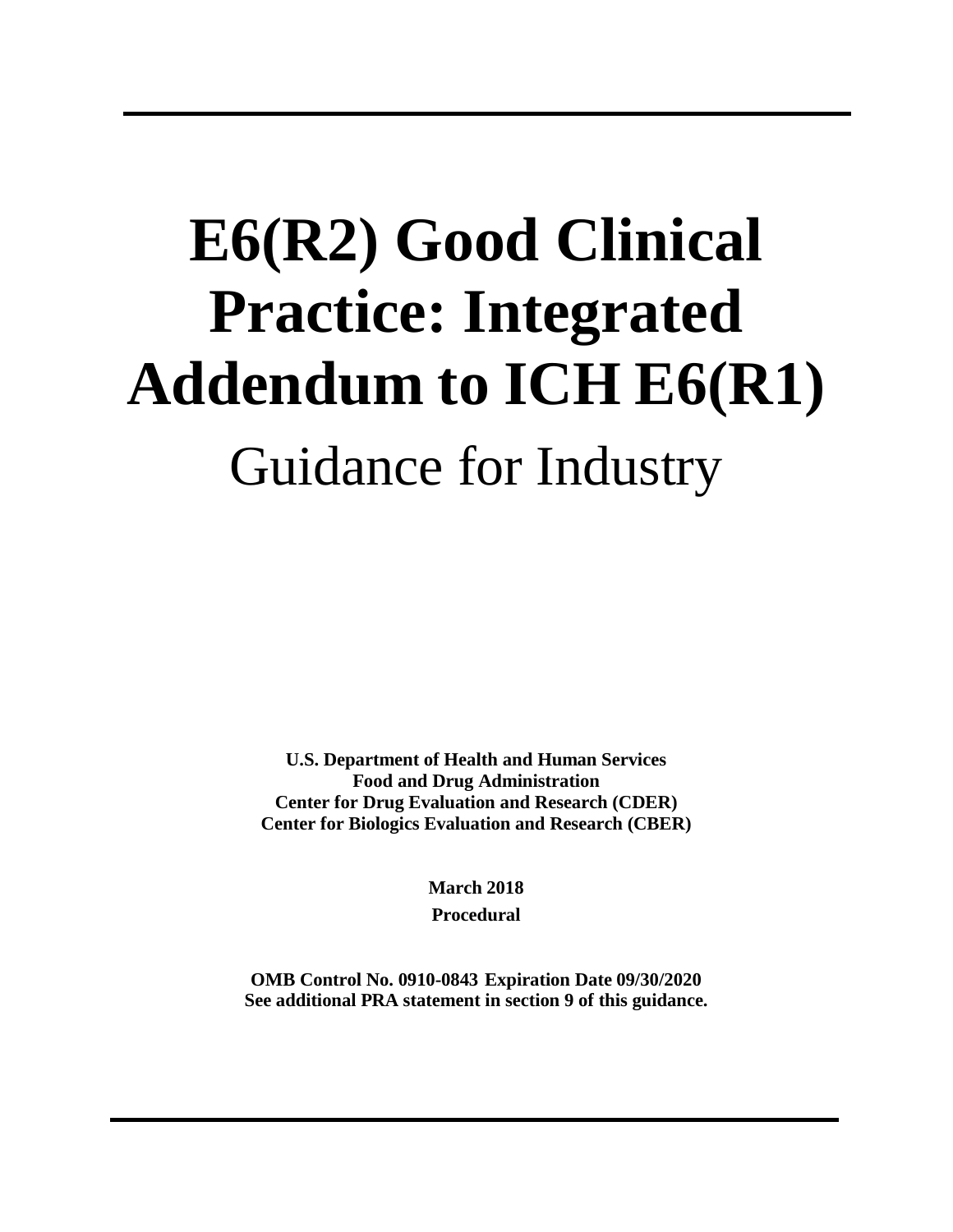# **E6(R2) Good Clinical Practice: Integrated Addendum to ICH E6(R1)** Guidance for Industry

*Additional copies are available from: Office of Communications, Division of Drug Information Center for Drug Evaluation and Research Food and Drug Administration 10001 New Hampshire Ave., Hillandale Bldg., 4th Floor Silver Spring, MD 20993-0002 Phone: 885-543-3784 or 301-796-3400; Fax: 301-431-6353 Email: [druginfo@fda.hhs.gov](mailto:druginfo@fda.hhs.gov) <http://www.fda.gov/Drugs/GuidanceComplianceRegulatoryInformation/Guidances/default.htm>*

*and/or*

*Office of Communication, Outreach and Development Center for Biologics Evaluation and Research Food and Drug Administration 10903 New Hampshire Ave., Bldg. 71, Room 3128 Silver Spring, MD 20993-0002 Phone: 800-835-4709 or 240-402-8010 Email: ocod@fda.hhs.gov <http://www.fda.gov/BiologicsBloodVaccines/GuidanceComplianceRegulatoryInformation/Guidances/default.htm>*

> **U.S. Department of Health and Human Services Food and Drug Administration Center for Drug Evaluation and Research (CDER) Center for Biologics Evaluation and Research (CBER)**

> > **March 2018 Procedural**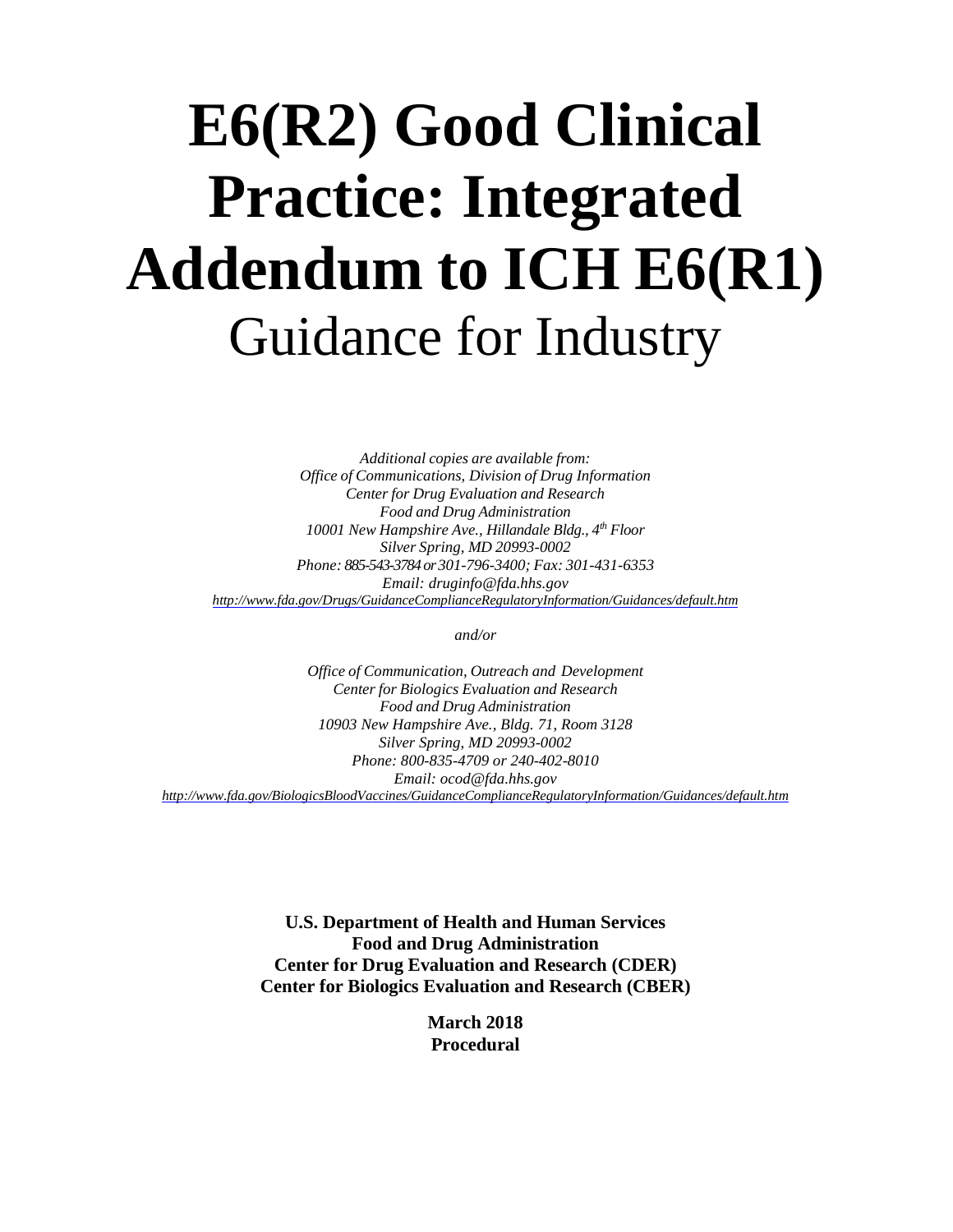## **TABLE OF CONTENTS**

| 1.  |                                                       |
|-----|-------------------------------------------------------|
| 2.  |                                                       |
| 3.  | <b>INSTITUTIONAL REVIEW BOARD/INDEPENDENT ETHICS</b>  |
|     |                                                       |
| 3.1 |                                                       |
| 3.2 |                                                       |
| 3.3 |                                                       |
| 3.4 |                                                       |
| 4.  |                                                       |
| 4.l |                                                       |
| 4.2 |                                                       |
| 4.3 |                                                       |
| 4.4 |                                                       |
| 4.5 |                                                       |
| 4.6 |                                                       |
| 4.7 |                                                       |
| 4.8 |                                                       |
| 4.9 |                                                       |
|     |                                                       |
|     |                                                       |
|     |                                                       |
|     |                                                       |
| 5.  |                                                       |
|     |                                                       |
| 5.1 |                                                       |
| 5.2 |                                                       |
| 5.3 |                                                       |
|     |                                                       |
| 5.4 |                                                       |
| 5.5 | Trial Management, Data Handling, and Recordkeeping 27 |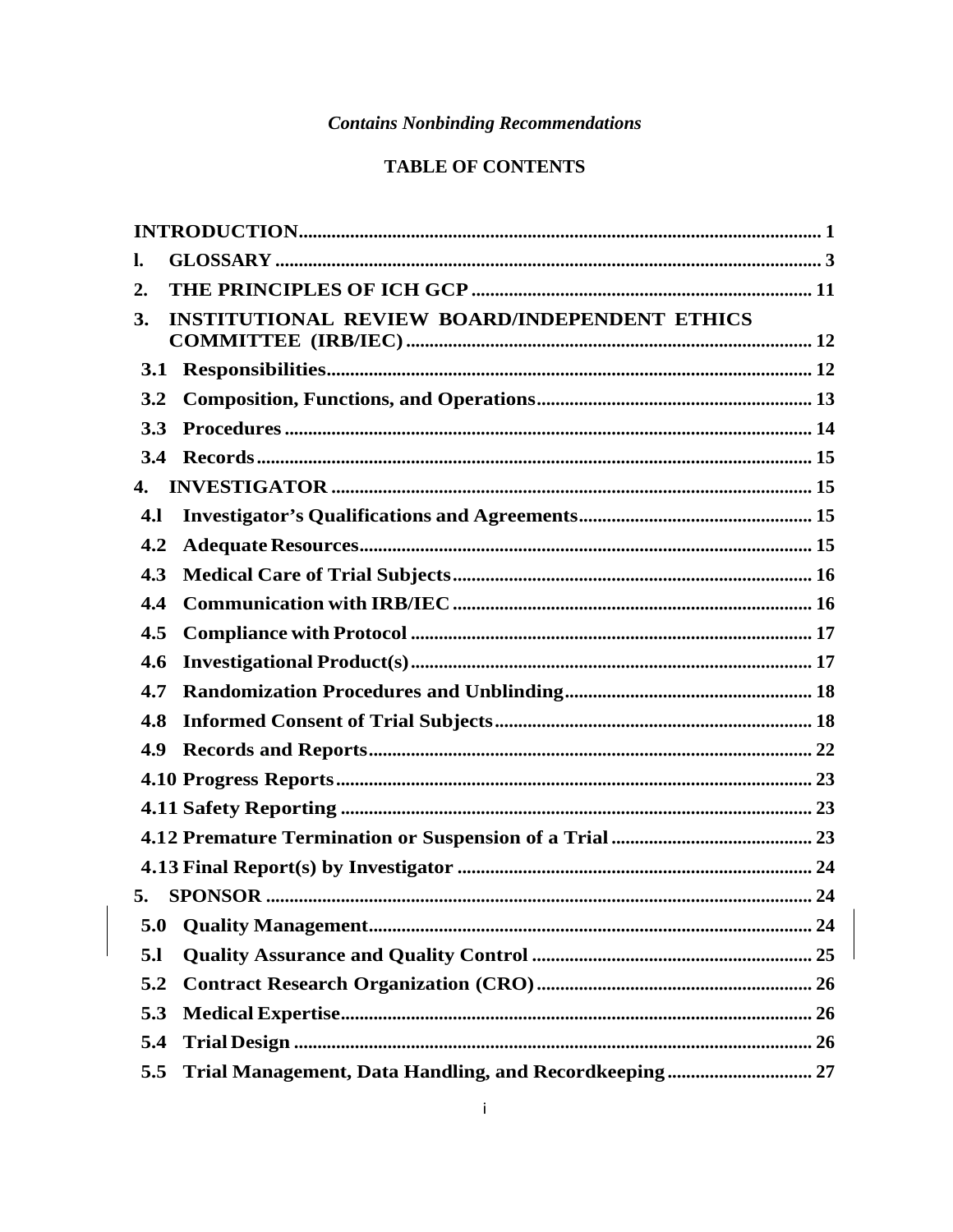| 5.6        |                                                                     |  |
|------------|---------------------------------------------------------------------|--|
| 5.7        |                                                                     |  |
| 5.8        |                                                                     |  |
| 5.9        |                                                                     |  |
|            |                                                                     |  |
|            |                                                                     |  |
|            |                                                                     |  |
|            | 5.13 Manufacturing, Packaging, Labeling, and Coding Investigational |  |
|            |                                                                     |  |
|            |                                                                     |  |
|            |                                                                     |  |
|            |                                                                     |  |
|            |                                                                     |  |
|            |                                                                     |  |
| 5.18.2     |                                                                     |  |
| 5.18.3     |                                                                     |  |
| 5.18.4     |                                                                     |  |
| 5.18.5     |                                                                     |  |
| 5.18.6     |                                                                     |  |
| 5.18.7     |                                                                     |  |
|            |                                                                     |  |
|            |                                                                     |  |
|            |                                                                     |  |
| 5.19.3     |                                                                     |  |
|            |                                                                     |  |
|            |                                                                     |  |
|            |                                                                     |  |
|            |                                                                     |  |
| 6.         | CLINICAL TRIAL PROTOCOL AND PROTOCOL AMENDMENT(S) 39                |  |
| <b>6.1</b> |                                                                     |  |
|            |                                                                     |  |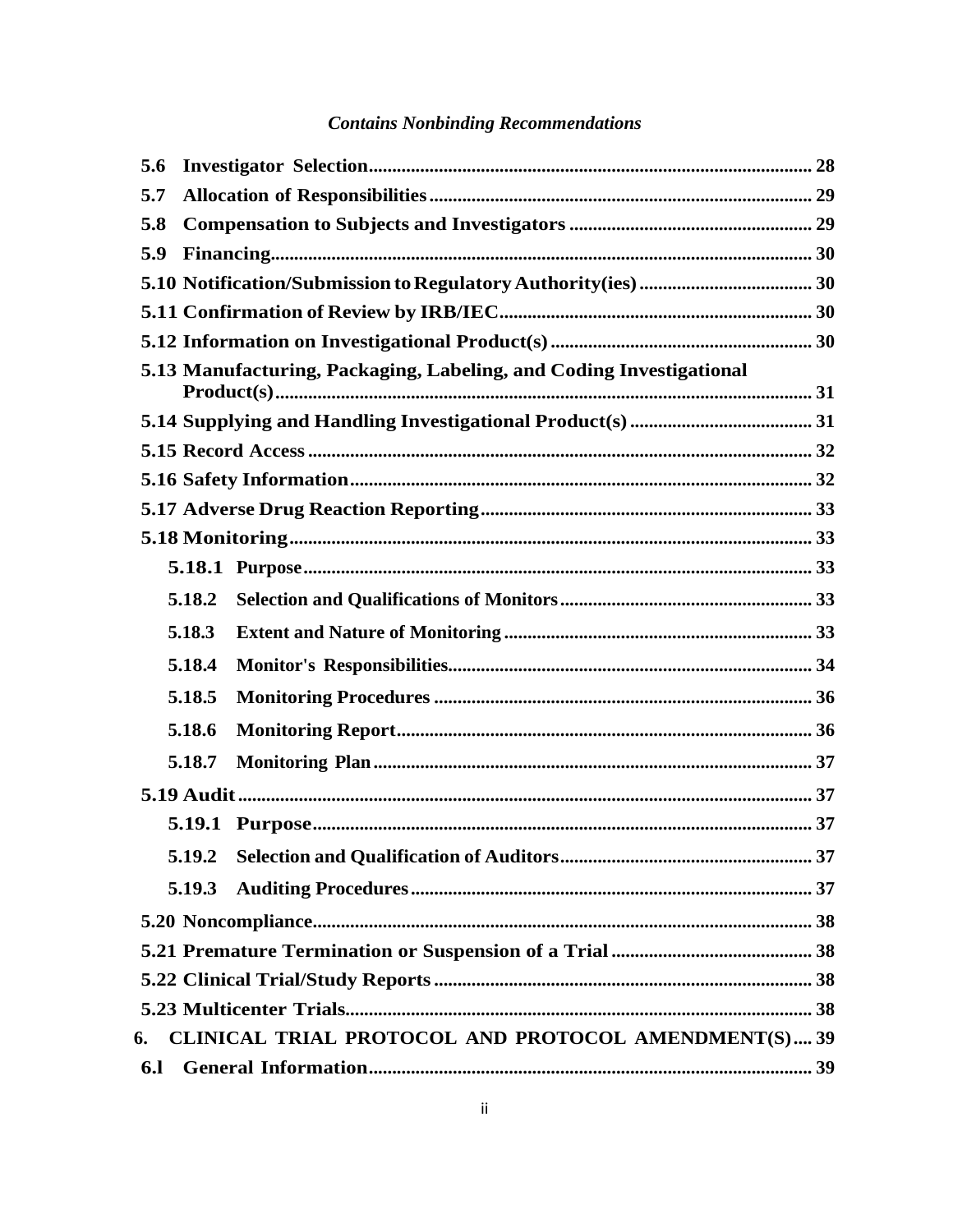| 6.2 |                                                                                |    |
|-----|--------------------------------------------------------------------------------|----|
| 6.3 |                                                                                |    |
| 6.4 |                                                                                |    |
| 6.5 |                                                                                |    |
| 6.6 |                                                                                |    |
| 6.7 |                                                                                |    |
| 6.8 |                                                                                |    |
| 6.9 |                                                                                |    |
|     |                                                                                |    |
|     |                                                                                |    |
|     |                                                                                |    |
|     |                                                                                |    |
|     |                                                                                |    |
|     |                                                                                |    |
|     |                                                                                |    |
| 7.  |                                                                                |    |
| 7.I |                                                                                |    |
|     |                                                                                |    |
|     | 7.2.1                                                                          |    |
|     | 7.2.2                                                                          |    |
|     |                                                                                |    |
|     | 7.3.1                                                                          |    |
|     | 7.3.2                                                                          |    |
|     | 7.3.3<br>Introduction                                                          | 45 |
|     | Physical, Chemical, and Pharmaceutical Properties and Formulation  45<br>7.3.4 |    |
|     | 7.3.5                                                                          |    |
|     | 7.3.6                                                                          |    |
|     | 7.3.7                                                                          |    |
| 7.4 |                                                                                |    |
| 7.5 |                                                                                |    |
| 8.  | <b>ESSENTIAL DOCUMENTS FOR THE CONDUCT OF A CLINICAL</b>                       |    |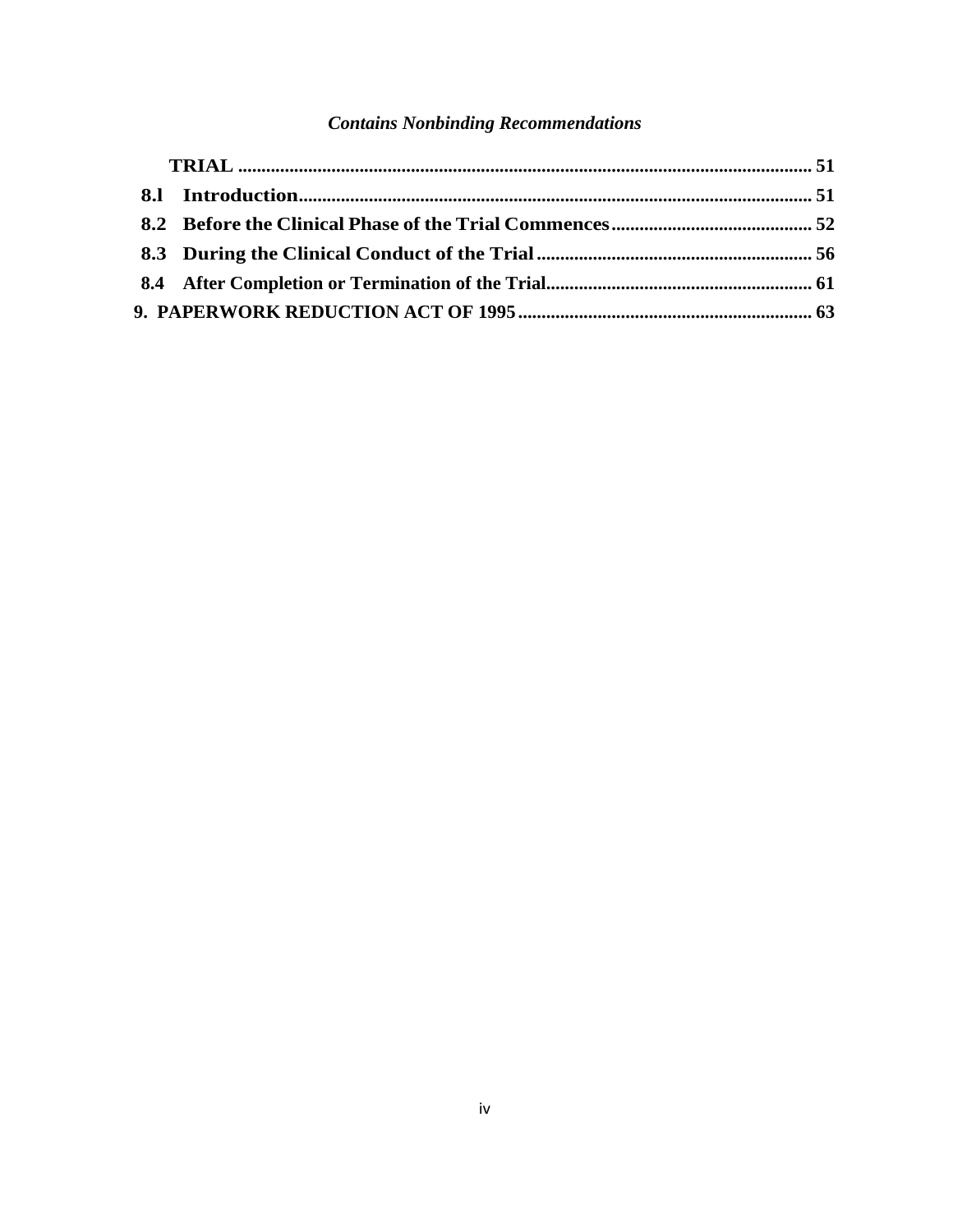## **E6(R2) Good Clinical Practice: Integrated Addendum to ICH E6(R1) Guidance for Industry[1](#page-6-1)**

This guidance represents the current thinking of the Food and Drug Administration (FDA or Agency) on this topic. It does not establish any rights for any person and is not binding on FDA or the public. You can use an alternative approach if it satisfies the requirements of the applicable statutes and regulations. To discuss an alternative approach, contact the FDA office responsible for this guidance as listed on the title page.

#### <span id="page-6-0"></span>**INTRODUCTION**

Good Clinical Practice (GCP) is an international ethical and scientific quality standard for designing, conducting, recording and reporting trials that involve the participation of human subjects. Compliance with this standard provides public assurance that the rights, safety, and well-being of trial subjects are protected, consistent with the principles that have their origin in the Declaration of Helsinki, and that the clinical trial data are credible.

The objective of this ICH GCP guidance is to provide a unified standard for the European Union, Japan, and the United States to facilitate the mutual acceptance of clinical data by the regulatory authorities in these jurisdictions.

The guidance was developed with consideration of the current good clinical practices of the European Union, Japan, and the United States, as well as those of Australia, Canada, the Nordic countries, and the World Health Organization.

This guidance should be followed when generating clinical trial data that are intended to be submitted to regulatory authorities.

The principles established in this guidance may also be applied to other clinical investigations that may have an impact on the safety and well-being of human subjects.

<span id="page-6-1"></span> <sup>1</sup> This guidance was developed within the Expert Working Group (Procedural) of the International Council for Harmonisation of Technical Requirements for Pharmaceuticals for Human Use (ICH) (formerly the International Conference on Harmonisation of Technical Requirements for Registration of Pharmaceuticals for Human Use) and has been subject to consultation by the regulatory parties, in accordance with the ICH process. This document has been endorsed by the ICH Management Committee at *Step 4* of the ICH process, November 2016. At *Step 4* of the process, the final draft is recommended for adoption to the regulatory bodies of the European Union, Japan, and the United States authorities represented at ICH.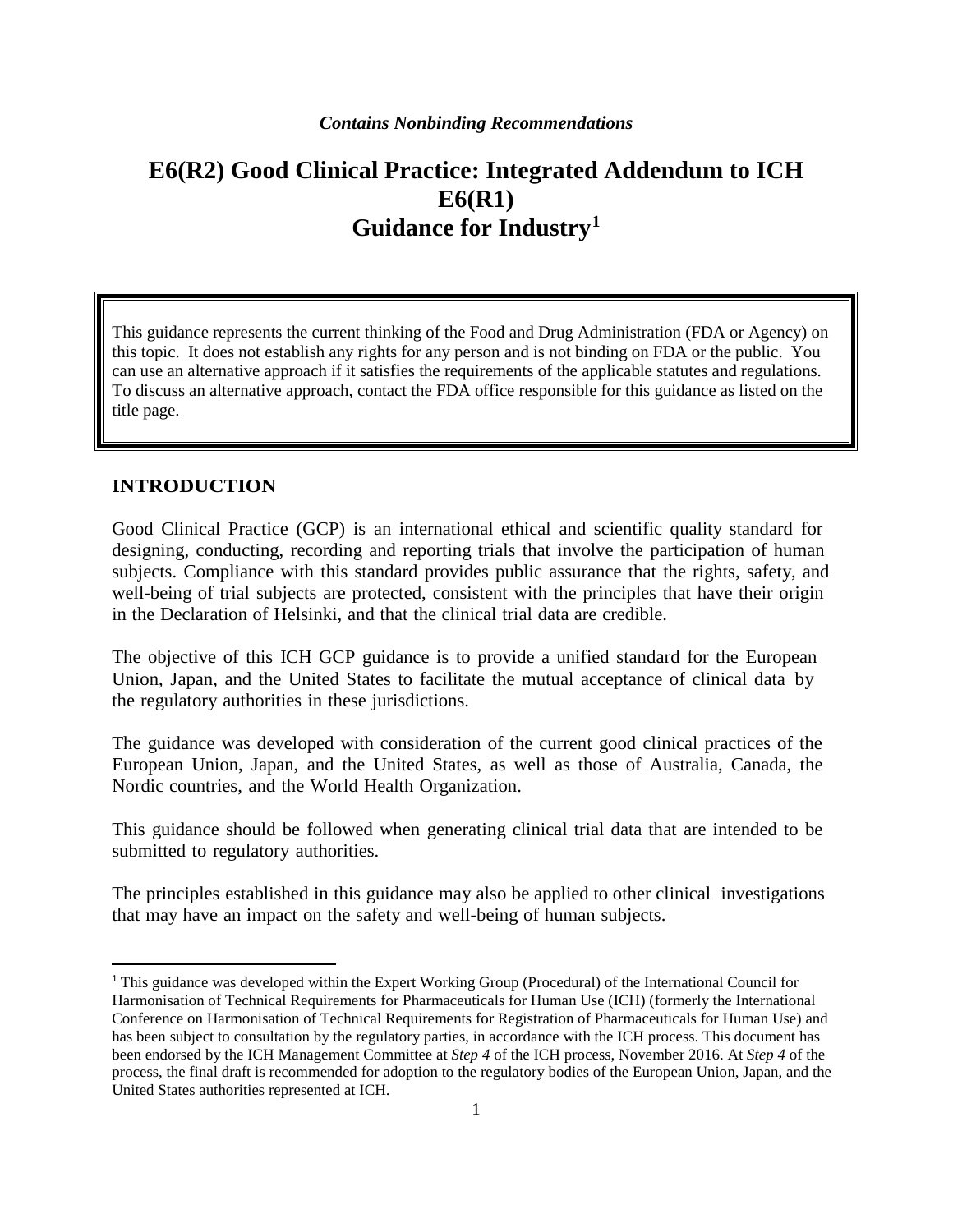#### **ADDENDUM**

Since the development of the ICH GCP Guidance, the scale, complexity, and cost of clinical trials have increased. Evolutions in technology and risk management processes offer new opportunities to increase efficiency and focus on relevant activities. When the original ICH E6(R1) text was prepared, clinical trials were performed in a largely paper-based process. Advances in use of electronic data recording and reporting facilitate implementation of other approaches. For example, centralized monitoring can now offer a greater advantage, to a broader range of trials than is suggested in the original text. Therefore, this guidance has been amended to encourage implementation of improved and more efficient approaches to clinical trial design, conduct, oversight, recording, and reporting while continuing to ensure human subject protection and reliability of trial results. Standards regarding electronic records and essential documents intended to increase clinical trial quality and efficiency have also been updated.

This guidance should be read in conjunction with other ICH guidances relevant to the conduct of clinical trials (e.g., E2A (clinical safety data management), E3 (clinical study reporting), E7 (geriatric populations), E8 (general considerations for clinical trials), E9 (statistical principles), and E11 (pediatric populations)).

This ICH GCP Guidance Integrated Addendum provides a unified standard for the European Union, Japan, the United States, Canada, and Switzerland to facilitate the mutual acceptance of data from clinical trials by the regulatory authorities in these jurisdictions. In the event of any conflict between the  $E6(R1)$  text and the  $E6(R2)$  addendum text, the  $E6(R2)$  addendum text should take priority.

In general, FDA's guidance documents do not establish legally enforceable responsibilities. Instead, guidances describe the Agency's current thinking on a topic and should be viewed only as recommendations, unless specific regulatory or statutory requirements are cited. The use of the word should in Agency guidances means that something is suggested or recommended, but not required.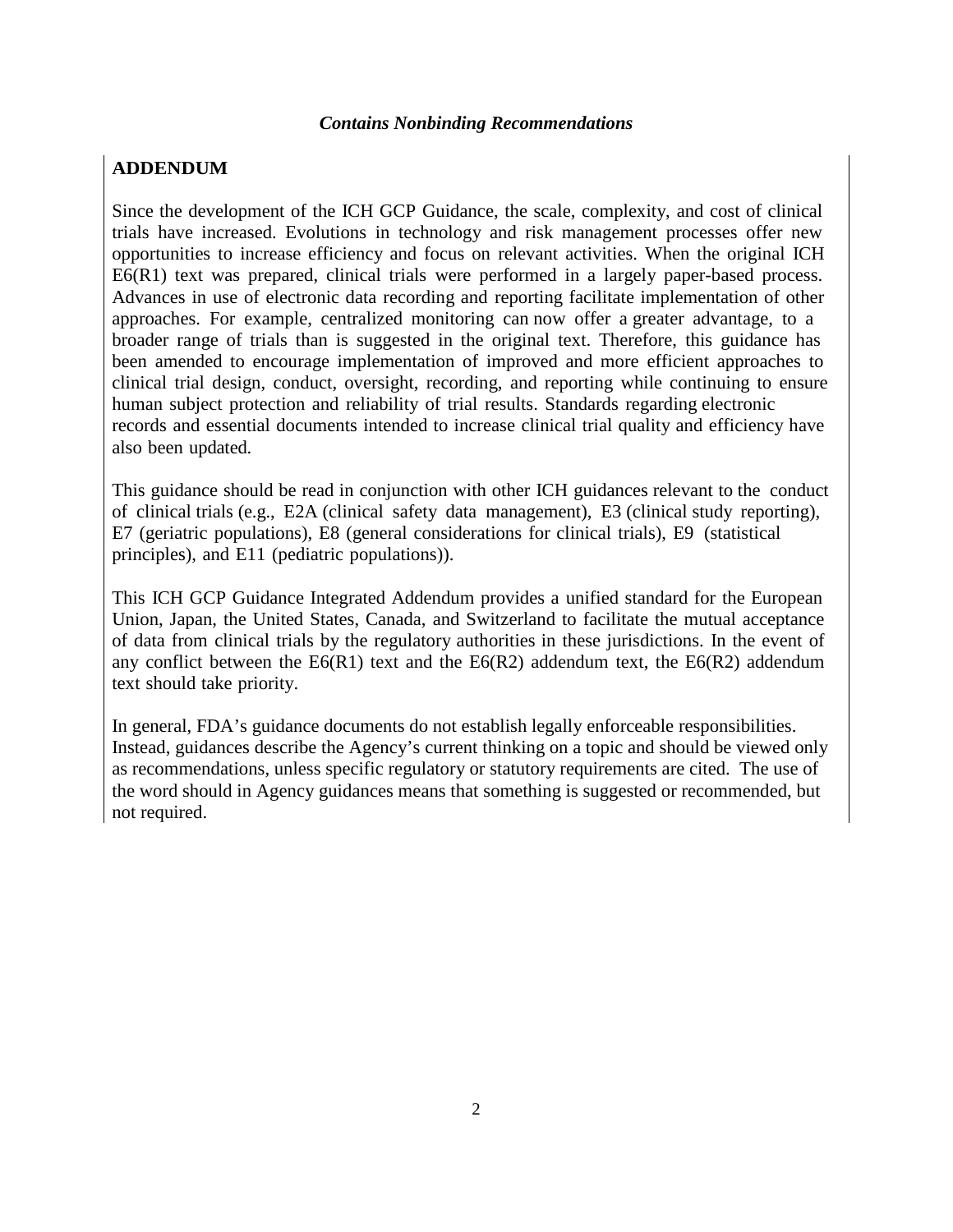## <span id="page-8-0"></span>**l. GLOSSARY**

## **1.1 Adverse Drug Reaction (ADR)**

In the preapproval clinical experience with a new medicinal product or its new usages, particularly as the therapeutic dose(s) may not be established, all noxious and unintended responses to a medicinal product related to any dose should be considered adverse drug reactions. The phrase "responses to a medicinal product" means that a causal relationship between a medicinal product and an adverse event is at least a reasonable possibility, i.e., the relationship cannot be ruled out.

Regarding marketed medicinal products: A response to a drug which is noxious and unintended and which occurs at doses normally used in man for prophylaxis, diagnosis, or therapy of diseases or for modification of physiological function (see the ICH Guideline for Clinical Safety Data Management: Definitions and Standards for Expedited Reporting).

## **1.2 Adverse Event (AE)**

Any untoward medical occurrence in a patient or clinical investigation subject administered a pharmaceutical product and which does not necessarily have a causal relationship with this treatment. An AE can therefore be any unfavorable and unintended sign (including an abnormal laboratory finding), symptom, or disease temporally associated with the use of a medicinal (investigational) product, whether or not related to the medicinal (investigational) product (see the ICH Guidance for Clinical Safety Data Management: Definitions and Standards for Expedited Reporting).

## **1.3 Amendment (to the protocol)**

See Protocol Amendment.

## **1.4 Applicable Regulatory Requirement(s)**

Any law(s) and regulation(s) addressing the conduct of clinical trials of investigational products.

## **1.5 Approval (in relation to institutional review boards (IRBs))**

The affirmative decision of the IRB that the clinical trial has been reviewed and may be conducted at the institution site within the constraints set forth by the IRB, the institution, good clinical practice (GCP), and the applicable regulatory requirements.

## **1.6 Audit**

A systematic and independent examination of trial-related activities and documents to determine whether the evaluated trial-related activities were conducted, and the data were recorded, analyzed, and accurately reported according to the protocol, sponsor's standard operating procedures (SOPs), good clinical practice (GCP), and the applicable regulatory requirement(s).

## **1.7 Audit Certificate**

A declaration of confirmation by the auditor that an audit has taken place.

## **1.8 Audit Report**

A written evaluation by the sponsor's auditor of the results of the audit.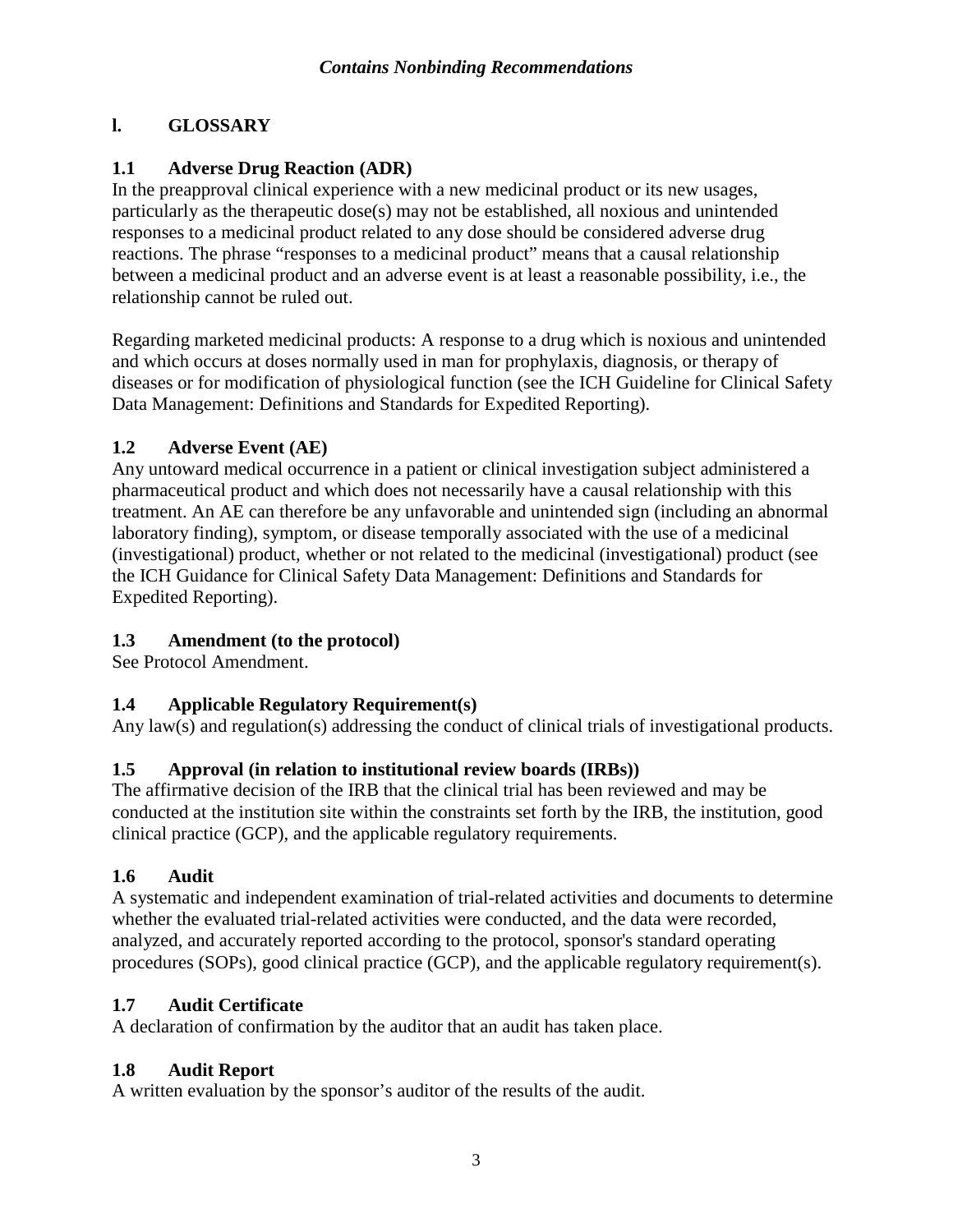## **1.9 Audit Trail**

Documentation that allows reconstruction of the course of events.

## **1.10 Blinding/Masking**

A procedure in which one or more parties to the trial are kept unaware of the treatment assignment(s). Single-blinding usually refers to the subject(s) being unaware, and doubleblinding usually refers to the subject(s), investigator(s), monitor, and, in some cases, data analyst(s) being unaware of the treatment assignment(s).

## **1.11 Case Report Form (CRF)**

A printed, optical, or electronic document designed to record all of the protocol required information to be reported to the sponsor on each trial subject.

## **1.12 Clinical Trial/Study**

Any investigation in human subjects intended to discover or verify the clinical, pharmacological and/or other pharmacodynamic effects of an investigational product(s), and/or to identify any adverse reactions to an investigational product(s), and/or to study absorption, distribution, metabolism, and excretion of an investigational product(s) with the object of ascertaining its safety and/or efficacy. The terms clinical trial and clinical study are synonymous.

## **1.13 Clinical Trial/Study Report**

A written description of a trial/study of any therapeutic, prophylactic, or diagnostic agent conducted in human subjects, in which the clinical and statistical description, presentations, and analyses are fully integrated into a single report (see the ICH Guidance for Structure and Content of Clinical Study Reports).

## **1.14 Comparator (Product)**

An investigational or marketed product (i.e., active control), or placebo, used as a reference in a clinical trial.

## **1.15 Compliance (in relation to trials)**

Adherence to all the trial-related requirements, good clinical practice (GCP) requirements, and the applicable regulatory requirements.

## **1.16 Confidentiality**

Prevention of disclosure, to other than authorized individuals, of a sponsor's proprietary information or of a subject's identity.

## **1.17 Contract**

A written, dated, and signed agreement between two or more involved parties that sets out any arrangements on delegation and distribution of tasks and obligations and, if appropriate, on financial matters. The protocol may serve as the basis of a contract.

## **1.18 Coordinating Committee**

A committee that a sponsor may organize to coordinate the conduct of a multicenter trial.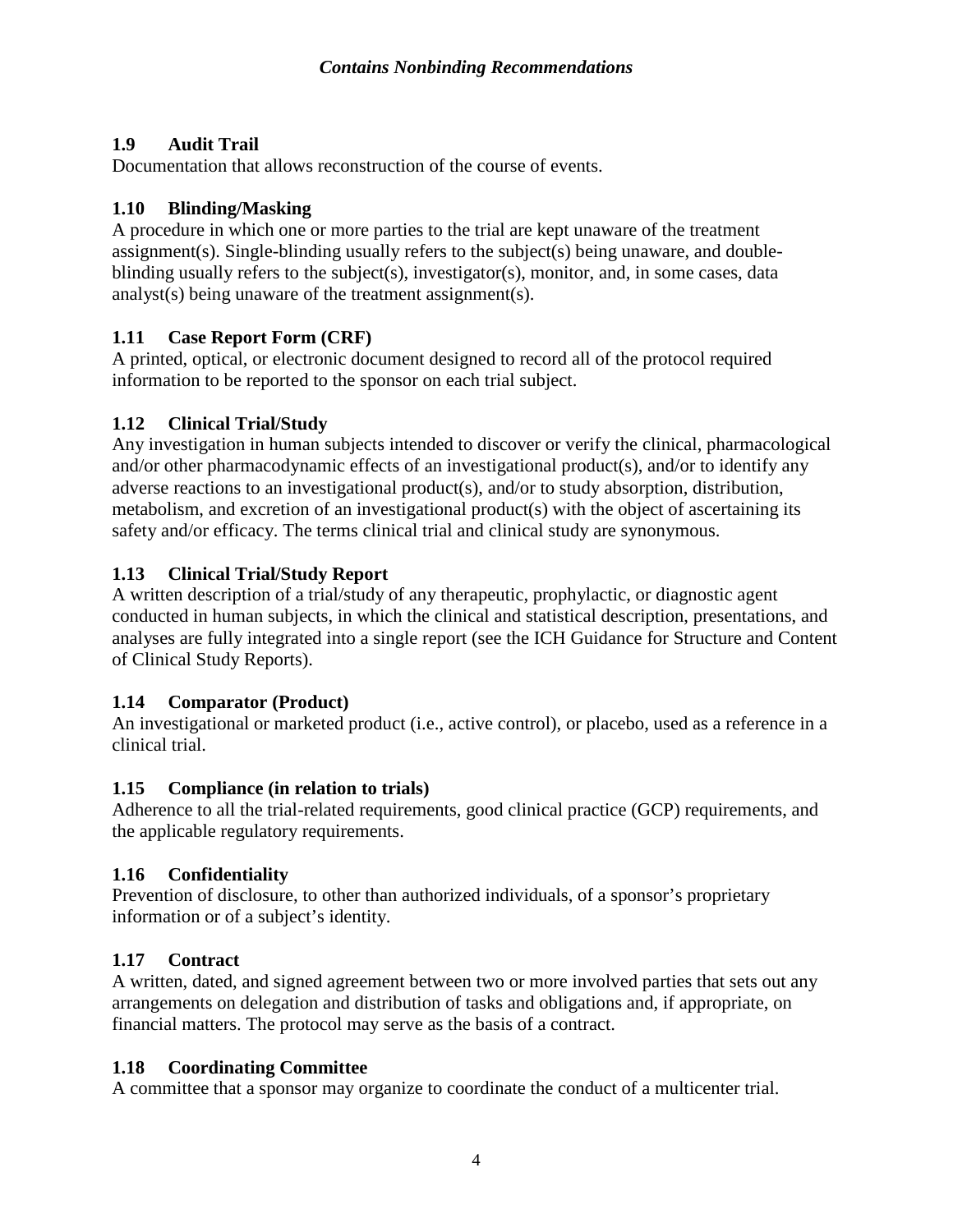## **1.19 Coordinating Investigator**

An investigator assigned the responsibility for the coordination of investigators at different centers participating in a multicenter trial.

## **l.20 Contract Research Organization (CRO)**

A person or an organization (commercial, academic, or other) contracted by the sponsor to perform one or more of a sponsor's trial-related duties and functions.

## **l.2l Direct Access**

Permission to examine, analyze, verify, and reproduce any records and reports that are important to evaluation of a clinical trial. Any party (e.g., domestic and foreign regulatory authorities, sponsor's monitors, and auditors) with direct access should take all reasonable precautions within the constraints of the applicable regulatory requirement(s) to maintain the confidentiality of subjects' identities and sponsor's proprietary information.

## **1.22 Documentation**

All records, in any form (including, but not limited to, written, electronic, magnetic, and optical records, and scans, x-rays, and electrocardiograms) that describe or record the methods, conduct, and/or results of a trial, the factors affecting a trial, and the actions taken.

## **1.23 Essential Documents**

Documents that individually and collectively permit evaluation of the conduct of a study and the quality of the data produced (see section 8. "Essential Documents for the Conduct of a Clinical Trial").

## **1.24 Good Clinical Practice (GCP)**

A standard for the design, conduct, performance, monitoring, auditing, recording, analyses, and reporting of clinical trials that provides assurance that the data and reported results are credible and accurate, and that the rights, integrity, and confidentiality of trial subjects are protected.

## **1.25 Independent Data Monitoring Committee (IDMC) (Data and Safety Monitoring Board, Monitoring Committee, Data Monitoring Committee)**

An independent data monitoring committee that may be established by the sponsor to assess at intervals the progress of a clinical trial, the safety data, and the critical efficacy endpoints, and to recommend to the sponsor whether to continue, modify, or stop a trial.

## **1.26 Impartial Witness**

A person, who is independent of the trial, who cannot be unfairly influenced by people involved with the trial, who attends the informed consent process if the subject or the subject's legally acceptable representative cannot read, and who reads the informed consent form and any other written information supplied to the subject.

## **1.27 Independent Ethics Committee (IEC)**

An independent body (a review board or a committee, institutional, regional, national, or supranational), constituted of medical professionals and non-medical members, whose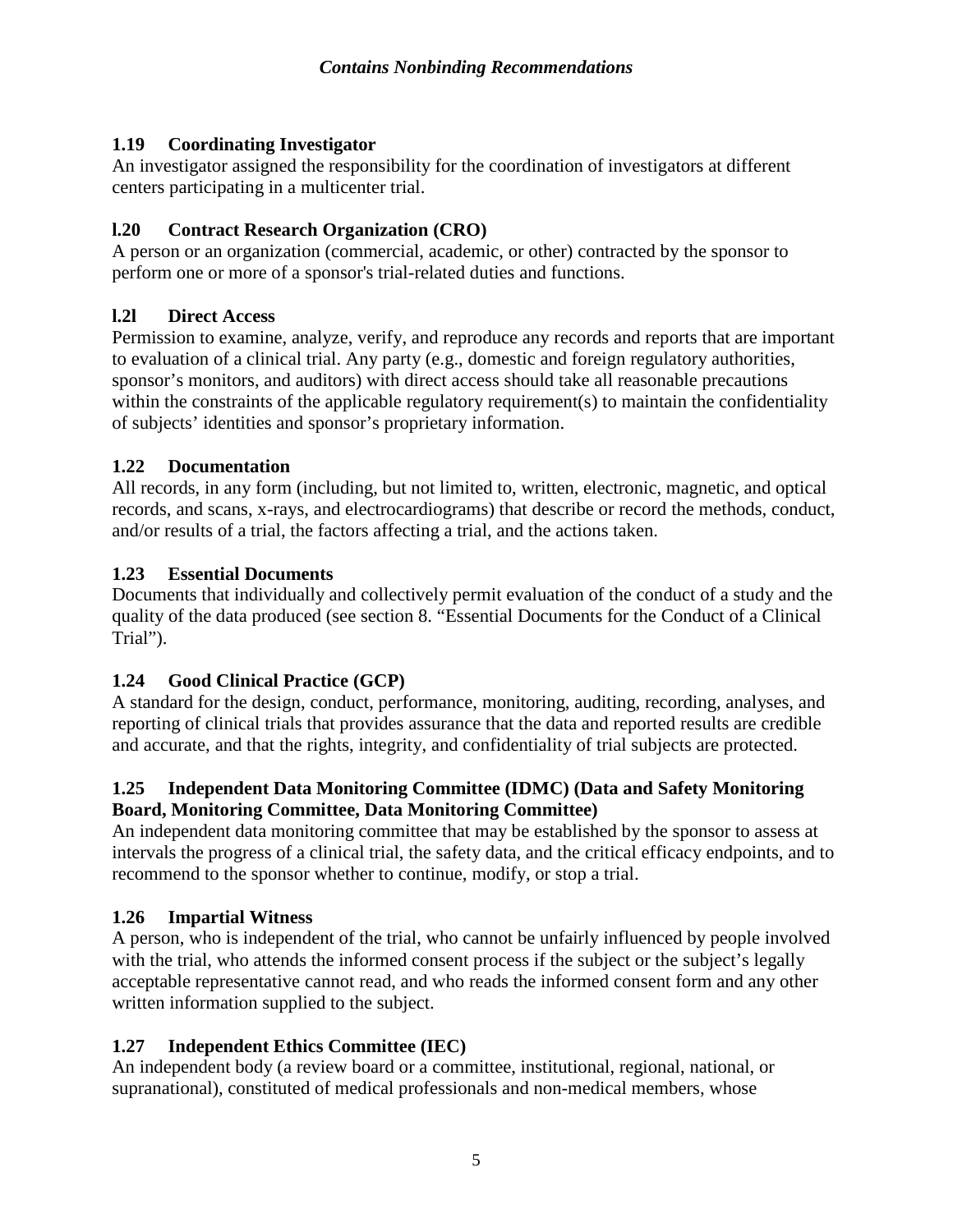responsibility it is to ensure the protection of the rights, safety and well-being of human subjects involved in a trial and to provide public assurance of that protection, by, among other things, reviewing and approving/providing favorable opinion on the trial protocol, the suitability of the investigator(s), facilities, and the methods and material to be used in obtaining and documenting informed consent of the trial subjects.

The legal status, composition, function, operations and regulatory requirements pertaining to Independent Ethics Committees may differ among countries, but should allow the Independent Ethics Committee to act in agreement with GCP as described in this guidance.

## **1.28 Informed Consent**

A process by which a subject voluntarily confirms his or her willingness to participate in a particular trial, after having been informed of all aspects of the trial that are relevant to the subject's decision to participate. Informed consent is documented by means of a written, signed, and dated informed consent form.

## **1.29 Inspection**

The act by a regulatory authority(ies) of conducting an official review of documents, facilities, records, and any other resources that are deemed by the authority(ies) to be related to the clinical trial and that may be located at the site of the trial, at the sponsor's and/or contract research organization's (CROs) facilities, or at other establishments deemed appropriate by the regulatory authority(ies).

#### **1.30 Institution (medical)**

Any public or private entity or agency or medical or dental facility where clinical trials are conducted.

## **l.31 Institutional Review Board (IRB)**

An independent body constituted of medical, scientific, and nonscientific members, whose responsibility is to ensure the protection of the rights, safety and well-being of human subjects involved in a trial by, among other things, reviewing, approving, and providing continuing review of trial protocols and amendments and of the methods and material to be used in obtaining and documenting informed consent of the trial subjects.

## **1.32 Interim Clinical Trial/Study Report**

A report of intermediate results and their evaluation based on analyses performed during the course of a trial.

## **1.33 Investigational Product**

A pharmaceutical form of an active ingredient or placebo being tested or used as a reference in a clinical trial, including a product with a marketing authorization when used or assembled (formulated or packaged) in a way different from the approved form, or when used for an unapproved indication, or when used to gain further information about an approved use.

#### **1.34 Investigator**

A person responsible for the conduct of the clinical trial at a trial site. If a trial is conducted by a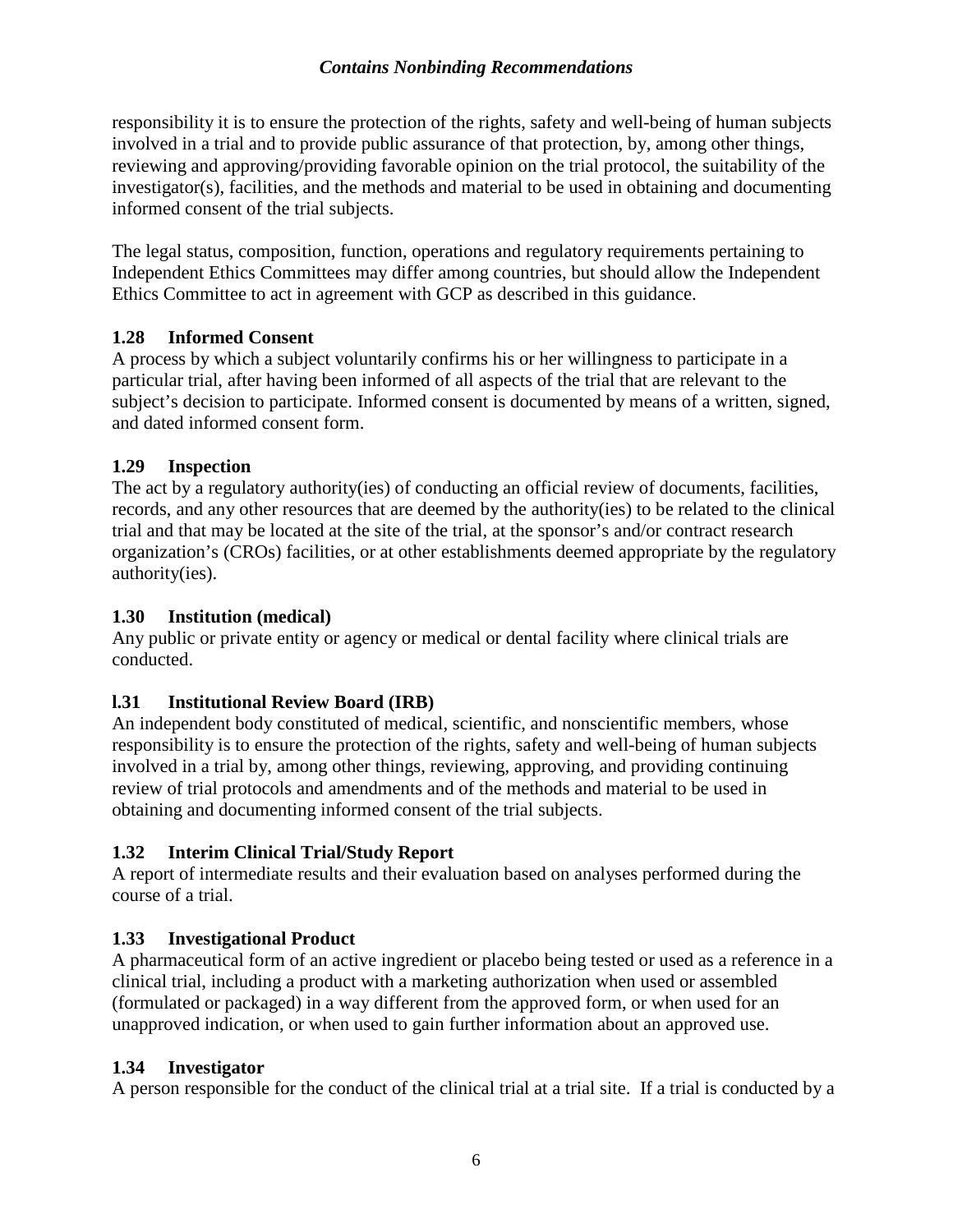team of individuals at a trial site, the investigator is the responsible leader of the team and may be called the principal investigator. (See also Subinvestigator.)

#### **1.35 Investigator/Institution**

An expression meaning "the investigator and/or institution, where required by the applicable regulatory requirements."

## **1.36 Investigator's Brochure**

A compilation of the clinical and nonclinical data on the investigational product(s) that is relevant to the study of the investigational product(s) in human subjects (see section 7. "Investigator's Brochure").

## **1.37 Legally Acceptable Representative**

An individual or juridical or other body authorized under applicable law to consent, on behalf of a prospective subject, to the subject's participation in the clinical trial.

## **1.38 Monitoring**

The act of overseeing the progress of a clinical trial, and of ensuring that it is conducted, recorded, and reported in accordance with the protocol, standard operating procedures (SOPs), GCP, and the applicable regulatory requirement(s).

## **1.39 Monitoring Report**

A written report from the monitor to the sponsor after each site visit and/or other trial-related communication according to the sponsor's SOPs.

## **1.40 Multicenter Trial**

A clinical trial conducted according to a single protocol but at more than one site, and therefore, carried out by more than one investigator.

#### **1.41 Nonclinical Study**

Biomedical studies not performed on human subjects.

#### **1.42 Opinion (in relation to Independent Ethics Committee)**

The judgment and/or the advice provided by an Independent Ethics Committee (IEC).

#### **1.43 Original Medical Record**

See Source Documents.

#### **1.44 Protocol**

A document that describes the objective(s), design, methodology, statistical considerations, and organization of a trial. The protocol usually also gives the background and rationale for the trial, but these could be provided in other protocol referenced documents. Throughout the ICH GCP Guidance, the term protocol refers to protocol and protocol amendments.

#### **1.45 Protocol Amendment**

A written description of a change(s) to or formal clarification of a protocol.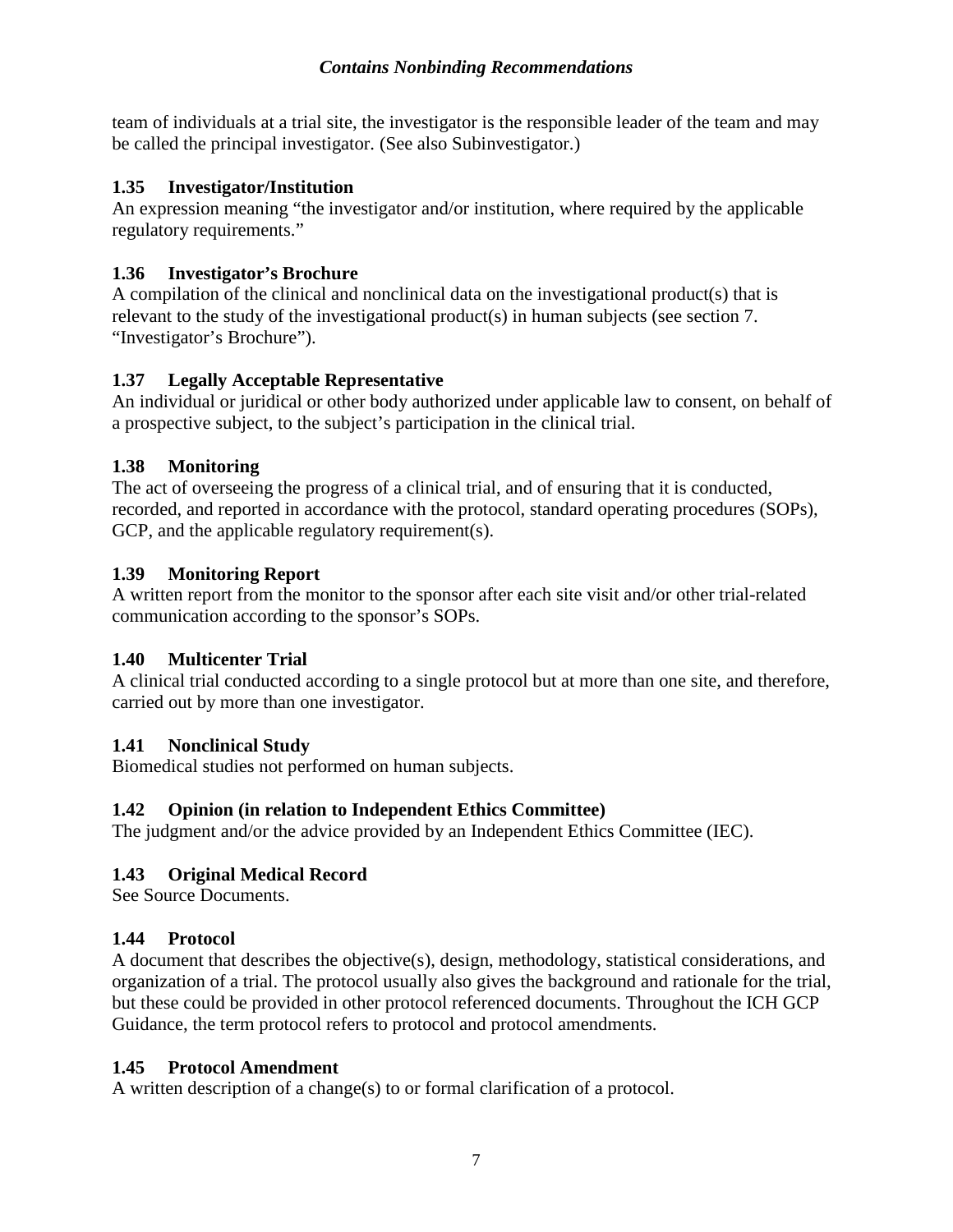#### **1.46 Quality Assurance (QA)**

All those planned and systematic actions that are established to ensure that the trial is performed and the data are generated, documented (recorded), and reported in compliance with GCP and the applicable regulatory requirement(s).

## **1.47 Quality Control (QC)**

The operational techniques and activities undertaken within the quality assurance system to verify that the requirements for quality of the trial-related activities have been fulfilled.

## **1.48 Randomization**

The process of assigning trial subjects to treatment or control groups using an element of chance to determine the assignments in order to reduce bias.

## **1.49 Regulatory Authorities**

Bodies having the power to regulate. In the ICH GCP guidance, the expression "Regulatory Authorities" includes the authorities that review submitted clinical data and those that conduct inspections (see 1.29). These bodies are sometimes referred to as competent authorities.

## **1.50 Serious Adverse Event (SAE) or Serious Adverse Drug Reaction (Serious ADR)**

Any untoward medical occurrence that at any dose:

- Results in death,
- Is life-threatening,
- Requires inpatient hospitalization or prolongation of existing hospitalization,
- Results in persistent or significant disability/incapacity, or
- Is a congenital anomaly/birth defect.

(See the ICH guidance for Clinical Safety Data Management: Definitions and Standards for Expedited Reporting.)

#### **1.51 Source Data**

All information in original records and certified copies of original records of clinical findings, observations, or other activities in a clinical trial necessary for the reconstruction and evaluation of the trial. Source data are contained in source documents (original records or certified copies).

#### **1.52 Source Document**

Original documents, data, and records (e.g., hospital records, clinical and office charts, laboratory notes, memoranda, subjects' diaries or evaluation checklists, pharmacy dispensing records, recorded data from automated instruments, copies or transcriptions certified after verification as being accurate copies, microfiches, photographic negatives, microfilm or magnetic media, x-rays, subject files, and records kept at the pharmacy, at the laboratories and at medico-technical departments involved in the clinical trial).

#### **1.53 Sponsor**

An individual, company, institution, or organization that takes responsibility for the initiation,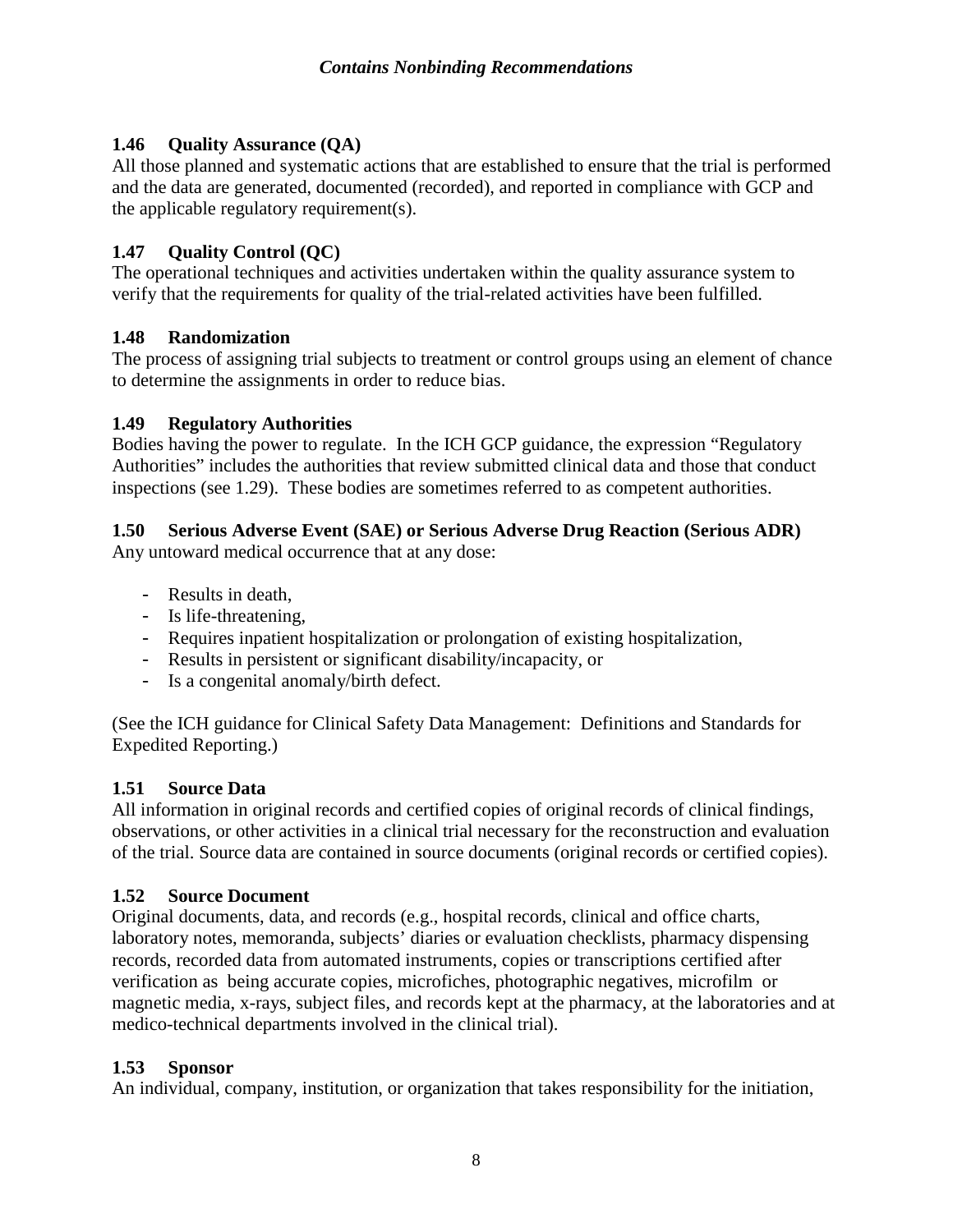management, and/or financing of a clinical trial.

## **1.54 Sponsor-Investigator**

An individual who both initiates and conducts, alone or with others, a clinical trial, and under whose immediate direction the investigational product is administered to, dispensed to, or used by a subject. The term does not include any person other than an individual (e.g., it does not include a corporation or an agency). The obligations of a sponsor-investigator include both those of a sponsor and those of an investigator.

## **1.55 Standard Operating Procedures (SOPs)**

Detailed, written instructions to achieve uniformity of the performance of a specific function.

## **1.56 Subinvestigator**

Any individual member of the clinical trial team designated and supervised by the investigator at a trial site to perform critical trial-related procedures and/or to make important trial-related decisions (e.g., associates, residents, research fellows). See also Investigator.

## **1.57 Subject/Trial Subject**

An individual who participates in a clinical trial, either as a recipient of the investigational product(s) or as a control.

## **1.58 Subject Identification Code**

A unique identifier assigned by the investigator to each trial subject to protect the subject's identity and used in lieu of the subject's name when the investigator reports adverse events and/or other trial-related data.

## **1.59 Trial Site**

The location(s) where trial-related activities are actually conducted.

## **1.60 Unexpected Adverse Drug Reaction**

An adverse reaction, the nature or severity of which is not consistent with the applicable product information (e.g., Investigator's Brochure for an unapproved investigational product or package insert/summary of product characteristics for an approved product). (See the ICH Guidance for Clinical Safety Data Management: Definitions and Standards for Expedited Reporting.)

## **1.61 Vulnerable Subjects**

Individuals whose willingness to volunteer in a clinical trial may be unduly influenced by the expectation, whether justified or not, of benefits associated with participation, or of a retaliatory response from senior members of a hierarchy in case of refusal to participate. Examples are members of a group with a hierarchical structure, such as medical, pharmacy, dental, and nursing students, subordinate hospital and laboratory personnel, employees of the pharmaceutical industry, members of the armed forces, and persons kept in detention. Other vulnerable subjects include patients with incurable diseases, persons in nursing homes, unemployed or impoverished persons, patients in emergency situations, ethnic minority groups, homeless persons, nomads, refugees, minors, and those incapable of giving consent.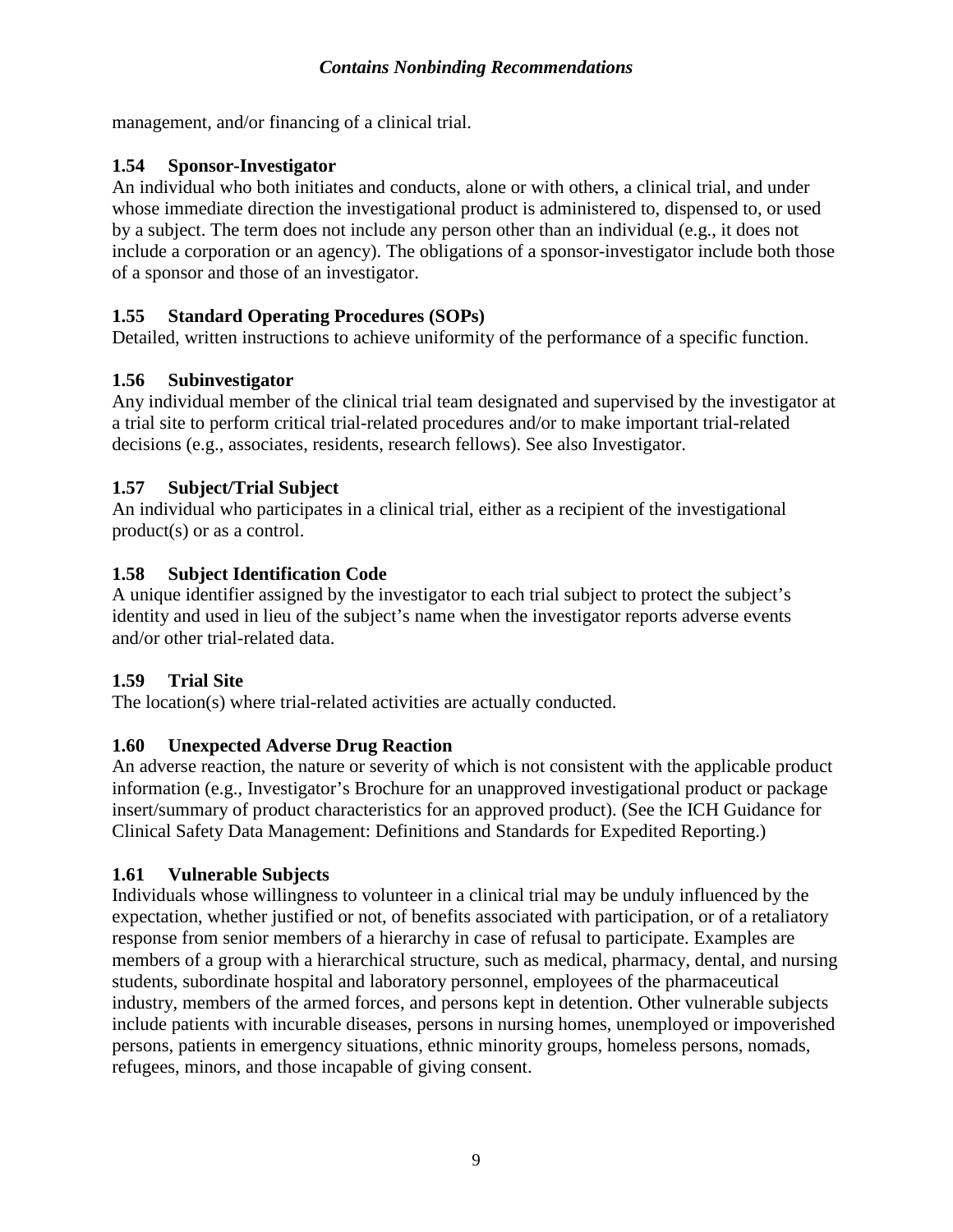#### **1.62 Well-being (of the trial subjects)**

The physical and mental integrity of the subjects participating in a clinical trial.

## **ADDENDUM**

## **1.63 Certified Copy**

A copy (irrespective of the type of media used) of the original record that has been verified (i.e., by a dated signature or by generation through a validated process) to have the same information, including data that describe the context, content, and structure, as the original.

#### **1.64 Monitoring Plan**

A document that describes the strategy, methods, responsibilities, and requirements for monitoring the trial.

## **1.65 Validation of Computerized Systems**

A process of establishing and documenting that the specified requirements of a computerized system can be consistently fulfilled from design until decommissioning of the system or transition to a new system. The approach to validation should be based on a risk assessment that takes into consideration the intended use of the system and the potential of the system to affect human subject protection and reliability of trial results.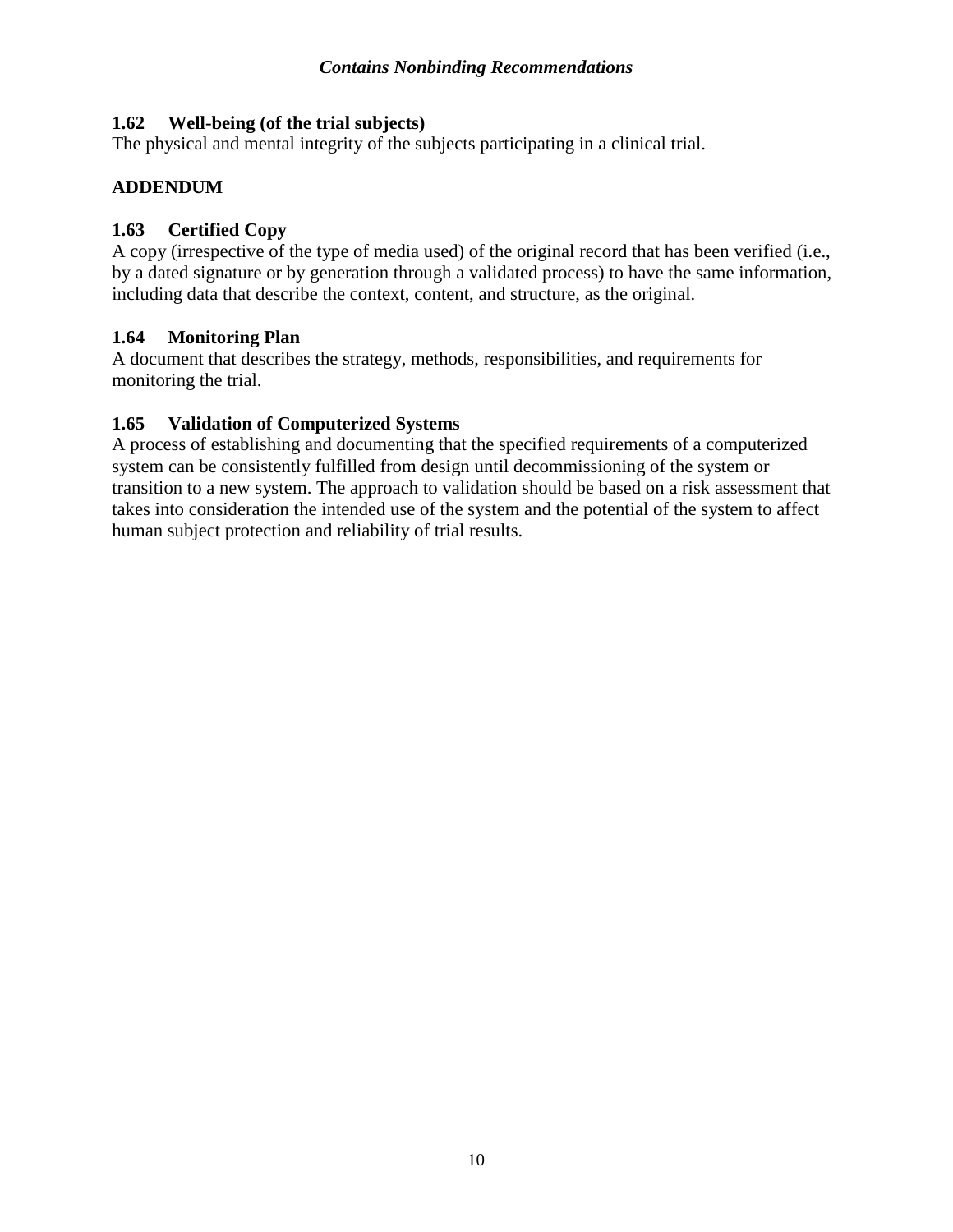## <span id="page-16-0"></span>**2. THE PRINCIPLES OF ICH GCP**

- 2.l Clinical trials should be conducted in accordance with the ethical principles that have their origin in the Declaration of Helsinki, and that are consistent with GCP and the applicable regulatory requirement(s).
- 2.2 Before a trial is initiated, foreseeable risks and inconveniences should be weighed against the anticipated benefit for the individual trial subject and society. A trial should be initiated and continued only if the anticipated benefits justify the risks.
- 2.3 The rights, safety, and well-being of the trial subjects are the most important considerations and should prevail over interests of science and society.
- 2.4 The available nonclinical and clinical information on an investigational product should be adequate to support the proposed clinical trial.
- 2.5 Clinical trials should be scientifically sound, and described in a clear, detailed protocol.
- 2.6 A trial should be conducted in compliance with the protocol that has received prior institutional review board (IRB)/independent ethics committee (IEC) approval/favorable opinion.
- 2.7 The medical care given to, and medical decisions made on behalf of, subjects should always be the responsibility of a qualified physician or, when appropriate, of a qualified dentist.
- 2.8 Each individual involved in conducting a trial should be qualified by education, training, and experience to perform his or her respective task(s).
- 2.9 Freely given informed consent should be obtained from every subject prior to clinical trial participation.
- 2.10 All clinical trial information should be recorded, handled, and stored in a way that allows its accurate reporting, interpretation, and verification.

## **ADDENDUM**

This principle applies to all records referenced in this guidance, irrespective of the type of media used.

2.11 The confidentiality of records that could identify subjects should be protected, respecting the privacy and confidentiality rules in accordance with the applicable regulatory requirement(s).

2.12 Investigational products should be manufactured, handled, and stored in accordance with applicable good manufacturing practice (GMP). They should be used in accordance with the approved protocol.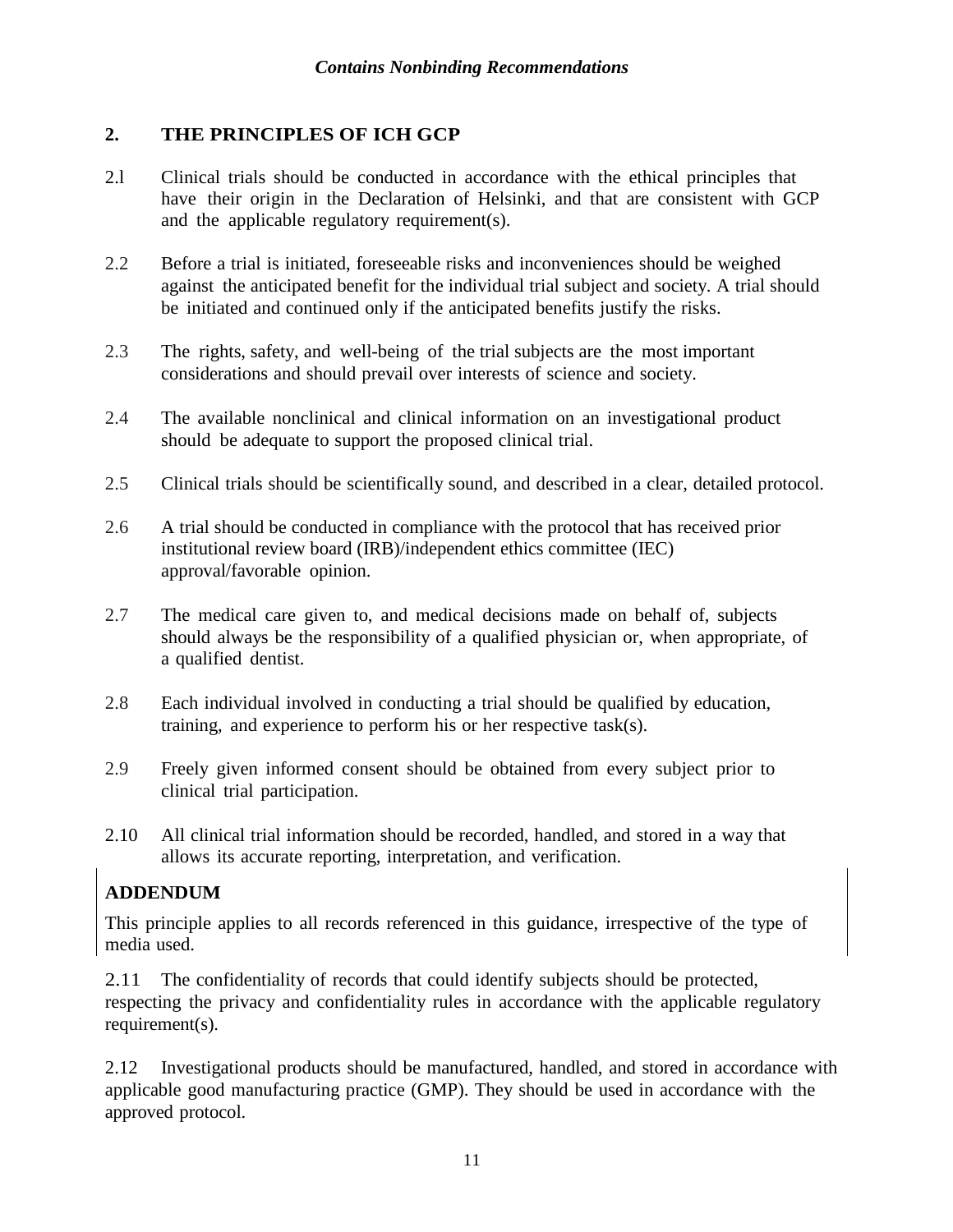2.13 Systems with procedures that assure the quality of every aspect of the trial should be implemented.

## **ADDENDUM**

Aspects of the trial that are essential to ensure human subject protection and reliability of trial results should be the focus of such systems.

## <span id="page-17-0"></span>**3. INSTITUTIONAL REVIEW BOARD/INDEPENDENT ETHICS COMMITTEE (IRB/IEC)**

## <span id="page-17-1"></span>**3.1 Responsibilities**

- *3.1.1* An IRB/IEC should safeguard the rights, safety, and well-being of all trial subjects. Special attention should be paid to trialsthat may include vulnerable subjects.
- *3.1.2* The IRB/IEC should obtain the following documents:

Trial protocol(s)/amendment(s), written informed consent form(s) and consent form updates that the investigator proposes for use in the trial, subject recruitment procedures (e.g., advertisements), written information to be provided to subjects, Investigator's Brochure (IB), available safety information, information about payments and compensation available to subjects, the investigator's current curriculum vitae and/or other documentation evidencing qualifications, and any other documents that the IRB/IEC may need to fulfil its responsibilities.

The IRB/IEC should review a proposed clinical trial within a reasonable time and document its views in writing, clearly identifying the trial, the documents reviewed and the dates for the following:

- Approval/favorable opinion;
- Modifications required prior to its approval/favorable opinion;
- Disapproval/negative opinion; and
- Termination/suspension of any prior approval/favorable opinion.
- *3.1.3* The IRB/IEC should consider the qualifications of the investigator for the proposed trial, as documented by a current curriculum vitae and/or by any other relevant documentation the IRB/IEC requests.
- *3.1.4* The IRB/IEC should conduct continuing review of each ongoing trial at intervals appropriate to the degree of risk to human subjects, but at least once per year.
- *3.1.5* The IRB/IEC may request more information than is outlined in paragraph 4.8.10 be given to subjects when, in the judgment of the IRB/IEC, the additional information would add meaningfully to the protection of the rights, safety, and/or well-being of the subjects.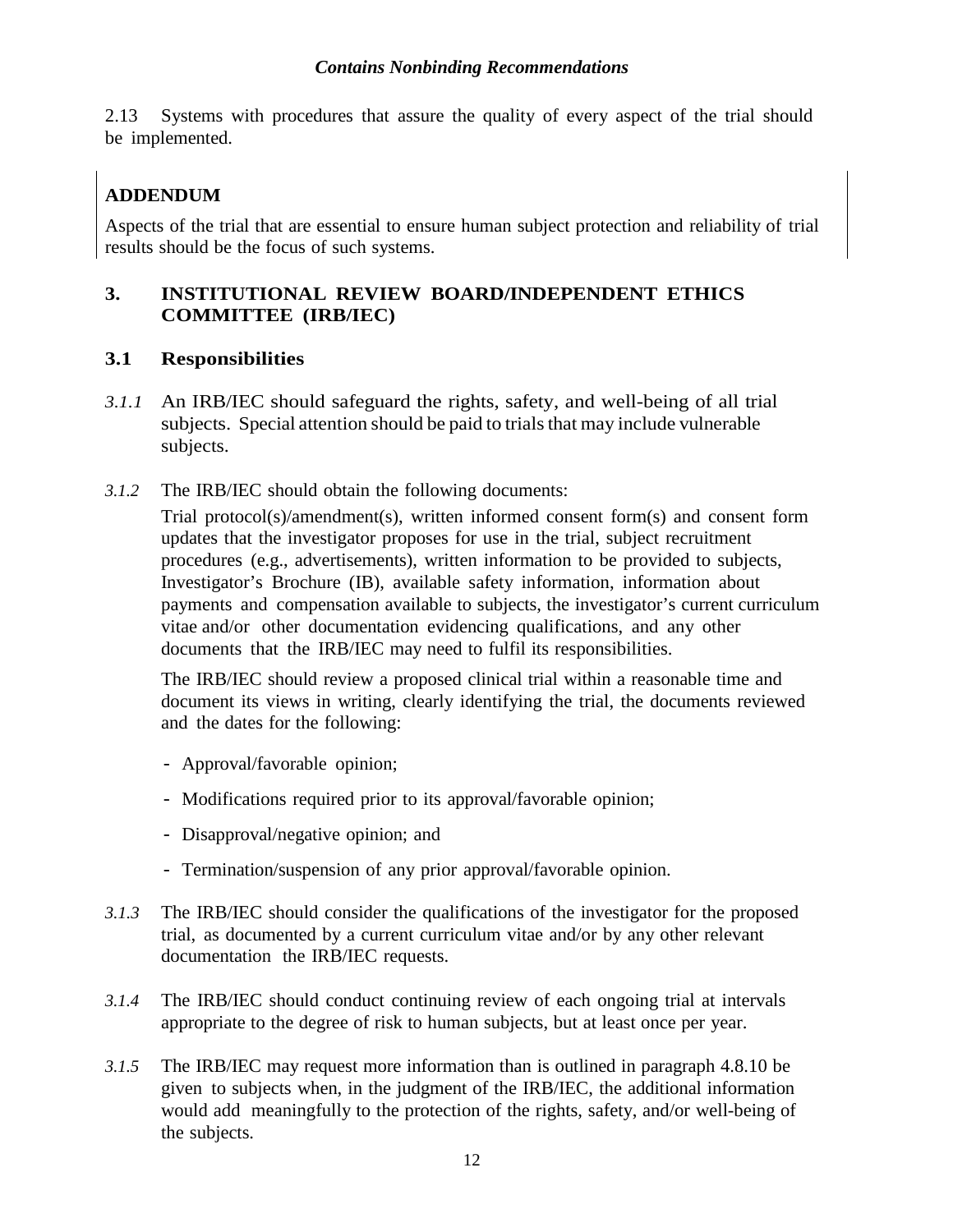- *3.1.6* When a nontherapeutic trial is to be carried out with the consent of the subject's legally acceptable representative (see sections 4.8.12, 4.8.14), the IRB/IEC should determine that the proposed protocol and/or other document(s) adequately addresses relevant ethical concerns and meets applicable regulatory requirements for such trials.
- *3.1.7* Where the protocol indicates that prior consent of the trial subject or the subject's legally acceptable representative is not possible (see section 4.8.15), the IRB/IEC should determine that the proposed protocol and/or other document(s) adequately addresses relevant ethical concerns and meets applicable regulatory requirements for such trials (i.e., in emergency situations).
- *3.1.8* The IRB/IEC should review both the amount and method of payment to subjects to assure that neither presents problems of coercion or undue influence on the trial subjects. Payments to a subject should be prorated and not wholly contingent on completion of the trial by the subject.
- *3.1.9* The IRB/IEC should ensure that information regarding payment to subjects, including the methods, amounts, and schedule of payment to trial subjects, is set forth in the written informed consent form and any other written information to be provided to subjects. The way payment will be prorated should be specified.

## <span id="page-18-0"></span>**3.2 Composition, Functions, and Operations**

- *3.2.1* The IRB/IEC should consist of a reasonable number of members, who collectively have the qualifications and experience to review and evaluate the science, medical aspects, and ethics of the proposed trial. It is recommended that the IRB/IEC should include:
	- (a) At least five members.
	- (b) At least one member whose primary area of interest is in a nonscientific area.
	- (c) At least one member who is independent of the institution/trial site.

Only those IRB/IEC members who are independent of the investigator and the sponsor of the trial should vote/provide opinion on a trial-related matter.

A list of IRB/IEC members and their qualifications should be maintained.

- *3.2.2* The IRB/IEC should perform its functions according to written operating procedures, should maintain written records of its activities and minutes of its meetings, and should comply with GCP and with the applicable regulatory requirement(s).
- *3.2.3* An IRB/IEC should make its decisions at announced meetings at which at least a quorum, as stipulated in its written operating procedures, is present.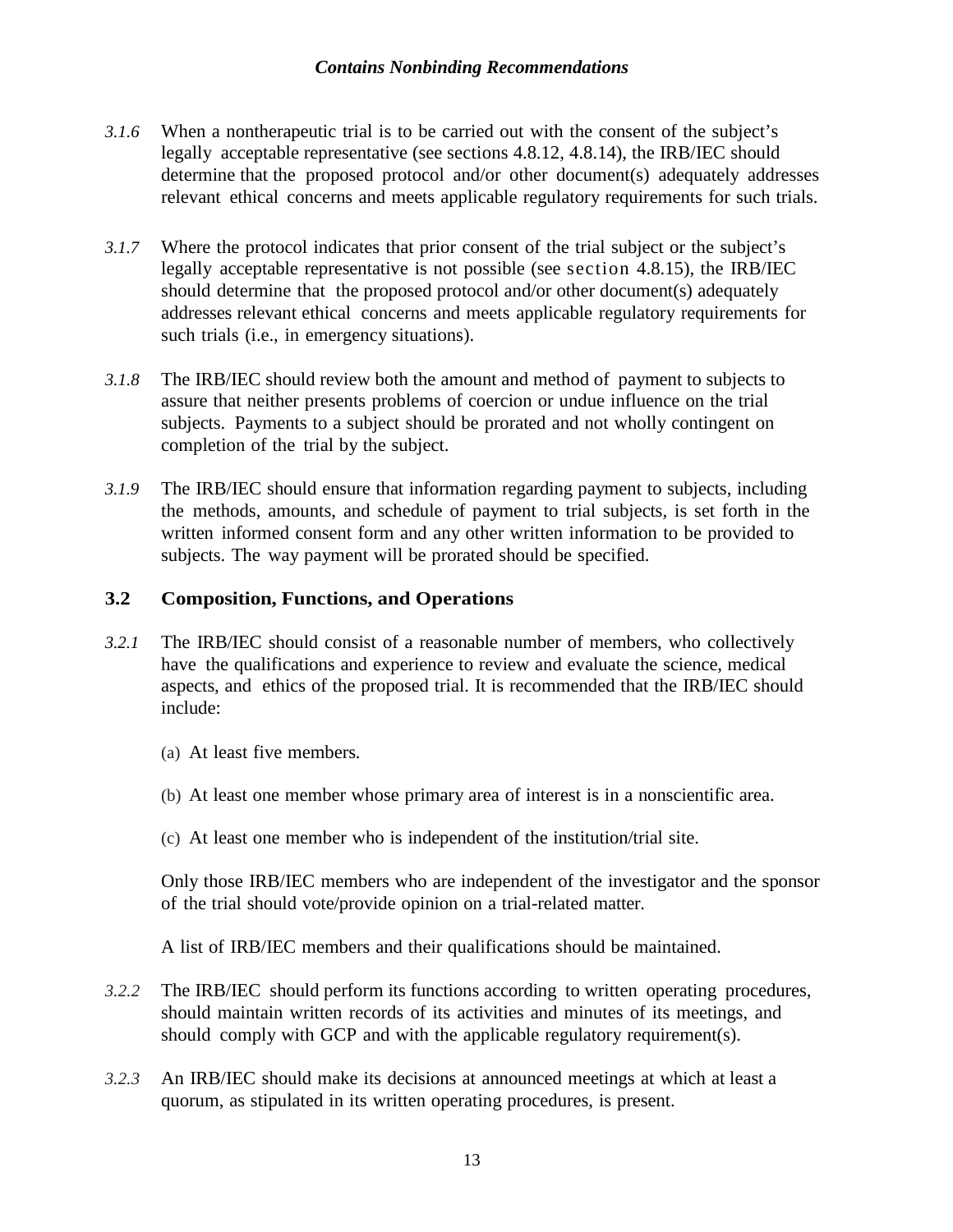- *3.2.4* Only members who participate in the IRB/IEC review and discussion should vote/provide their opinion and/or advice.
- *3.2.5* The investigator may provide information on any aspect of the trial, but should not participate in the deliberations of the IRB/IEC or in the vote/opinion of the IRB/IEC.
- *3.2.6* An IRB/IEC may invite nonmembers with expertise in special areas for assistance.

#### <span id="page-19-0"></span>**3.3 Procedures**

The IRB/IEC should establish, document in writing, and follow its procedures, which should include:

- *3.3.1* Determining its composition (names and qualifications of the members) and the authority under which it is established.
- *3.3.2* Scheduling, notifying its members of, and conducting its meetings.
- *3.3.3* Conducting initial and continuing review of trials.
- *3.3.4* Determining the frequency of continuing review, as appropriate.
- *3.3.5* Providing, according to the applicable regulatory requirements, expedited review and approval/favorable opinion of minor change(s) in ongoing trials that have the approval/favorable opinion of the IRB/IEC.
- *3.3.6* Specifying that no subject should be admitted to a trial before the IRB/IEC issues its written approval/favorable opinion of the trial.
- *3.3.7* Specifying that no deviations from, or changes of, the protocol should be initiated without prior written IRB/IEC approval/favorable opinion of an appropriate amendment, except when necessary to eliminate immediate hazards to the subjects or when the change(s) involves only logistical or administrative aspects of the trial (e.g., change of monitor(s), telephone number(s)) (see section 4.5.2).
- *3.3.8* Specifying that the investigator should promptly report to the IRB/IEC:
	- (a) Deviations from, or changes of, the protocol to eliminate immediate hazards to the trial subjects (see sections 3.3.7, 4.5.2, 4.5.4).
	- (b) Changes increasing the risk to subjects and/or affecting significantly the conduct of the trial (see section 4.10.2).
	- (c) All adverse drug reactions (ADRs) that are both serious and unexpected.
	- (d) New information that may affect adversely the safety of the subjects or the conduct of the trial.
- *3.3.9* Ensuring that the IRB/IEC promptly notify in writing the investigator/institution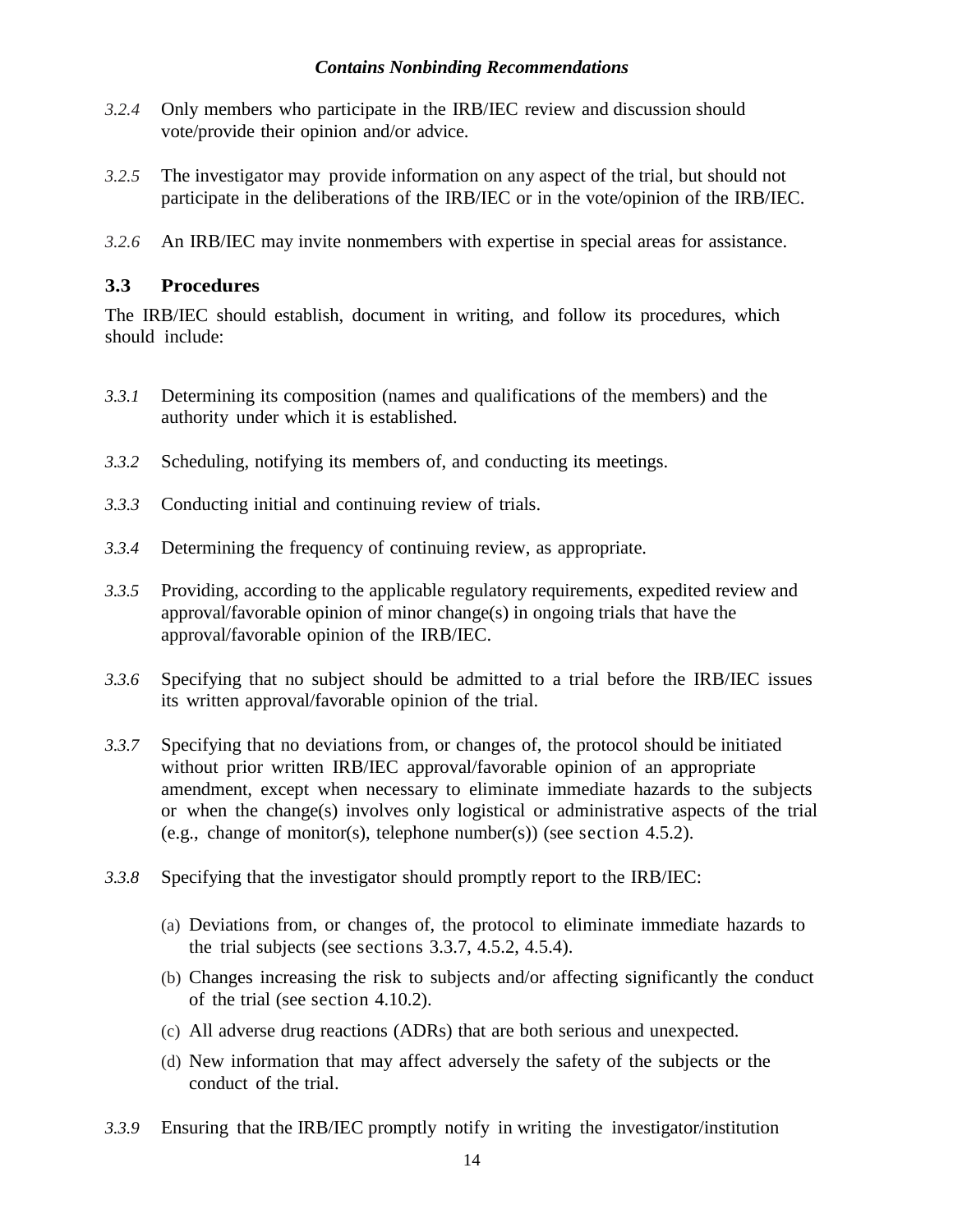concerning:

- (a) Its trial-related decisions/opinions.
- (b) The reasons for its decisions/opinions.
- (c) Procedures for appeal of its decisions/opinions.

## <span id="page-20-0"></span>**3.4 Records**

The IRB/IEC should retain all relevant records (e.g., written procedures, membership lists, lists of occupations/affiliations of members, submitted documents, minutes of meetings, and correspondence) for a period of at least 3 years after completion of the trial and make them available upon request from the regulatory authority(ies).

The IRB/IEC may be asked by investigators, sponsors or regulatory authorities to provide its written procedures and membership lists.

## <span id="page-20-1"></span>**4. INVESTIGATOR**

## <span id="page-20-2"></span>**4.l Investigator's Qualifications and Agreements**

- *4.1.1* The investigator(s) should be qualified by education, training, and experience to assume responsibility for the proper conduct of the trial, should meet all the qualifications specified by the applicable regulatory requirement(s), and should provide evidence of such qualifications through up-to-date curriculum vitae and/or other relevant documentation requested by the sponsor, the IRB/IEC, and/or the regulatory authority(ies).
- *4.l.2* The investigator should be thoroughly familiar with the appropriate use of the investigational product(s), as described in the protocol, in the current Investigator's Brochure, in the product information, and in other information sources provided by the sponsor.
- *4.l.3* The investigator should be aware of, and should comply with, GCP and the applicable regulatory requirements.
- *4.l.4* The investigator/institution should permit monitoring and auditing by the sponsor, and inspection by the appropriate regulatory authority(ies).
- *4.l.5* The investigator should maintain a list of appropriately qualified persons to whom the investigator has delegated significant trial-related duties.

## <span id="page-20-3"></span>**4.2 Adequate Resources**

*4.2.1* The investigator should be able to demonstrate (e.g., based on retrospective data) a potential for recruiting the required number of suitable subjects within the agreed recruitment period.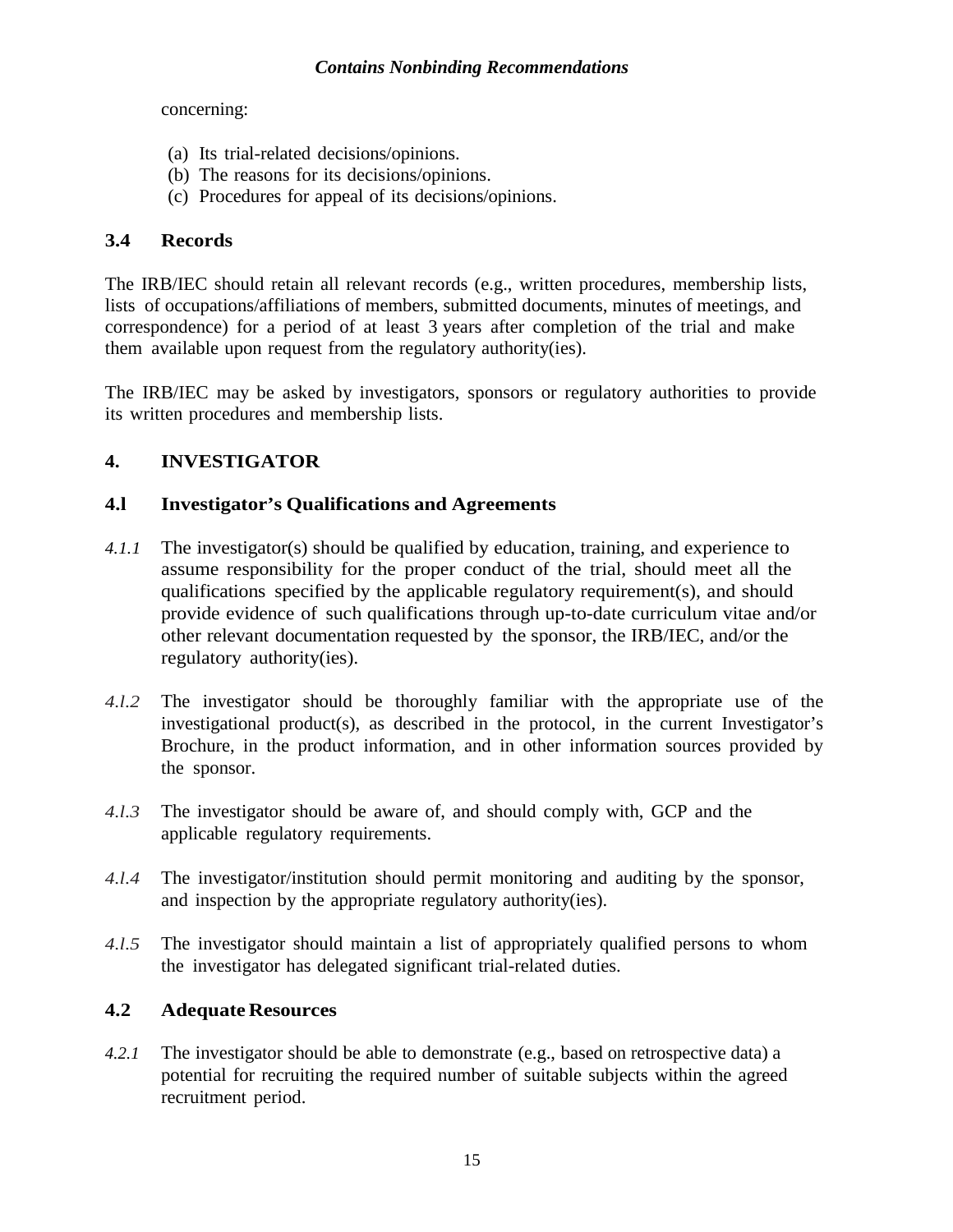- *4.2.2* The investigator should have sufficient time to properly conduct and complete the trial within the agreed trial period.
- *4.2.3* The investigator should have available an adequate number of qualified staff and adequate facilities for the foreseen duration of the trial to conduct the trial properly and safely.
- *4.2.4* The investigator should ensure that all persons assisting with the trial are adequately informed about the protocol, the investigational product(s), and their trialrelated duties and functions.

## **ADDENDUM**

- *4.2.5* The investigator is responsible for supervising any individual or party to whom the investigator delegates trial-related duties and functions conducted at the trial site.
- *4.2.6* If the investigator/institution retains the services of any individual or party to perform trial-related duties and functions, the investigator/institution should ensure this individual or party is qualified to perform those trial-related duties and functions and should implement procedures to ensure the integrity of the trial-related duties and functions performed and any data generated.

## <span id="page-21-0"></span>**4.3 Medical Care of Trial Subjects**

- *4.3.1* A qualified physician (or dentist, when appropriate), who is an investigator or a subinvestigator for the trial, should be responsible for all trial-related medical (or dental) decisions.
- *4.3.2* During and following a subject's participation in a trial, the investigator/institution should ensure that adequate medical care is provided to a subject for any adverse events, including clinically significant laboratory values, related to the trial. The investigator/institution should inform a subject when medical care is needed for intercurrent illness(es) of which the investigator becomes aware.
- *4.3.3* It is recommended that the investigator inform the subject's primary physician about the subject's participation in the trial if the subject has a primary physician and if the subject agrees to the primary physician being informed.
- *4.3.4* Although a subject is not obliged to give his/her reason(s) for withdrawing prematurely from a trial, the investigator should make a reasonable effort to ascertain the reason(s), while fully respecting the subject's rights.

## <span id="page-21-1"></span>**4.4 Communication with IRB/IEC**

*4.4.1* Before initiating a trial, the investigator/institution should have written and dated approval/favorable opinion from the IRB/IEC for the trial protocol, written informed consent form, consent form updates, subject recruitment procedures (e.g., advertisements), and any other written information to be provided to subjects.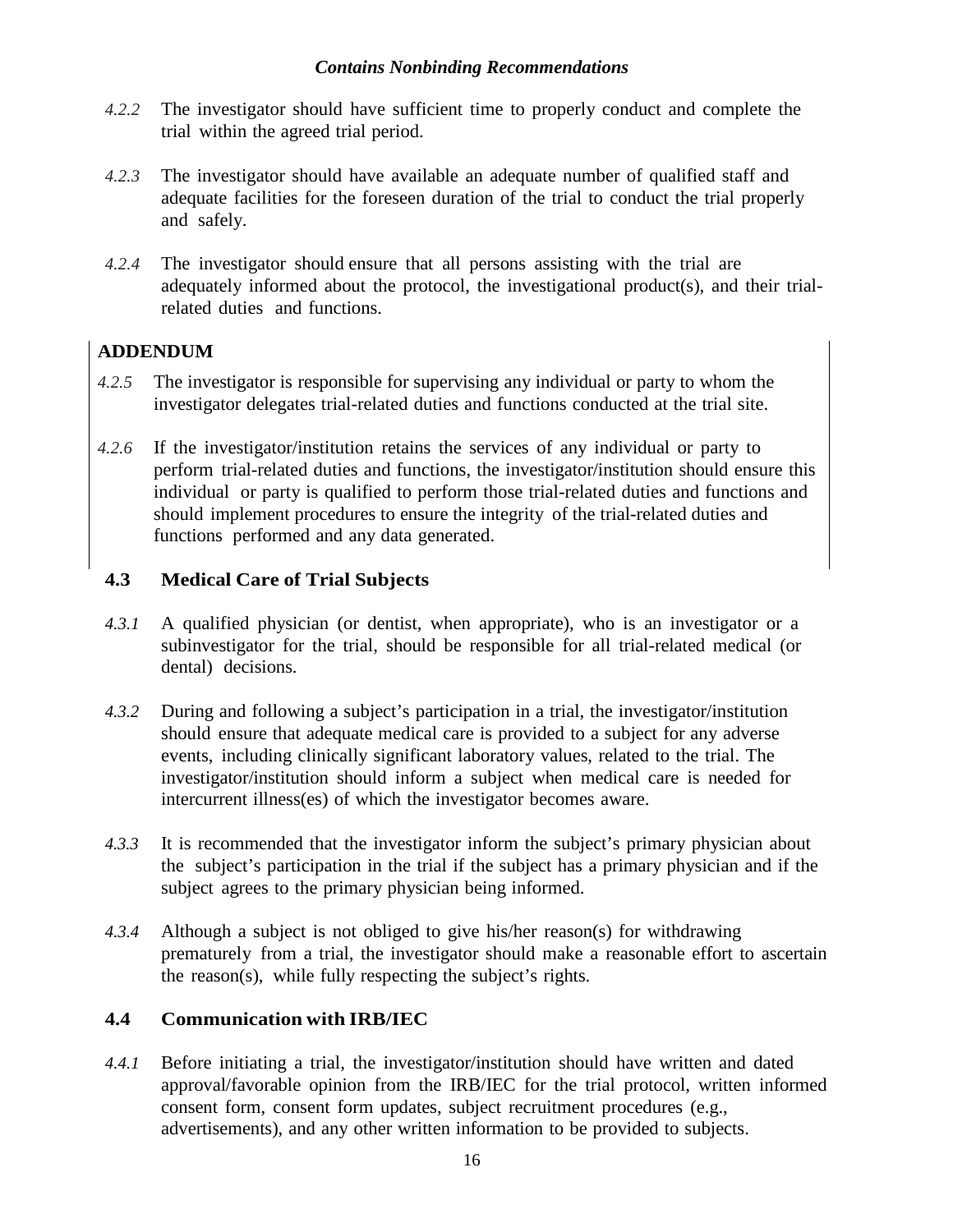- *4.4.2* As part of the investigator's/institution's written application to the IRB/IEC, the investigator/institution should provide the IRB/IEC with a current copy of the Investigator's Brochure. If the Investigator's Brochure is updated during the trial, the investigator/institution should supply a copy of the updated Investigator's Brochure to the IRB/IEC.
- *4.4.3* During the trial the investigator/institution should provide to the IRB/IEC all documents subject to review.

## <span id="page-22-0"></span>**4.5 Compliance with Protocol**

- *4.5.1* The investigator/institution should conduct the trial in compliance with the protocol agreed to by the sponsor and, if required, by the regulatory authority(ies), and which was given approval/favorable opinion by the IRB/IEC. The investigator/institution and the sponsor should sign the protocol, or an alternative contract, to confirm agreement.
- *4.5.2* The investigator should not implement any deviation from, or changes of, the protocol without agreement by the sponsor and prior review and documented approval/favorable opinion from the IRB/IEC of an amendment, except where necessary to eliminate an immediate hazard(s) to trial subjects, or when the change(s) involves only logistical or administrative aspects of the trial (e.g., change in monitor(s), change of telephone number(s)).
- *4.5.3* The investigator, or person designated by the investigator, should document and explain any deviation from the approved protocol.
- *4.5.4* The investigator may implement a deviation from, or a change in, the protocol to eliminate an immediate hazard(s) to trial subjects without prior IRB/IEC approval/favorable opinion. As soon as possible, the implemented deviation or change, the reasons for it, and, if appropriate, the proposed protocol amendment(s) should be submitted:
	- (a) To the IRB/IEC for review and approval/favorable opinion;
	- (b) To the sponsor for agreement and, if required;
	- (c) To the regulatory authority(ies).

## <span id="page-22-1"></span>**4.6 Investigational Product(s)**

- *4.6.1* Responsibility for investigational product(s) accountability at the trial site(s) rests with the investigator/institution.
- *4.6.2* Where allowed/required, the investigator/institution may/should assign some or all of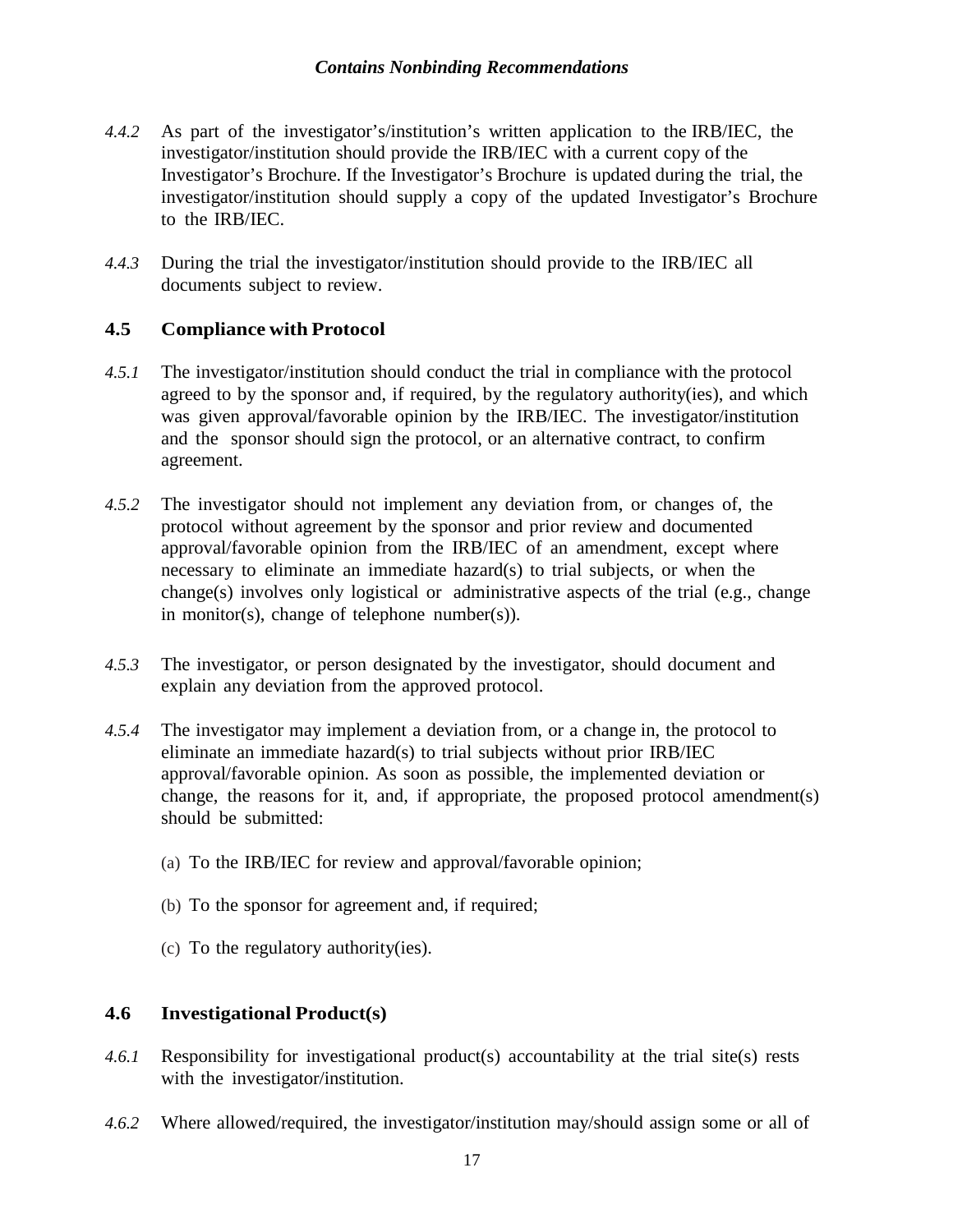the investigator's/institution's duties for investigational product(s) accountability at the trial site(s) to an appropriate pharmacist or another appropriate individual who is under the supervision of the investigator/institution.

- *4.6.3* The investigator/institution and/or a pharmacist or other appropriate individual, who is designated by the investigator/institution, should maintain records of the product's delivery to the trial site, the inventory at the site, the use by each subject, and the return to the sponsor or alternative disposition of unused product(s). These records should include dates, quantities, batch/serial numbers, expiration dates (if applicable), and the unique code numbers assigned to the investigational product(s) and trial subjects. Investigators should maintain records that document adequately that the subjects were provided the doses specified by the protocol and reconcile all investigational product(s) received from the sponsor.
- *4.6.4* The investigational product(s) should be stored as specified by the sponsor (see sections 5.13.2 and 5.14.3) and in accordance with applicable regulatory requirement(s).
- *4.6.5* The investigator should ensure that the investigational product(s) are used only in accordance with the approved protocol.
- *4.6.6* The investigator, or a person designated by the investigator/institution, should explain the correct use of the investigational product(s) to each subject and should check, at intervals appropriate for the trial, that each subject is following the instructions properly.

#### <span id="page-23-0"></span>**4.7 Randomization Procedures and Unblinding**

The investigator should follow the trial's randomization procedures, if any, and should ensure that the code is broken only in accordance with the protocol. If the trial is blinded, the investigator should promptly document and explain to the sponsor any premature unblinding (e.g., accidental unblinding, unblinding due to a serious adverse event) of the investigational product(s).

#### <span id="page-23-1"></span>**4.8 Informed Consent of Trial Subjects**

- *4.8.1* In obtaining and documenting informed consent, the investigator should comply with the applicable regulatory requirement(s), and should adhere to GCP and to the ethical principles that have their origin in the Declaration of Helsinki. Prior to the beginning of the trial, the investigator should have the IRB/IEC's written approval/favorable opinion of the written informed consent form and any other written information to be provided to subjects.
- *4.8.2* The written informed consent form and any other written information to be provided to subjects should be revised whenever important new information becomes available that may be relevant to the subject's consent. Any revised written informed consent form, and written information should receive the IRB/IEC's approval/favorable opinion in advance of use. The subject or the subject's legally acceptable representative should be informed in a timely manner if new information becomes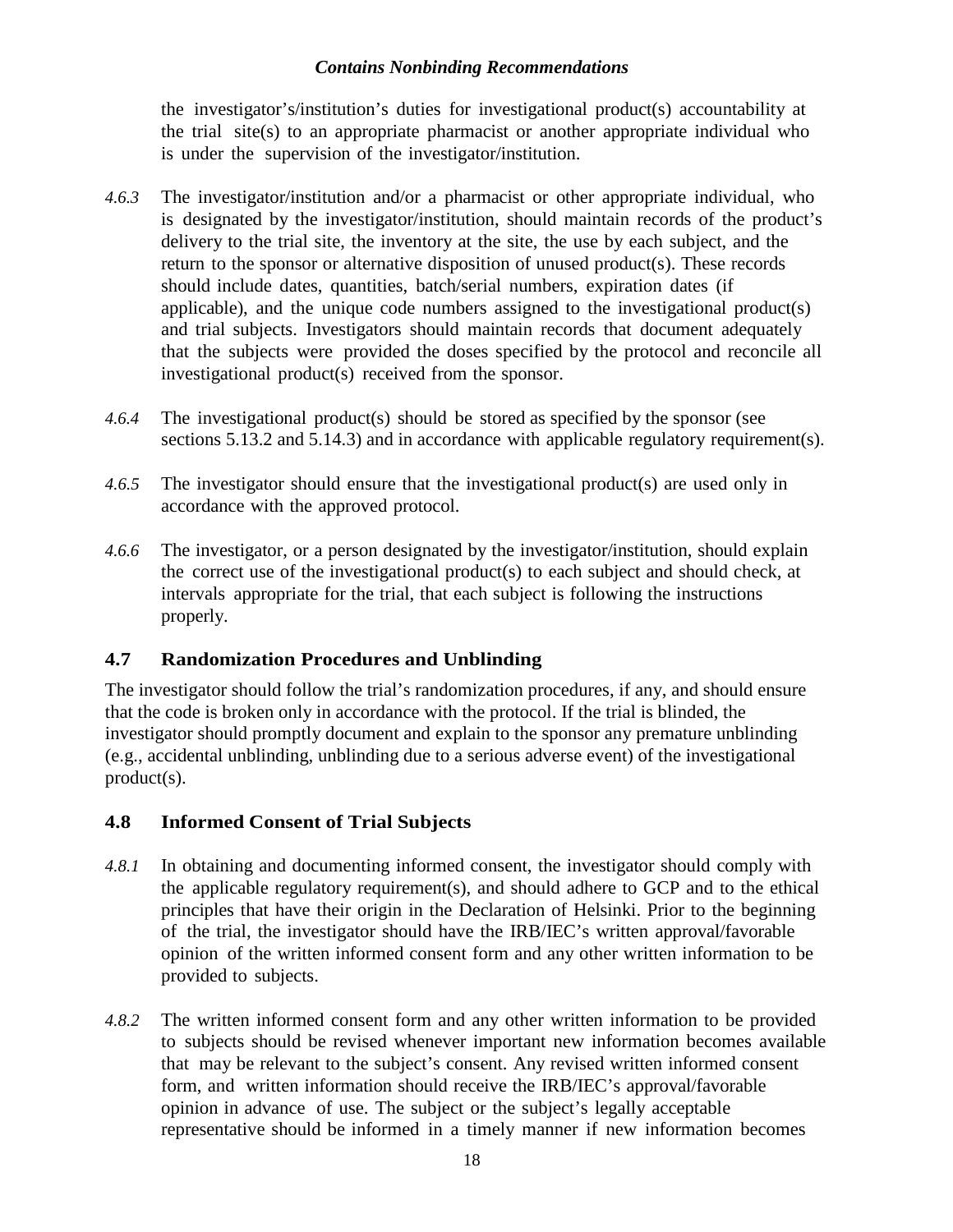available that may be relevant to the subject's willingness to continue participation in the trial. The communication of this information should be documented.

- *4.8.3* Neither the investigator, nor the trial staff, should coerce or unduly influence a subject to participate or to continue to participate in a trial.
- *4.8.4* None of the oral and written information concerning the trial, including the written informed consent form, should contain any language that causes the subject or the subject's legally acceptable representative to waive or to appear to waive any legal rights, or that releases or appears to release the investigator, the institution, the sponsor, or their agents from liability for negligence.
- *4.8.5* The investigator, or a person designated by the investigator, should fully inform the subject or, if the subject is unable to provide informed consent, the subject's legally acceptable representative, of all pertinent aspects of the trial including the written information and the approval/ favorable opinion by the IRB/IEC.
- *4.8.6* The language used in the oral and written information about the trial, including the written informed consent form, should be as non-technical as practical and should be understandable to the subject or the subject's legally acceptable representative and the impartial witness, where applicable.
- *4.8.7* Before informed consent may be obtained, the investigator, or a person designated by the investigator, should provide the subject or the subject's legally acceptable representative ample time and opportunity to inquire about details of the trial and to decide whether or not to participate in the trial. All questions about the trial should be answered to the satisfaction of the subject or the subject's legally acceptable representative.
- *4.8.8* Prior to a subject's participation in the trial, the written informed consent form should be signed and personally dated by the subject or by the subject's legally acceptable representative, and by the person who conducted the informed consent discussion.
- *4.8.9* If a subject is unable to read or if a legally acceptable representative is unable to read, an impartial witness should be present during the entire informed consent discussion. After the written informed consent form and any other written information to be provided to subjects, is read and explained to the subject or the subject's legally acceptable representative, and after the subject or the subject's legally acceptable representative has orally consented to the subject's participation in the trial and, if capable of doing so, has signed and personally dated the informed consent form, the witness should sign and personally date the consent form. By signing the consent form, the witness attests that the information in the consent form and any other written information was accurately explained to, and apparently understood by, the subject or the subject's legally acceptable representative, and that informed consent was freely given by the subject or the subject's legally acceptable representative.
- *4.8.10* Both the informed consent discussion and the written informed consent form and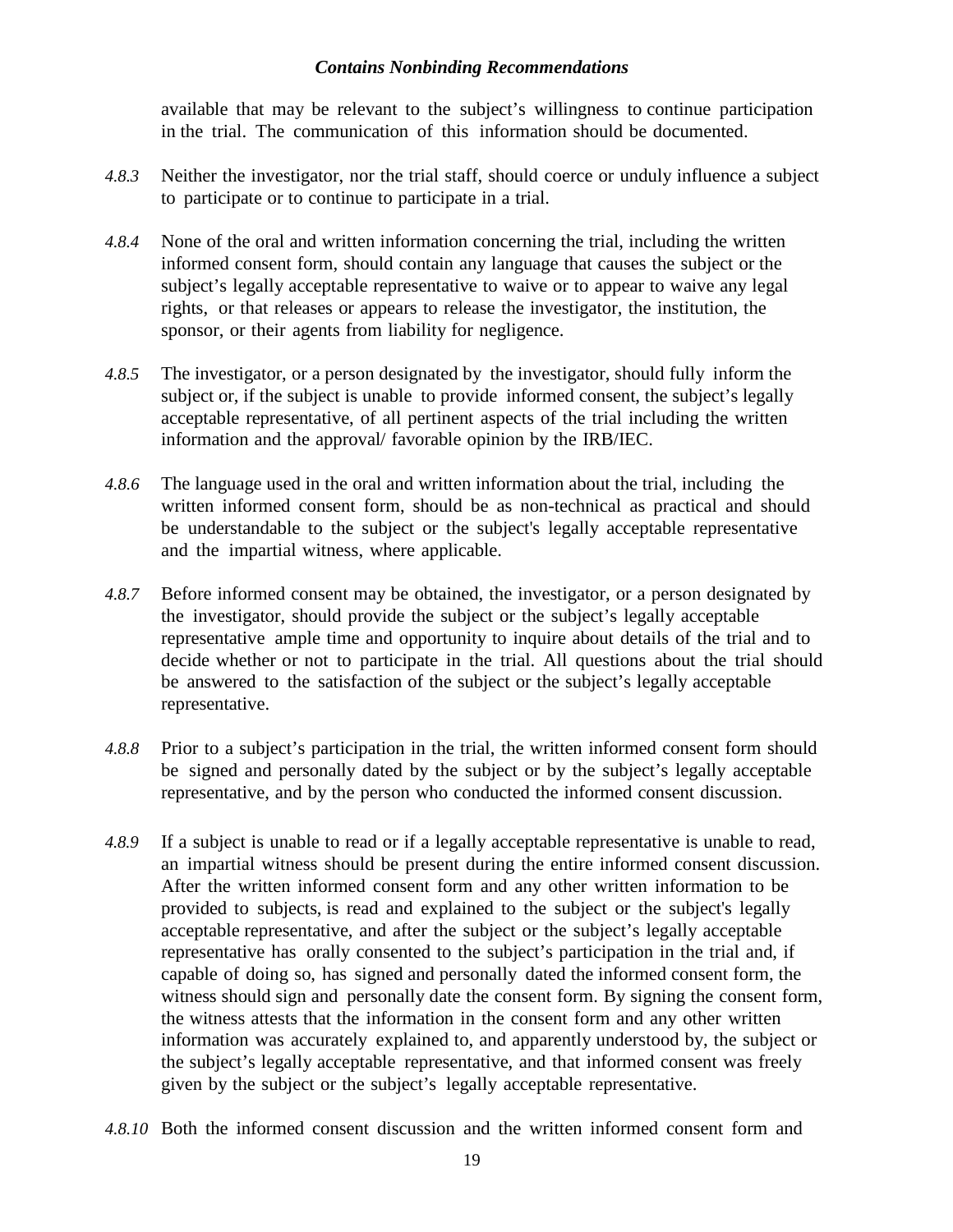any other written information to be provided to subjects should include explanations of the following:

- (a) That the trial involves research.
- (b) The purpose of the trial.
- (c) The trial treatment(s) and the probability for random assignment to each treatment.
- (d) The trial procedures to be followed, including all invasive procedures.
- (e) The subject's responsibilities.
- (f) Those aspects of the trial that are experimental.
- (g) The reasonably foreseeable risks or inconveniences to the subject and, when applicable, to an embryo, fetus, or nursing infant.
- (h) The reasonably expected benefits. When there is no intended clinical benefit to the subject, the subject should be made aware of this.
- (i) The alternative procedure(s) or course(s) of treatment that may be available to the subject, and their important potential benefits and risks.
- (j) The compensation and/or treatment available to the subject in the event of trialrelated injury.
- (k) The anticipated prorated payment, if any, to the subject for participating in the trial.
- (l) The anticipated expenses, if any, to the subject for participating in the trial.
- (m) That the subject's participation in the trial is voluntary and that the subject may refuse to participate or withdraw from the trial, at any time, without penalty or loss of benefits to which the subject is otherwise entitled.
- (n) That the monitor(s), the auditor(s), the IRB/IEC, and the regulatory authority(ies) will be granted direct access to the subject's original medical records for verification of clinical trial procedures and/or data, without violating the confidentiality of the subject, to the extent permitted by the applicable laws and regulations and that, by signing a written informed consent form, the subject or the subject's legally acceptable representative is authorizing such access.
- (o) That records identifying the subject will be kept confidential and, to the extent permitted by the applicable laws and/or regulations, will not be made publicly available. If the results of the trial are published, the subject's identity will remain confidential.
- (p) That the subject or the subject's legally acceptable representative will be informed in a timely manner if information becomes available that may be relevant to the subject's willingness to continue participation in the trial.
- (q) The person(s) to contact for further information regarding the trial and the rights of trial subjects, and whom to contact in the event of trial-related injury.
- (r) The foreseeable circumstances and/or reasons under which the subject's participation in the trial may be terminated.
- (s) The expected duration of the subject's participation in the trial.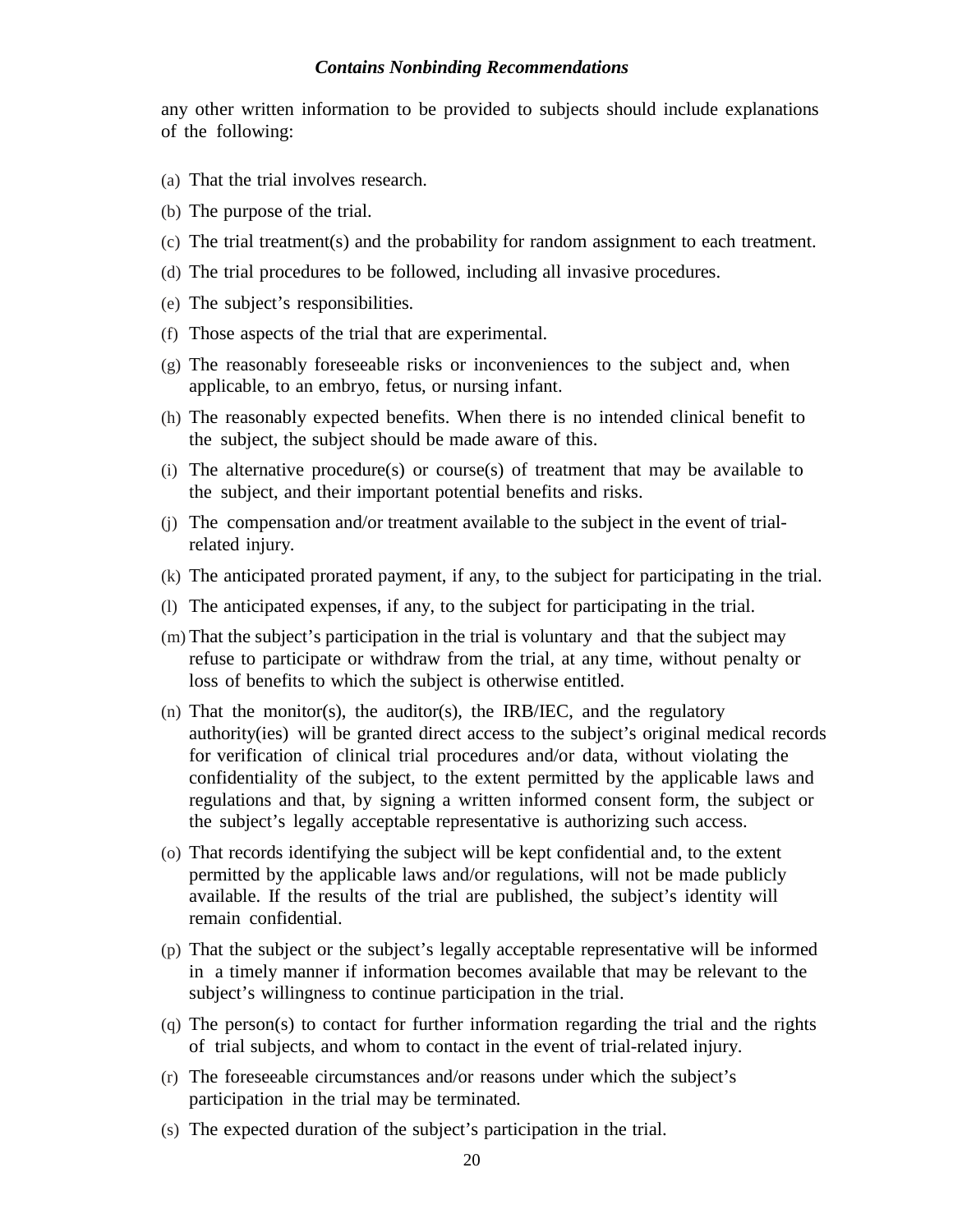- (t) The approximate number of subjects involved in the trial.
- *4.8.11* Prior to participation in the trial, the subject or the subject's legally acceptable representative should receive a copy of the signed and dated written informed consent form and any other written information provided to the subjects. During a subject's participation in the trial, the subject or the subject's legally acceptable representative should receive a copy of the signed and dated consent form updates and a copy of any amendments to the written information provided to subjects.
- *4.8.12* When a clinical trial (therapeutic or non-therapeutic) includes subjects who can only be enrolled in the trial with the consent of the subject's legally acceptable representative (e.g., minors, or patients with severe dementia), the subject should be informed about the trial to the extent compatible with the subject's understanding and, if capable, the subject should sign and personally date the written informed consent.
- *4.8.13* Except as described in 4.8.14, a non-therapeutic trial (i.e., a trial in which there is no anticipated direct clinical benefit to the subject), should be conducted in subjects who personally give consent and who sign and date the written informed consent form.
- *4.8.14* Nontherapeutic trials may be conducted in subjects with consent of a legally acceptable representative provided the following conditions are fulfilled:
	- (a) The objectives of the trial cannot be met by means of a trial in subjects who can give informed consent personally.
	- (b) The foreseeable risks to the subjects are low.
	- (c) The negative impact on the subject's well-being is minimized and low.
	- (d) The trial is not prohibited by law.
	- (e) The approval/favorable opinion of the IRB/IEC is expressly sought on the inclusion of such subjects, and the written approval/ favorable opinion covers this aspect.

Such trials, unless an exception is justified, should be conducted in patients having a disease or condition for which the investigational product is intended. Subjects in these trials should be particularly closely monitored and should be withdrawn if they appear to be unduly distressed.

*4.8.15* In emergency situations, when prior consent of the subject is not possible, the consent of the subject's legally acceptable representative, if present, should be requested. When prior consent of the subject is not possible, and the subject's legally acceptable representative is not available, enrollment of the subject should require measures described in the protocol and/or elsewhere, with documented approval/favorable opinion by the IRB/IEC, to protect the rights, safety and well-being of the subject and to ensure compliance with applicable regulatory requirements. The subject or the subject's legally acceptable representative should be informed about the trial as soon as possible and consent to continue and other consent as appropriate (see section 4.8.10) should be requested.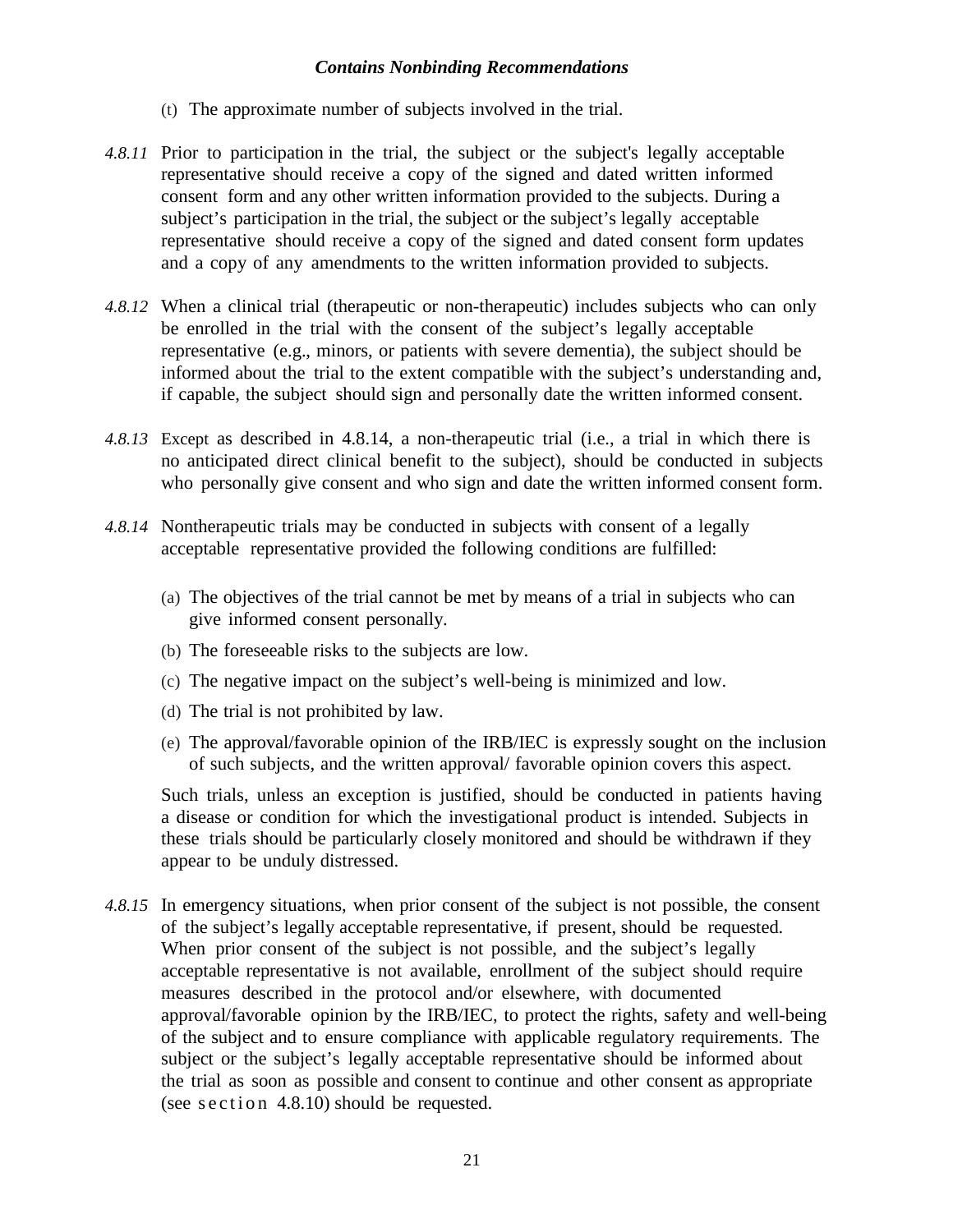#### <span id="page-27-0"></span>**4.9 Records and Reports**

#### **ADDENDUM**

- *4.9.0* The investigator/institution should maintain adequate and accurate source documents and trial records that include all pertinent observations on each of the site's trial subjects. Source data should be attributable, legible, contemporaneous, original, accurate, and complete. Changes to source data should be traceable, should not obscure the original entry, and should be explained if necessary (e.g., via an audit trail).
- *4.9.1* The investigator should ensure the accuracy, completeness, legibility, and timeliness of the data reported to the sponsor in the CRFs and in all required reports.
- *4.9.2* Data reported on the CRF, that are derived from source documents, should be consistent with the source documents or the discrepancies should be explained.
- *4.9.3* Any change or correction to a CRF should be dated, initialed, and explained (if necessary) and should not obscure the original entry (i.e., an audit trail should be maintained); this applies to both written and electronic changes or corrections (see 5.18.4(n)). Sponsors should provide guidance to investigators and/or the investigators' designated representatives on making such corrections. Sponsors should have written procedures to assure that changes or corrections in CRFs made by sponsor's designated representatives are documented, are necessary, and are endorsed by the investigator. The investigator should retain records of the changes and corrections.
- *4.9.4* The investigator/institution should maintain the trial documents as specified in Essential Documents for the Conduct of a Clinical Trial (see section 8.) and as required by the applicable regulatory requirement(s). The investigator/institution should take measures to prevent accidental or premature destruction of these documents.
- *4.9.5* Essential documents should be retained until at least 2-years after the last approval of a marketing application in an ICH region and until there are no pending or contemplated marketing applications in an ICH region or at least 2 years have elapsed since the formal discontinuation of clinical development of the investigational product. These documents should be retained for a longer period, however, if required by the applicable regulatory requirements or by an agreement with the sponsor. It is the responsibility of the sponsor to inform the investigator/institution as to when these documents no longer need to be retained (see section 5.5.12).
- *4.9.6* The financial aspects of the trial should be documented in an agreement between the sponsor and the investigator/institution.
- *4.9.7* Upon request of the monitor, auditor, IRB/IEC, or regulatory authority, the investigator/institution should make available for direct access all requested trialrelated records.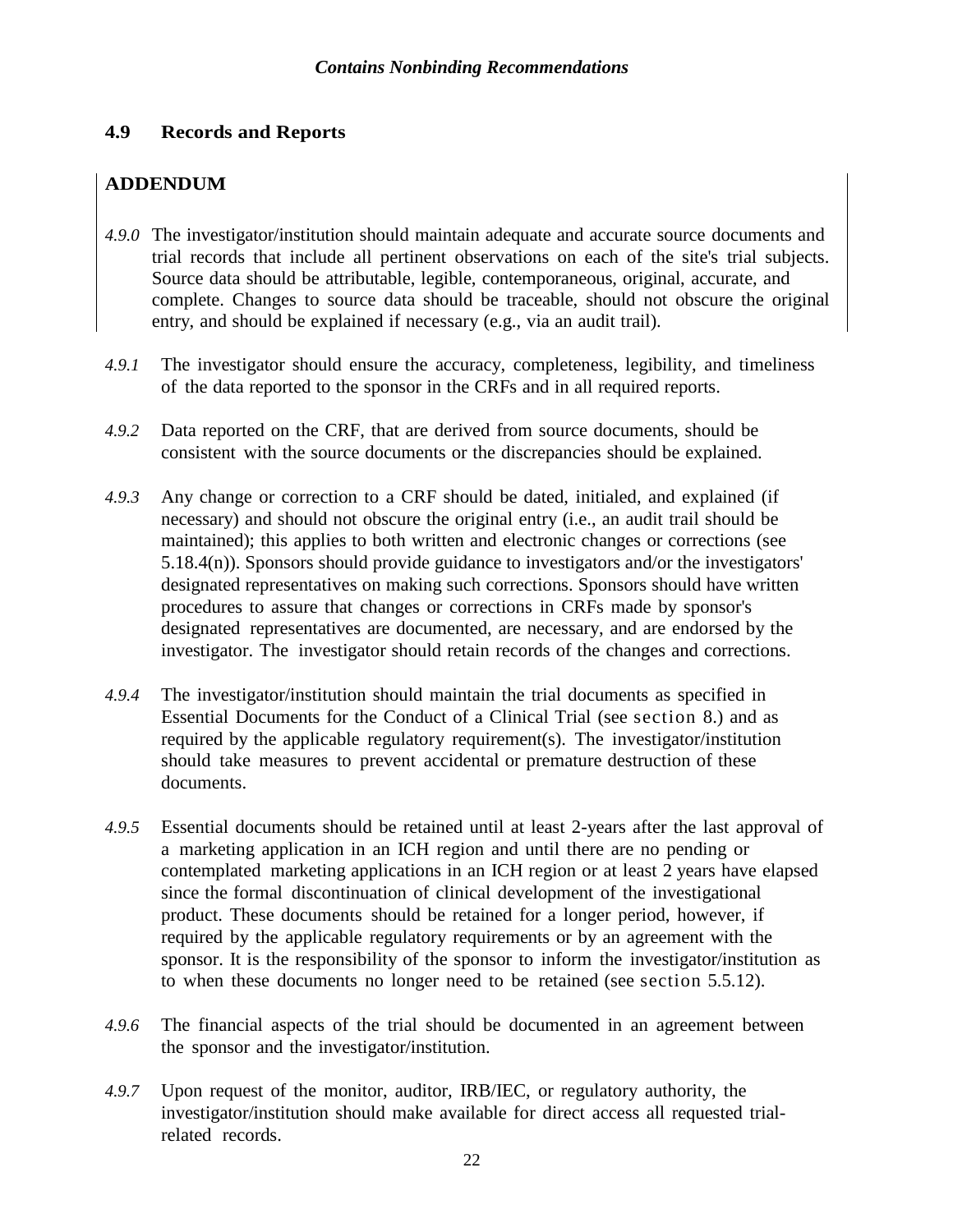## <span id="page-28-0"></span>**4.10 Progress Reports**

- *4.10.1* The investigator should submit written summaries of the trial's status to the IRB/IEC annually, or more frequently, if requested by the IRB/IEC.
- *4.10.2* The investigator should promptly provide written reports to the sponsor, the IRB/IEC (see section 3.3.8) and, where applicable, the institution on any changes significantly affecting the conduct of the trial, and/or increasing the risk to subjects.

## <span id="page-28-1"></span>**4.11 Safety Reporting**

- *4.11.1* All SAEs should be reported immediately to the sponsor except for those SAEs that the protocol or other document (e.g., Investigator's Brochure) identifies as not needing immediate reporting. The immediate reports should be followed promptly by detailed, written reports. The immediate and follow-up reports should identify subjects by unique code numbers assigned to the trial subjects rather than by the subjects' names, personal identification numbers, and/or addresses. The investigator should also comply with the applicable regulatory requirement(s) related to the reporting of unexpected serious adverse drug reactions to the regulatory authority(ies) and the IRB/IEC.
- *4.11.2* Adverse events and/or laboratory abnormalities identified in the protocol as critical to safety evaluations should be reported to the sponsor according to the reporting requirements and within the time periods specified by the sponsor in the protocol.
- *4.11.3* For reported deaths, the investigator should supply the sponsor and the IRB/IEC with any additional requested information (e.g., autopsy reports and terminal medical reports).

#### <span id="page-28-2"></span>**4.12 Premature Termination or Suspension of a Trial**

If the trial is prematurely terminated or suspended for any reason, the investigator/institution should promptly inform the trial subjects, should assure appropriate therapy and follow-up for the subjects, and, where required by the applicable regulatory requirement(s), should inform the regulatory authority(ies). In addition:

- *4.12.1* If the investigator terminates or suspends a trial without prior agreement of the sponsor, the investigator should inform the institution, where applicable, and the investigator/institution should promptly inform the sponsor and the IRB/IEC, and should provide the sponsor and the IRB/IEC a detailed written explanation of the termination or suspension.
- *4.12.2* If the sponsor terminates or suspends a trial (see section 5.21), the investigator should promptly inform the institution where applicable and the investigator/institution should promptly inform the IRB/IEC, and provide the IRB/IEC a detailed written explanation of the termination or suspension.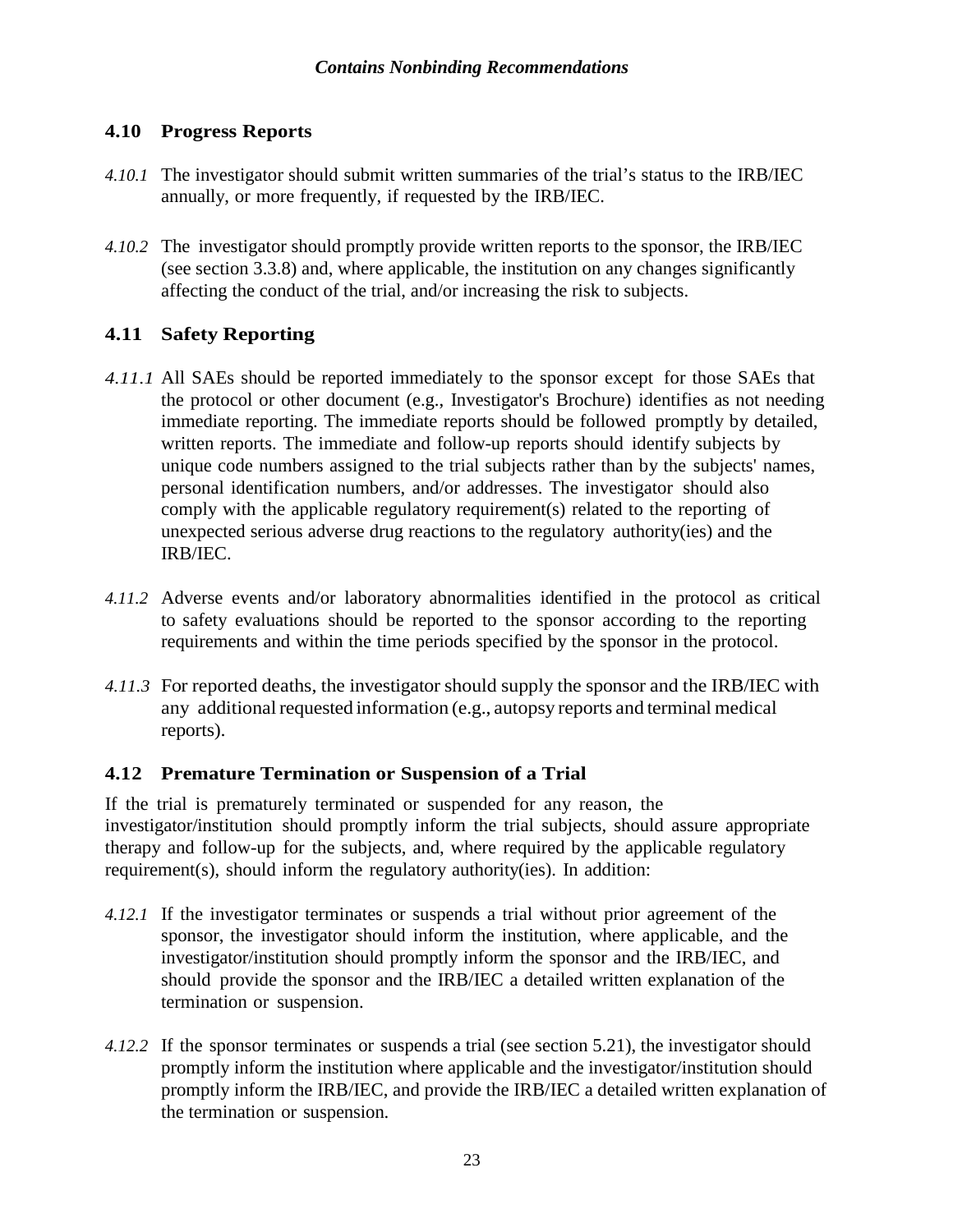*4.12.3* If the IRB/IEC terminates or suspends its approval/favorable opinion of a trial (see sections 3.1.2 and 3.3.9), the investigator should inform the institution where applicable and the investigator/institution should promptly notify the sponsor and provide the sponsor with a detailed written explanation of the termination or suspension.

#### <span id="page-29-0"></span>**4.13 Final Report(s) by Investigator**

Upon completion of the trial, the investigator, where applicable, should inform the institution; the investigator/institution should provide the IRB/IEC with a summary of the trial's outcome, and the regulatory authority(ies) with any reports required.

## <span id="page-29-1"></span>**5. SPONSOR**

## **ADDENDUM**

## <span id="page-29-2"></span>**5.0 Quality Management**

The sponsor should implement a system to manage quality throughout all stages of the trial process.

Sponsors should focus on trial activities essential to ensuring human subject protection and the reliability of trial results. Quality management includes the design of efficient clinical trial protocols, tools, and procedures for data collection and processing, as well as the collection of information that is essential to decision making.

The methods used to assure and control the quality of the trial should be proportionate to the risks inherent in the trial and the importance of the information collected. The sponsor should ensure that all aspects of the trial are operationally feasible and should avoid unnecessary complexity, procedures, and data collection. Protocols, case report forms, and other operational documents should be clear, concise, and consistent.

The quality management system should use a risk-based approach as described below.

*5.0.1 Critical Process and Data Identification*

During protocol development, the sponsor should identify those processes and data that are critical to ensure human subject protection and the reliability of trial results.

*5.0.2 Risk Identification*

The sponsor should identify risks to critical trial processes and data. Risks should be considered at both the system level (e.g., standard operating procedures, computerized systems, and personnel) and clinical trial level (e.g., trial design, data collection, and informed consent process).

*5.0.3 Risk Evaluation*

The sponsor should evaluate the identified risks, against existing risk controls by considering: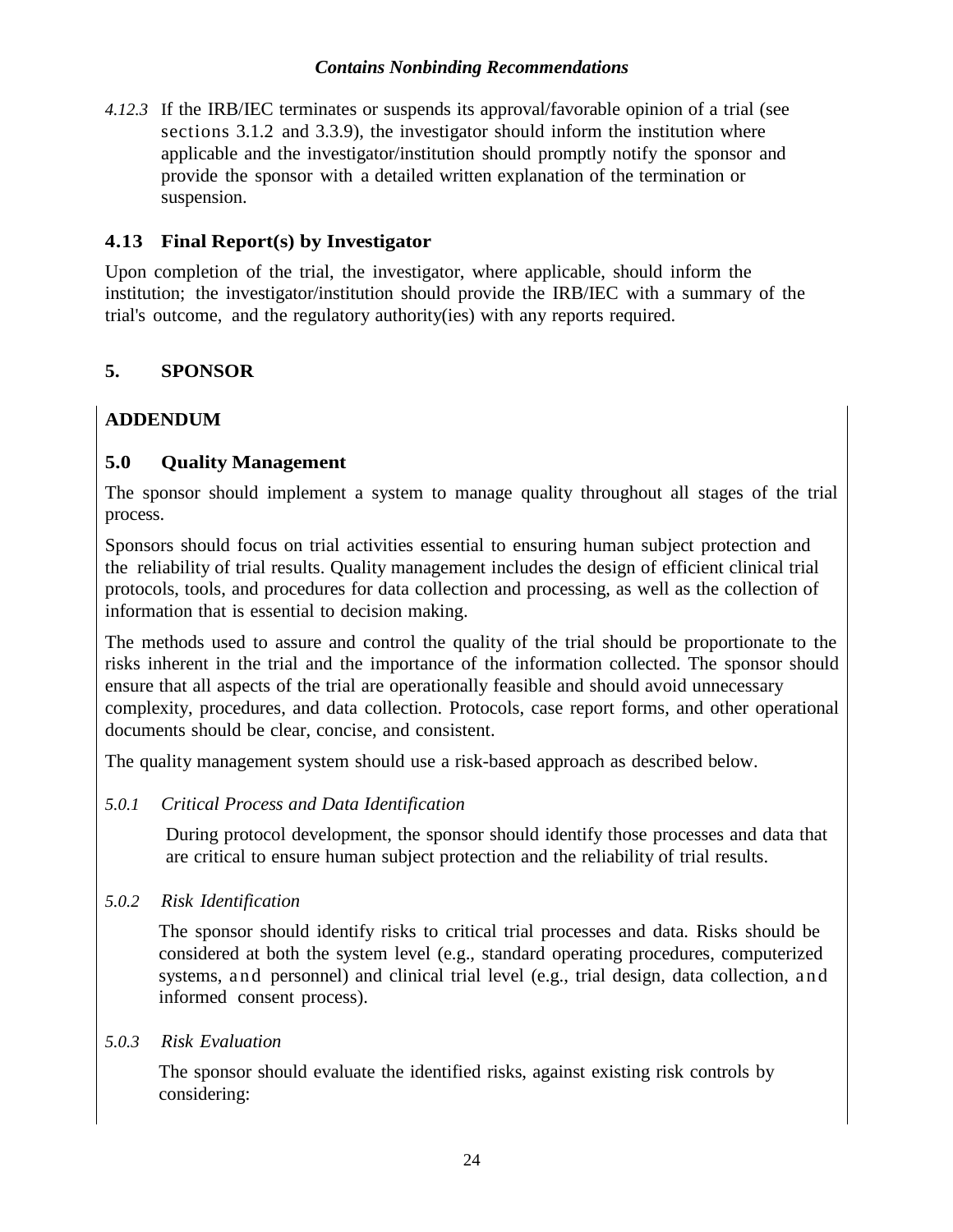- (a) The likelihood of errors occurring.
- (b) The extent to which such errors would be detectable.
- (c) The impact of such errors on human subject protection and reliability of trial results.

#### *5.0.4 Risk Control*

The sponsor should decide which risks to reduce and/or which risks to accept. The approach used to reduce risk to an acceptable level should be proportionate to the significance of the risk. Risk reduction activities may be incorporated in protocol design and implementation, monitoring plans, agreements between parties defining roles and responsibilities, systematic safeguards to ensure adherence to standard operating procedures, and training in processes and procedures.

Predefined quality tolerance limits should be established, taking into consideration the medical and statistical characteristics of the variables as well as the statistical design of the trial, to identify systematic issues that can impact subject safety or reliability of trial results. Detection of deviations from the predefined quality tolerance limits should trigger an evaluation to determine if action is needed.

*5.0.5 Risk Communication*

The sponsor should document quality management activities. The sponsor should communicate quality management activities to those who are involved in or affected by such activities, to facilitate risk review and continual improvement during clinical trial execution.

*5.0.6 Risk Review*

The sponsor should periodically review risk control measures to ascertain whether the implemented quality management activities remain effective and relevant, taking into account emerging knowledge and experience.

*5.0.7 Risk Reporting*

The sponsor should describe the quality management approach implemented in the trial and summarize important deviations from the predefined quality tolerance limits and remedial actions taken in the clinical study report (ICH E3, section 9.6 Data Quality Assurance).

## <span id="page-30-0"></span>**5.l Quality Assurance and Quality Control**

- *5.1.1* The sponsor is responsible for implementing and maintaining quality assurance and quality control systems with written SOPs to ensure that trials are conducted and data are generated, documented (recorded), and reported in compliance with the protocol, GCP, and the applicable regulatory requirement(s).
- *5.1.2* The sponsor is responsible for securing agreement from all involved parties to ensure direct access (see section 1.21) to all trial-related sites, source data/documents, and reports for the purpose of monitoring and auditing by the sponsor, and inspection by domestic and foreign regulatory authorities.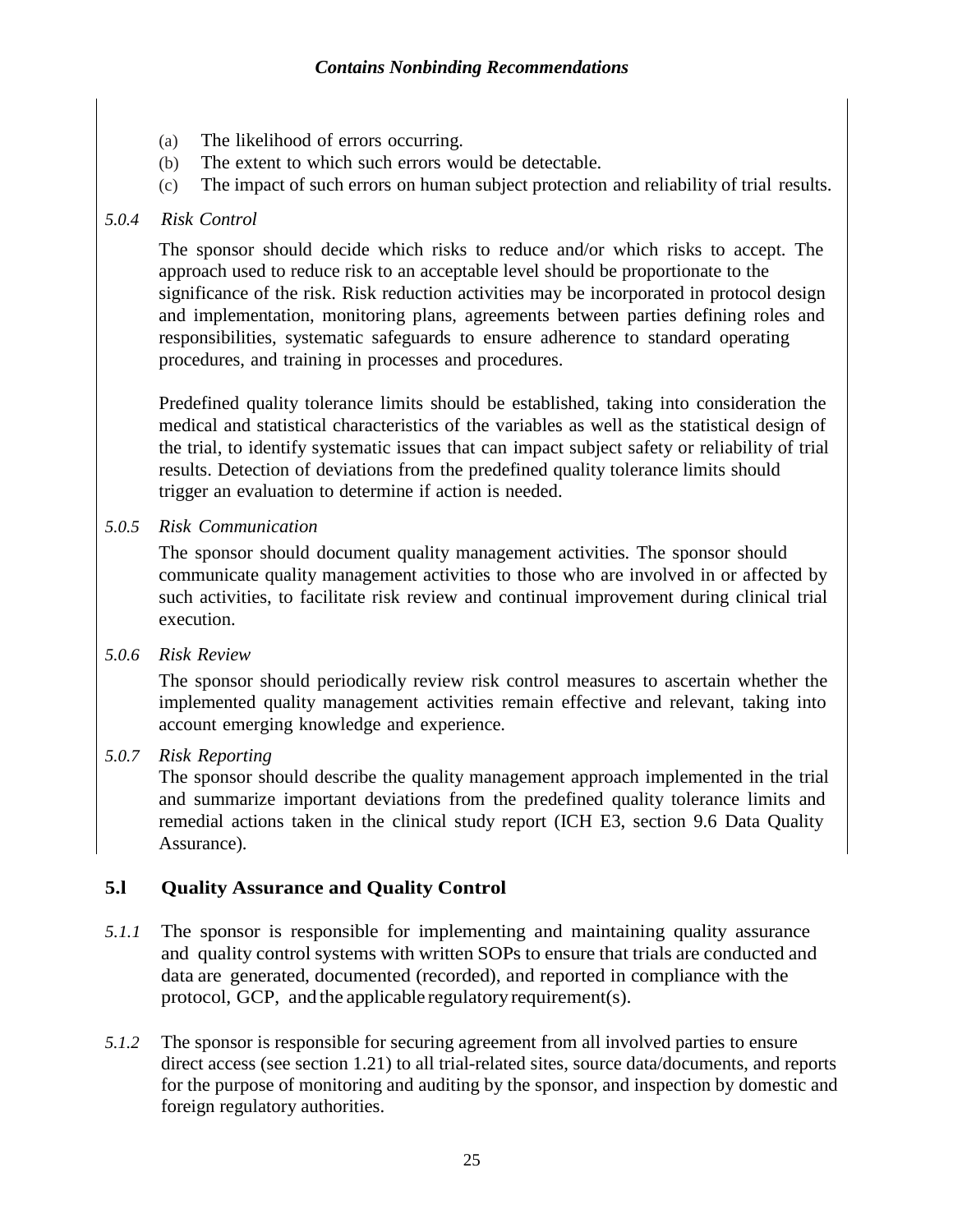- *5.1.3* Quality control should be applied to each stage of data handling to ensure that all data are reliable and have been processed correctly.
- *5.1.4* Agreements, made by the sponsor with the investigator/institution and any other parties involved with the clinical trial, should be in writing, as part of the protocol or in a separate agreement.

#### <span id="page-31-0"></span>**5.2 Contract Research Organization (CRO)**

- *5.2.1* A sponsor may transfer any or all of the sponsor's trial-related duties and functions to a CRO, but the ultimate responsibility for the quality and integrity of the trial data always resides with the sponsor. The CRO should implement quality assurance and quality control.
- *5.2.2* Any trial-related duty and function that is transferred to and assumed by a CRO should be specified in writing.

## **ADDENDUM**

The sponsor should ensure oversight of any trial-related duties and functions carried out on its behalf, including trial-related duties and functions that are subcontracted to another party by the sponsor's contracted CRO(s).

- *5.2.3* Any trial-related duties and functions not specifically transferred to and assumed by a CRO are retained by the sponsor.
- *5.2.4* All references to a sponsor in this guidance also apply to a CRO to the extent that a CRO has assumed the trial-related duties and functions of a sponsor.

## <span id="page-31-1"></span>**5.3 Medical Expertise**

The sponsor should designate appropriately qualified medical personnel who will be readily available to advise on trial-related medical questions or problems. If necessary, outside consultant(s) may be appointed for this purpose.

## <span id="page-31-2"></span>**5.4 Trial Design**

- *5.4.1* The sponsor should utilize qualified individuals (e.g., biostatisticians, clinical pharmacologists, and physicians) as appropriate, throughout all stages of the trial process, from designing the protocol and CRFs and planning the analyses to analyzing and preparing interim and final clinical trial reports.
- *5.4.2* For further guidance: Clinical Trial Protocol and Protocol Amendment(s) (see section 6), the ICH Guideline for Structure and Content of Clinical Study Reports, and other appropriate ICH guidance on trial design, protocol, and conduct.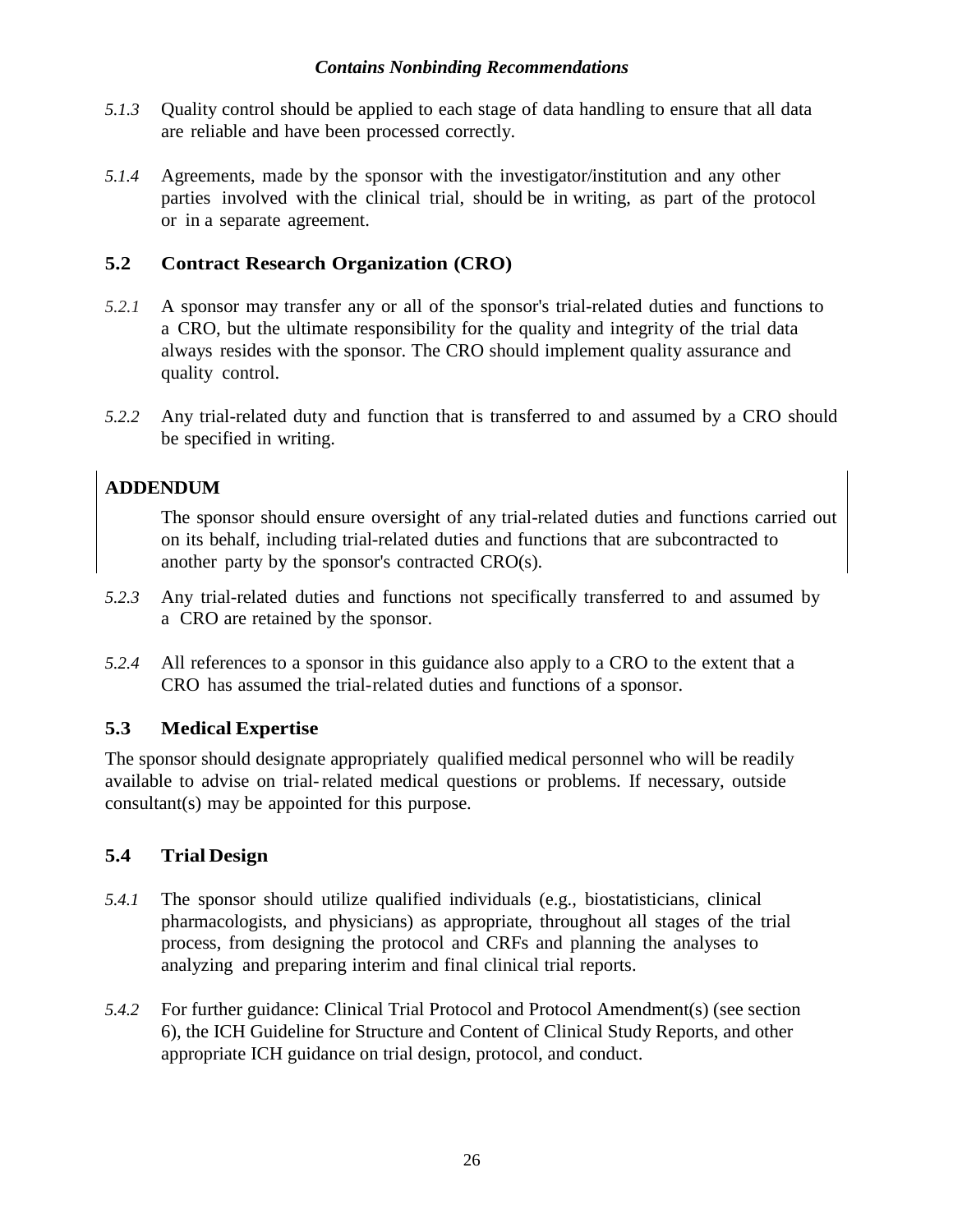#### <span id="page-32-0"></span>**5.5 Trial Management, Data Handling, and Recordkeeping**

- *5.5.1* The sponsor should utilize appropriately qualified individuals to supervise the overall conduct of the trial, to handle the data, to verify the data, to conduct the statistical analyses, and to prepare the trial reports.
- *5.5.2* The sponsor may consider establishing an independent data monitoring committee (IDMC) to assess the progress of a clinical trial, including the safety data and the critical efficacy endpoints at intervals, and to recommend to the sponsor whether to continue, modify, or stop a trial. The IDMC should have written operating procedures and maintain written records of all its meetings.
- *5.5.3* When using electronic trial data handling and/or remote electronic trial data systems, the sponsor should:
	- (a) Ensure and document that the electronic data processing system(s) conforms to the sponsor's established requirements for completeness, accuracy, reliability, and consistent intended performance (i.e., validation).

## **ADDENDUM**

The sponsor should base their approach to validation of such systems on a risk assessment that takes into consideration the intended use of the system and the potential of the system to affect human subject protection and reliability of trial results.

(b) Maintains SOPs for using these systems.

#### **ADDENDUM**

The SOPs should cover system setup, installation, and use. The SOPs should describe system validation and functionality testing, data collection and handling, system maintenance, system security measures, change control, data backup, recovery, contingency planning, and decommissioning. The responsibilities of the sponsor, investigator, and other parties with respect to the use of these computerized systems should be clear, and the users should be provided with training in their use.

- (c) Ensure that the systems are designed to permit data changes in such a way that the data changes are documented and that there is no deletion of entered data (i.e., maintain an audit trail, data trail, edit trail).
- (d) Maintain a security system that prevents unauthorized access to the data.
- (e) Maintain a list of the individuals who are authorized to make data changes (see sections 4.1.5 and 4.9.3).
- (f) Maintain adequate backup of the data.
- (g) Safeguard the blinding, if any (e.g., maintain the blinding during data entry and processing).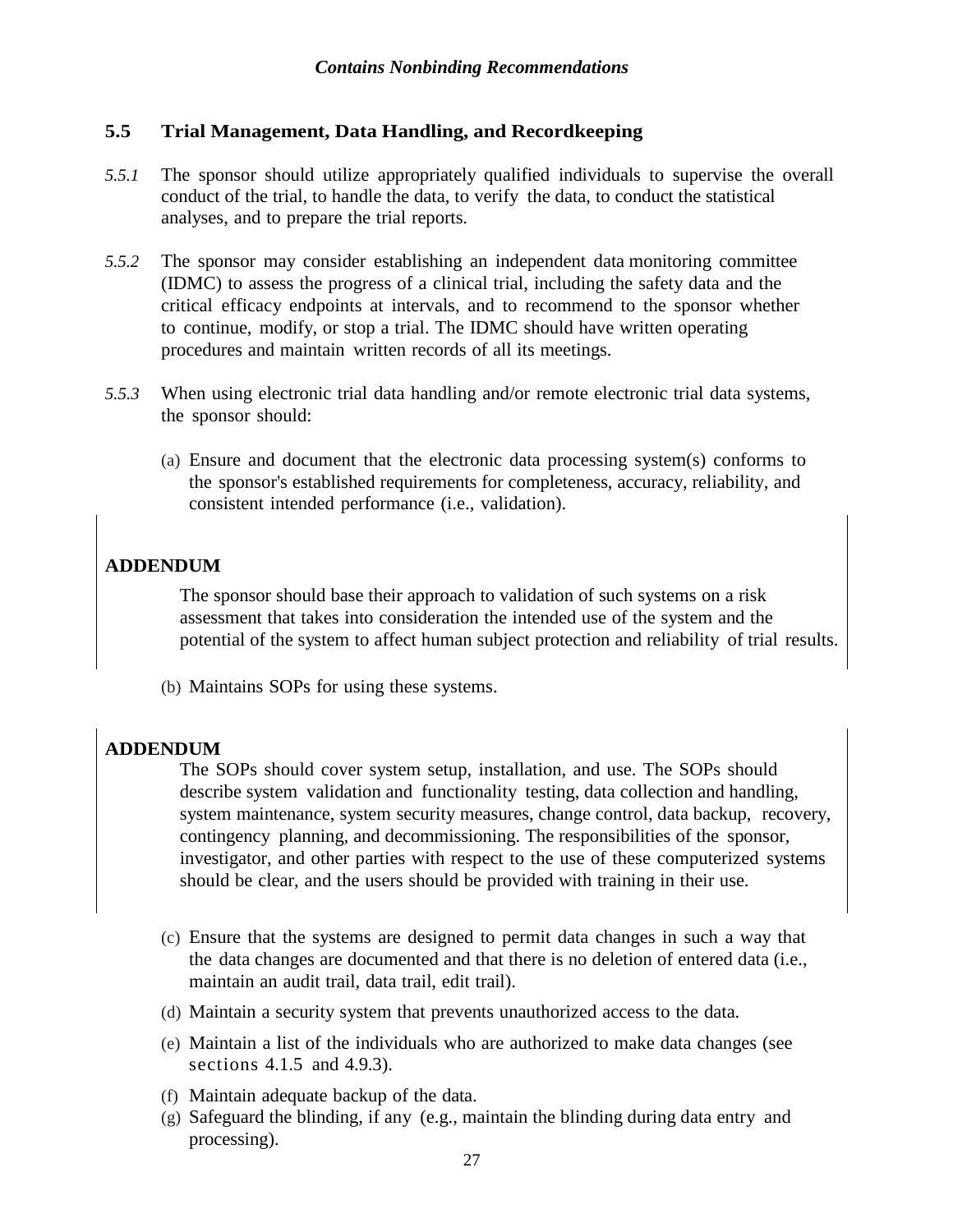## **ADDENDUM**

- (h) Ensure the integrity of the data, including any data that describe the context, content, and structure. This is particularly important when making changes to the computerized systems, such as software upgrades or migration of data.
- *5.5.4* If data are transformed during processing, it should always be possible to compare the original data and observations with the processed data.
- *5.5.5* The sponsor should use an unambiguous subject identification code (see 1.58) that allows identification of all the data reported for each subject.
- *5.5.6* The sponsor, or other owners of the data, should retain all of the sponsor-specific essential documents pertaining to the trial (see section 8. Essential Documents for the Conduct of a Clinical Trial).
- *5.5.7* The sponsor should retain all sponsor-specific essential documents in conformance with the applicable regulatory requirement(s) of the country(ies) where the product is approved, and/or where the sponsor intends to apply for approval(s).
- *5.5.8* If the sponsor discontinues the clinical development of an investigational product (i.e., for any or all indications, routes of administration, or dosage forms), the sponsor should maintain all sponsor-specific essential documents for at least 2-years after formal discontinuation or in conformance with the applicable regulatory requirement(s).
- *5.5.9* If the sponsor discontinues the clinical development of an investigational product, the sponsor should notify all the trial investigators/institutions and all the regulatory authorities.
- *5.5.10* Any transfer of ownership of the data should be reported to the appropriate authority(ies), as required by the applicable regulatory requirement(s).
- *5.5.11* The sponsor specific essential documents should be retained until at least 2 years after the last approval of a marketing application in an ICH region and until there are no pending or contemplated marketing applications in an ICH region or at least 2 years have elapsed since the formal discontinuation of clinical development of the investigational product. These documents should be retained for a longer period, however, if required by the applicable regulatory requirement(s) or if needed by the sponsor.
- *5.5.12* The sponsor should inform the investigator(s)/institution(s) in writing of the need for record retention and should notify the investigator(s)/institution(s) in writing when the trial-related records are no longer needed.

#### <span id="page-33-0"></span>**5.6 Investigator Selection**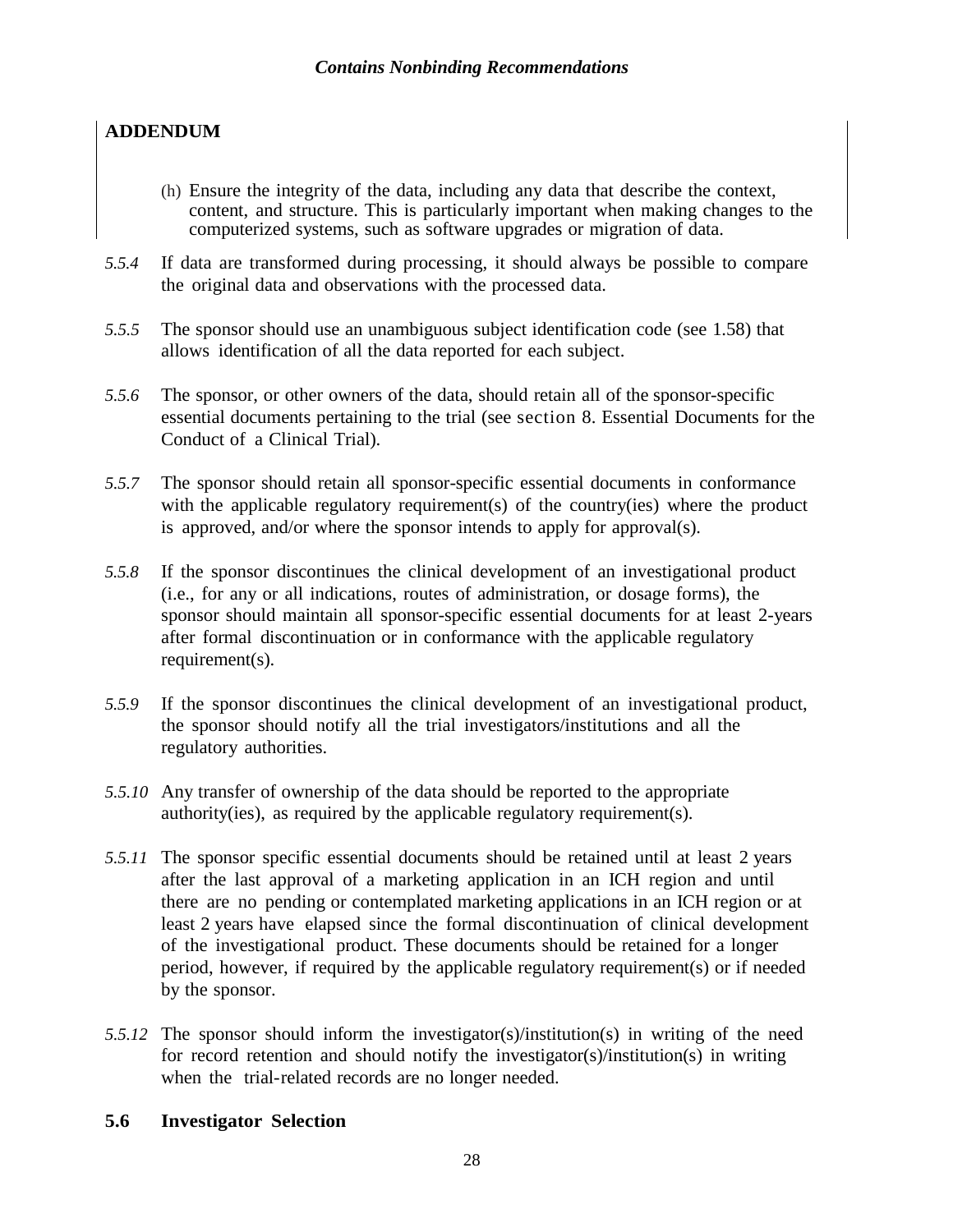- *5.6.1* The sponsor is responsible for selecting the investigator(s)/institution(s). Each investigator should be qualified by training and experience and should have adequate resources (see sections 4.1, 4.2) to properly conduct the trial for which the investigator is selected. If organization of a coordinating committee and/or selection of coordinating investigator(s) are to be utilized in multicenter trials, their organization and/or selection are the sponsor's responsibility.
- *5.6.2* Before entering an agreement with an investigator/institution to conduct a trial, the sponsor should provide the investigator(s)/institution(s) with the protocol and an upto- date Investigator's Brochure, and should provide sufficient time for the investigator/institution to review the protocol and the information provided.
- *5.6.3* The sponsor should obtain the investigator's/institution's agreement:
	- (a) To conduct the trial in compliance with GCP, with the applicable regulatory requirement(s) (see section 4.1.3), and with the protocol agreed to by the sponsor and given approval/favorable opinion by the IRB/IEC (see section 4.5.1);
	- (b) To comply with procedures for data recording/reporting;
	- (c) To permit monitoring, auditing, and inspection (see section 4.1.4); and
	- (d) To retain the trial- related essential documents until the sponsor informs the investigator/institution these documents are no longer needed (see sections 4.9.4 and 5.5.12).

The sponsor and the investigator/institution should sign the protocol, or an alternative document, to confirm this agreement.

#### <span id="page-34-0"></span>**5.7 Allocation of Responsibilities**

Prior to initiating a trial, the sponsor should define, establish, and allocate all trial-related duties and functions.

#### <span id="page-34-1"></span>**5.8 Compensation to Subjects and Investigators**

- *5.8.1* If required by the applicable regulatory requirement(s), the sponsor should provide insurance or should indemnify (legal and financial coverage) the investigator/the institution against claims arising from the trial, except for claims that arise from malpractice and/or negligence.
- *5.8.2* The sponsor's policies and procedures should address the costs of treatment of trial subjects in the event of trial-related injuries in accordance with the applicable regulatory requirement(s).
- *5.8.3* When trial subjects receive compensation, the method and manner of compensation should comply with applicable regulatory requirement(s).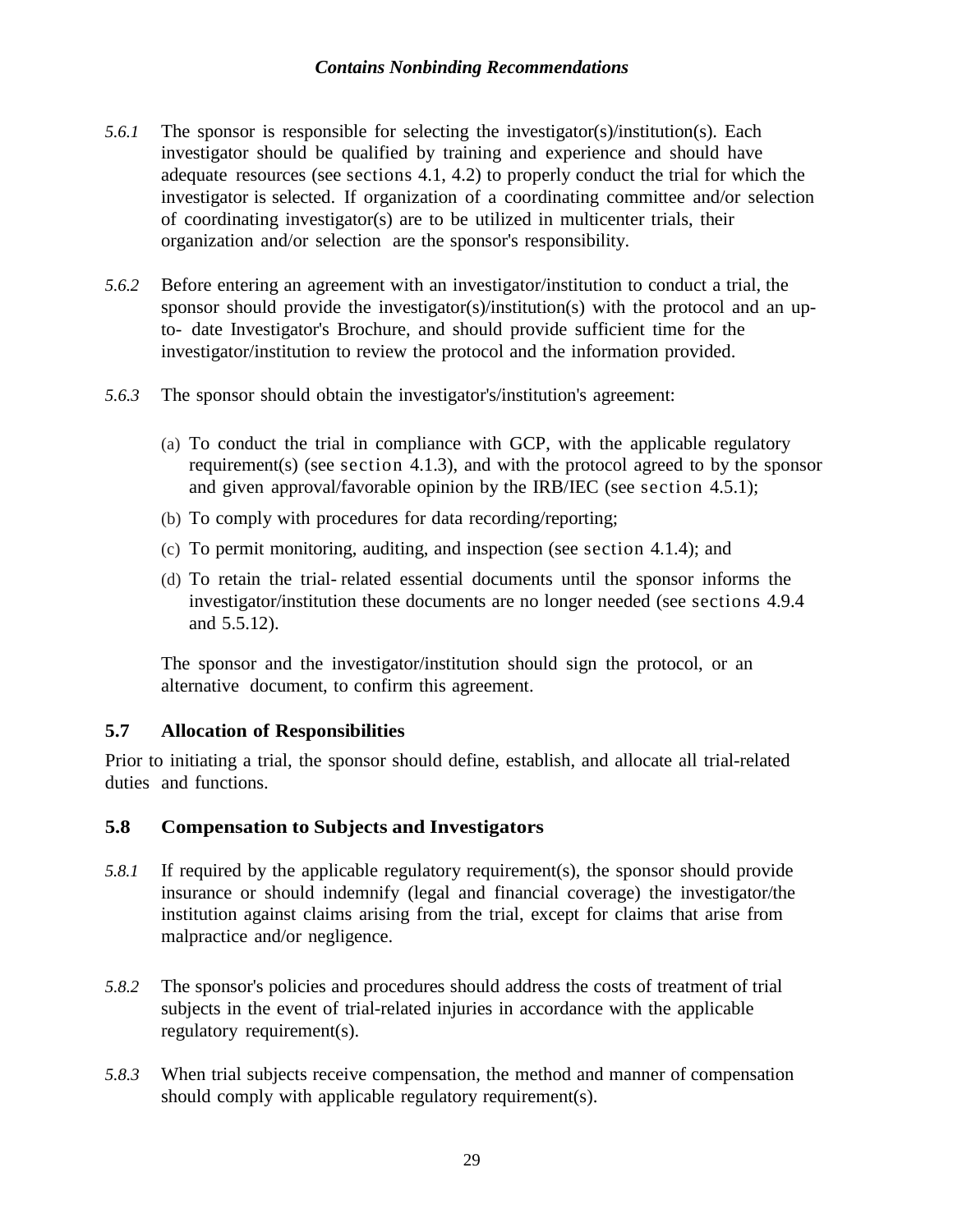## <span id="page-35-0"></span>**5.9 Financing**

The financial aspects of the trial should be documented in an agreement between the sponsor and the investigator/institution.

#### <span id="page-35-1"></span>**5.10 Notification/SubmissiontoRegulatoryAuthority(ies)**

Before initiating the clinical trial(s), the sponsor (or the sponsor and the investigator, if required by the applicable regulatory requirement(s)) should submit any required application(s) to the appropriate authority(ies) for review, acceptance, and/or permission (as required by the applicable regulatory requirement(s)) to begin the trial(s). Any notification/submission should be dated and contain sufficient information to identify the protocol.

#### <span id="page-35-2"></span>**5.11 Confirmation of Review by IRB/IEC**

- *5.11.1* The sponsor should obtain from the investigator/institution:
	- (a) The name and address of the investigator's/institution's IRB/IEC.
	- (b) A statement obtained from the IRB/IEC that it is organized and operates according to GCP and the applicable laws and regulations.
	- (c) Documented IRB/IEC approval/favorable opinion and, if requested by the sponsor, a current copy of protocol, written informed consent form(s) and any other written information to be provided to subjects, subject recruiting procedures, and documents related to payments and compensation available to the subjects, and any other documents that the IRB/IEC may have requested.
- *5.11.2* If the IRB/IEC conditions its approval/favorable opinion upon change(s) in any aspect of the trial, such as modification(s) of the protocol, written informed consent form and any other written information to be provided to subjects, and/or other procedures, the sponsor should obtain from the investigator/institution a copy of the modification(s) made and the date approval/favorable opinion was given by the IRB/IEC.
- *5.11.3* The sponsor should obtain from the investigator/institution documentation and dates of any IRB/IEC reapprovals/reevaluations with favorable opinion, and of any withdrawals or suspensions of approval/favorable opinion.

#### <span id="page-35-3"></span>**5.12 Information on Investigational Product(s)**

*5.12.1* When planning trials, the sponsor should ensure that sufficient safety and efficacy data from nonclinical studies and/or clinical trials are available to support human exposure by the route, at the dosages, for the duration, and in the trial population to be studied.

The sponsor should update the Investigator's Brochure as significant new information becomes available (see section 7. Investigator's Brochure).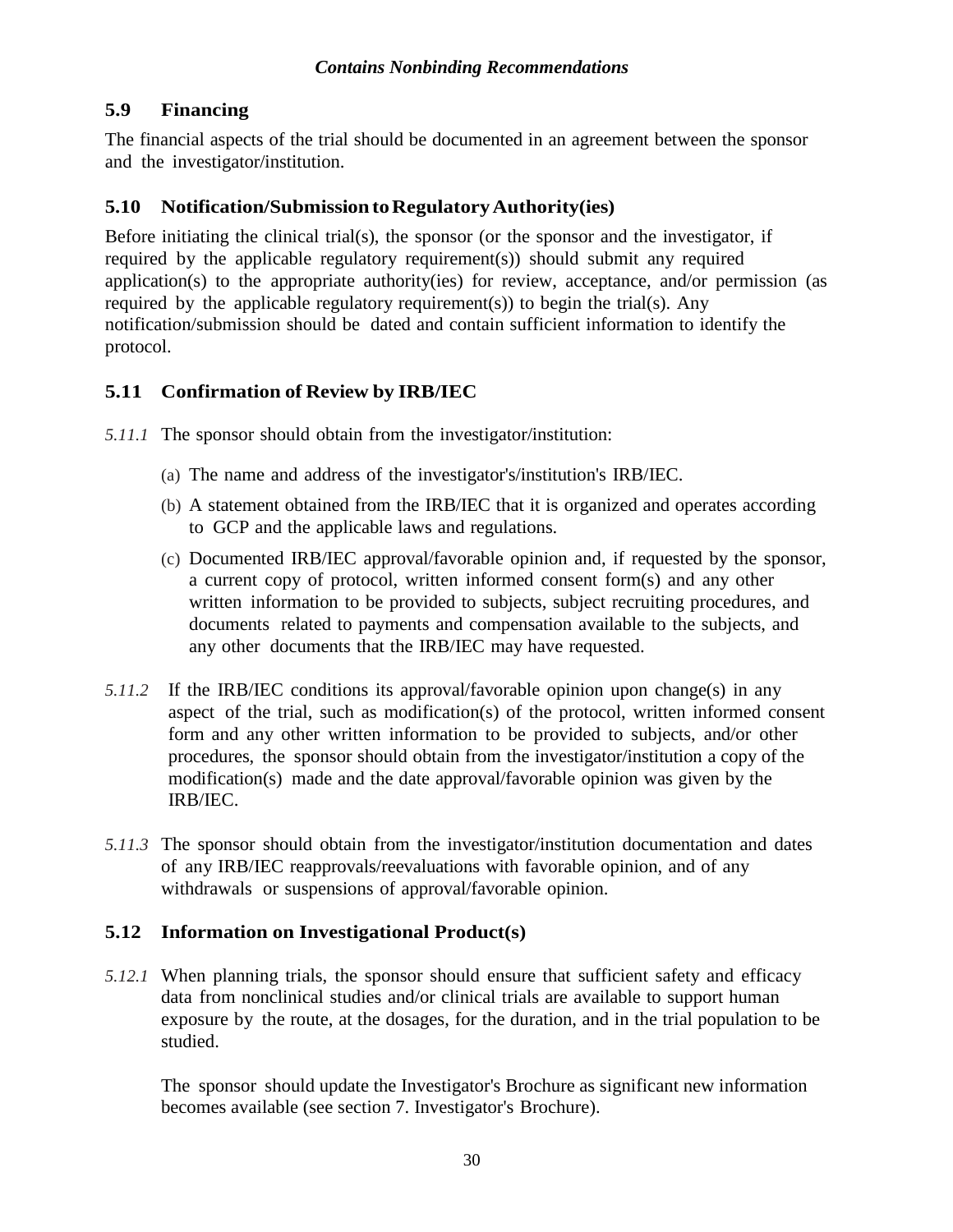#### <span id="page-36-0"></span>**5.13 Manufacturing, Packaging, Labeling, and Coding Investigational Product(s)**

- *5.13.1* The sponsor should ensure that the investigational product(s) (including active comparator(s) and placebo, if applicable) is characterized as appropriate to the stage of development of the product(s), is manufactured in accordance with any applicable GMP, and is coded and labelled in a manner that protects the blinding, if applicable. In addition, the labeling should comply with applicable regulatory requirement(s).
- *5.13.2* The sponsor should determine, for the investigational product(s), acceptable storage temperatures, storage conditions (e.g., protection from light), storage times, reconstitution fluids and procedures, and devices for product infusion, if any. The sponsor should inform all involved parties (e.g., monitors, investigators, pharmacists, storage managers) of these determinations.
- *5.13.3* The investigational product(s) should be packaged to prevent contamination and unacceptable deterioration during transport and storage.
- *5.13.4* In blinded trials, the coding system for the investigational product(s) should include a mechanism that permits rapid identification of the product(s) in case of a medical emergency, but does not permit undetectable breaks of the blinding.
- *5.13.5* If significant formulation changes are made in the investigational or comparator product(s) during the course of clinical development, the results of any additional studies of the formulated product(s) (e.g., stability, dissolution rate, bioavailability) needed to assess whether these changes would significantly alter the pharmacokinetic profile of the product should be available prior to the use of the new formulation in clinical trials.

#### <span id="page-36-1"></span>**5.14 Supplying and Handling Investigational Product(s)**

- *5.14.1* The sponsor is responsible for supplying the investigator(s)/institution(s) with the investigational product(s).
- *5.14.2* The sponsor should not supply an investigator/institution with the investigational product(s) until the sponsor obtains all required documentation (e.g., approval/favorable opinion from IRB/IEC and regulatory authority(ies)).
- *5.14.3* The sponsor should ensure that written procedures include instructions that the investigator/institution should follow for the handling and storage of investigational product(s) for the trial and documentation thereof. The procedures should address adequate and safe receipt, handling, storage, dispensing, retrieval of unused product from subjects, and return of unused investigational product(s) to the sponsor (or alternative disposition if authorized by the sponsor and in compliance with the applicable regulatory requirement(s)).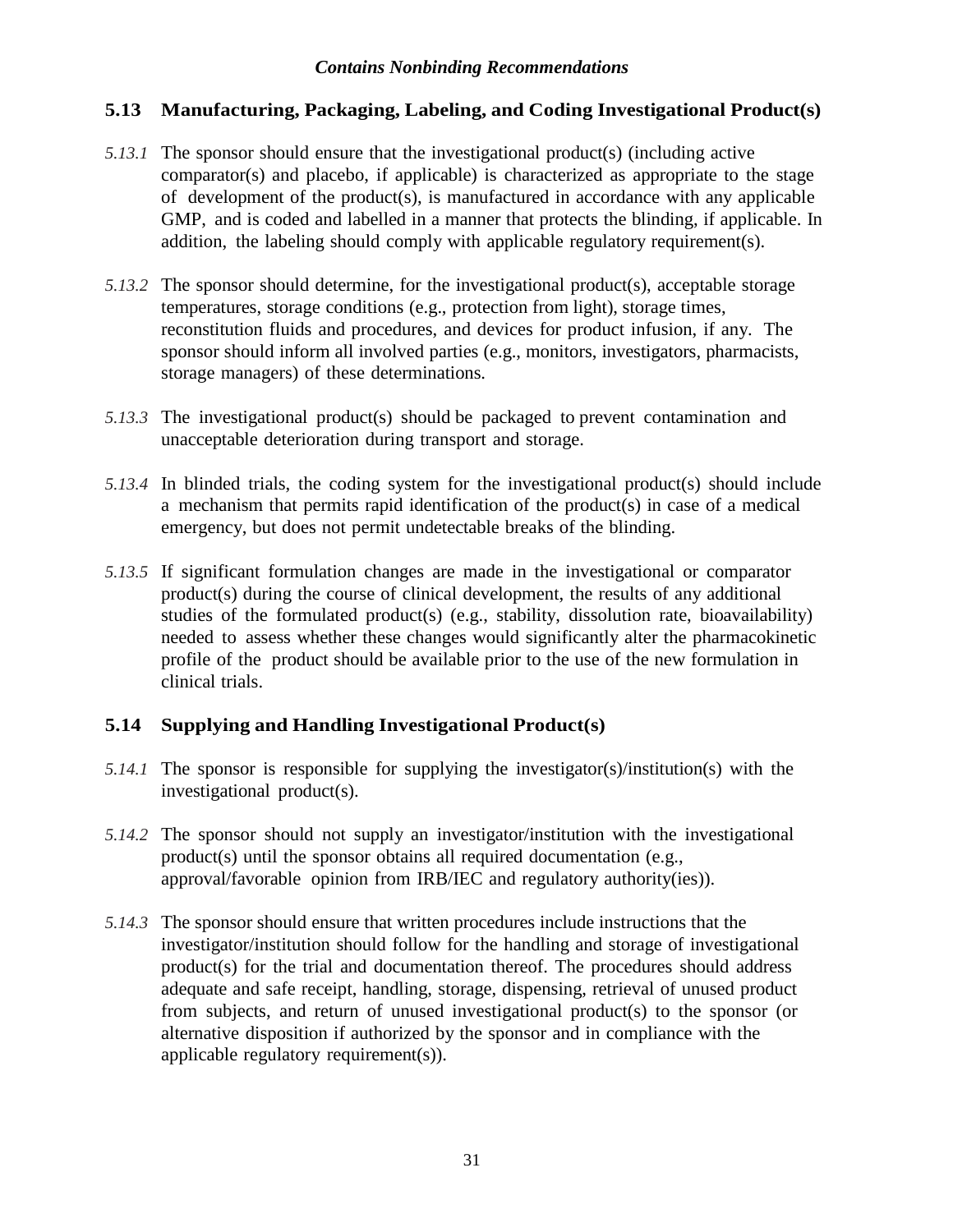- *5.14.4* The sponsor should:
	- (a) Ensure timely delivery of investigational product(s) to the investigator(s).
	- (b) Maintain records that document shipment, receipt, disposition, return, and destruction of the investigational product(s) (see section 8. Essential Documents for the Conduct of a Clinical Trial).
	- (c) Maintain a system for retrieving investigational products and documenting this retrieval (e.g., for deficient product recall, reclaim after trial completion, expired product reclaim).
	- (d) Maintain a system for the disposition of unused investigational product(s) and for the documentation of this disposition.
- *5.14.5* The sponsor should:
	- (a) Take steps to ensure that the investigational product(s) are stable over the period of use.
	- (b) Maintain sufficient quantities of the investigational product(s) used in the trials to reconfirm specifications, should this become necessary, and maintain records of batch sample analyses and characteristics. To the extent stability permits, samples should be retained either until the analyses of the trial data are complete or as required by the applicable regulatory requirement(s), whichever represents the longer retention period.

#### <span id="page-37-0"></span>**5.15 Record Access**

- *5.15.1* The sponsor should ensure that it is specified in the protocol or other written agreement that the investigator(s)/institution(s) provide direct access to source data/documents for trial-related monitoring, audits, IRB/IEC review, and regulatory inspection.
- *5.15.2* The sponsor should verify that each subject has consented, in writing, to direct access to his/her original medical records for trial-related monitoring, audit, IRB/IEC review, and regulatory inspection.

## <span id="page-37-1"></span>**5.16 Safety Information**

- *5.16.1* The sponsor is responsible for the ongoing safety evaluation of the investigational product(s).
- *5.16.2* The sponsor should promptly notify all concerned investigator(s)/institution(s) and the regulatory authority(ies) of findings that could affect adversely the safety of subjects, impact the conduct of the trial, or alter the IRB/IEC's approval/favorable opinion to continue the trial.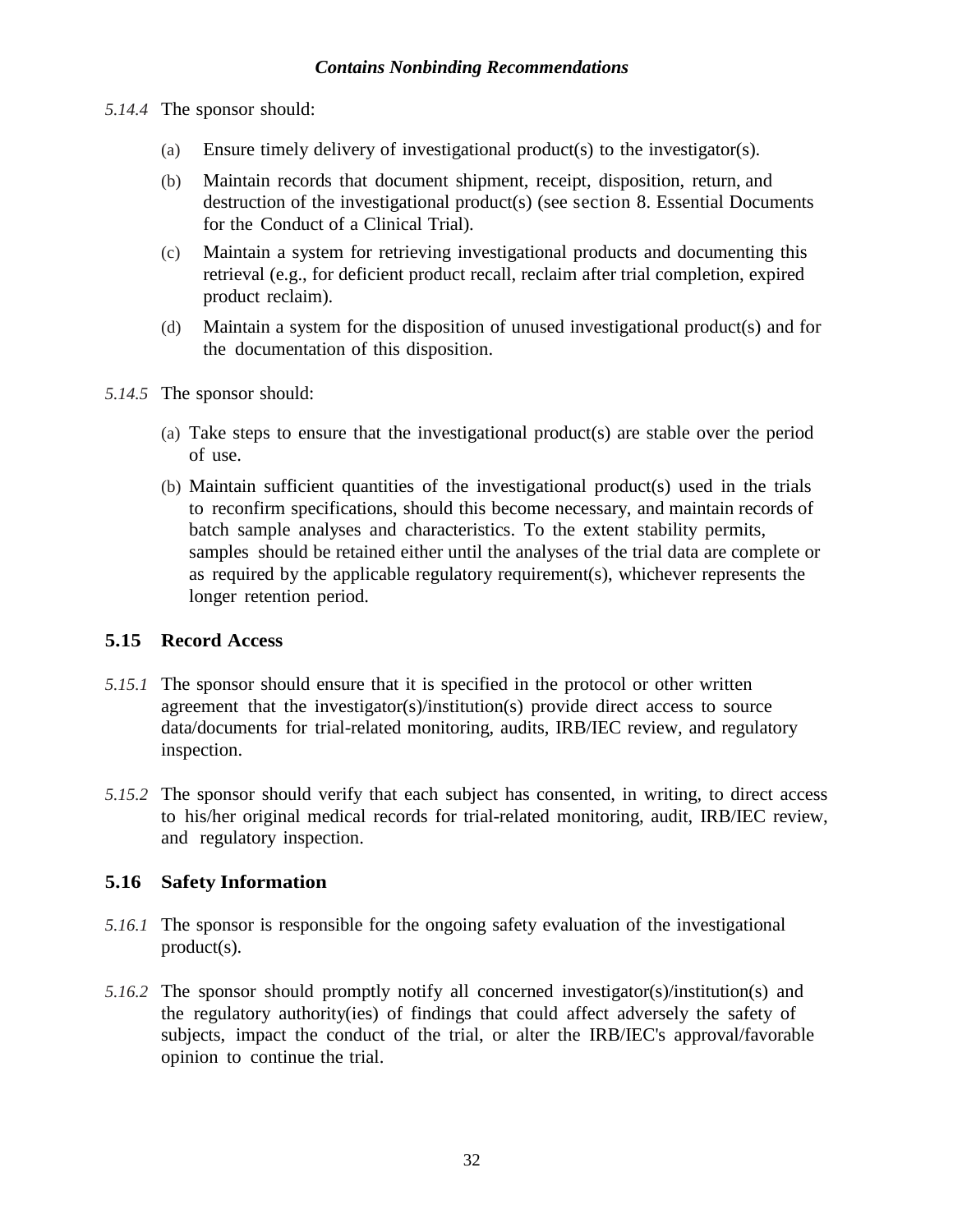## <span id="page-38-0"></span>**5.17 Adverse Drug Reaction Reporting**

- *5.17.1* The sponsor should expedite the reporting to all concerned investigator(s)/institutions(s), to the  $IRB(s)/IEC(s)$ , where required, and to the regulatory authority(ies) of all adverse drug reactions (ADRs) that are both serious and unexpected.
- *5.17.2* Such expedited reports should comply with the applicable regulatory requirement(s) and with the ICH Guideline for Clinical Safety Data Management: Definitions and Standards for Expedited Reporting.
- *5.17.3* The sponsor should submit to the regulatory authority(ies) all safety updates and periodic reports, as required by applicable regulatory requirement(s).

## <span id="page-38-1"></span>**5.18 Monitoring**

#### <span id="page-38-2"></span>*5.18.1 Purpose*

The purposes of trial monitoring are to verify that:

- (a) The rights and well-being of human subjects are protected.
- (b) The reported trial data are accurate, complete, and verifiable from source documents.
- (c) The conduct of the trial is in compliance with the currently approved protocol/amendment(s), with GCP, and with the applicable regulatory requirement(s).

#### <span id="page-38-3"></span>*5.18.2 Selection and Qualifications of Monitors*

- (a) Monitors should be appointed by the sponsor.
- (b) Monitors should be appropriately trained, and should have the scientific and/or clinical knowledge needed to monitor the trial adequately. A monitor's qualifications should be documented.
- (c) Monitors should be thoroughly familiar with the investigational product(s), the protocol, written informed consent form and any other written information to be provided to subjects, the sponsor's SOPs, GCP, and the applicable regulatory requirement(s).

#### <span id="page-38-4"></span>*5.18.3 Extent and Nature of Monitoring*

The sponsor should ensure that the trials are adequately monitored. The sponsor should determine the appropriate extent and nature of monitoring. The determination of the extent and nature of monitoring should be based on considerations such as the objective, purpose, design, complexity, blinding, size, and endpoints of the trial. In general there is a need for on-site monitoring, before, during, and after the trial; however, in exceptional circumstances the sponsor may determine that central monitoring in conjunction with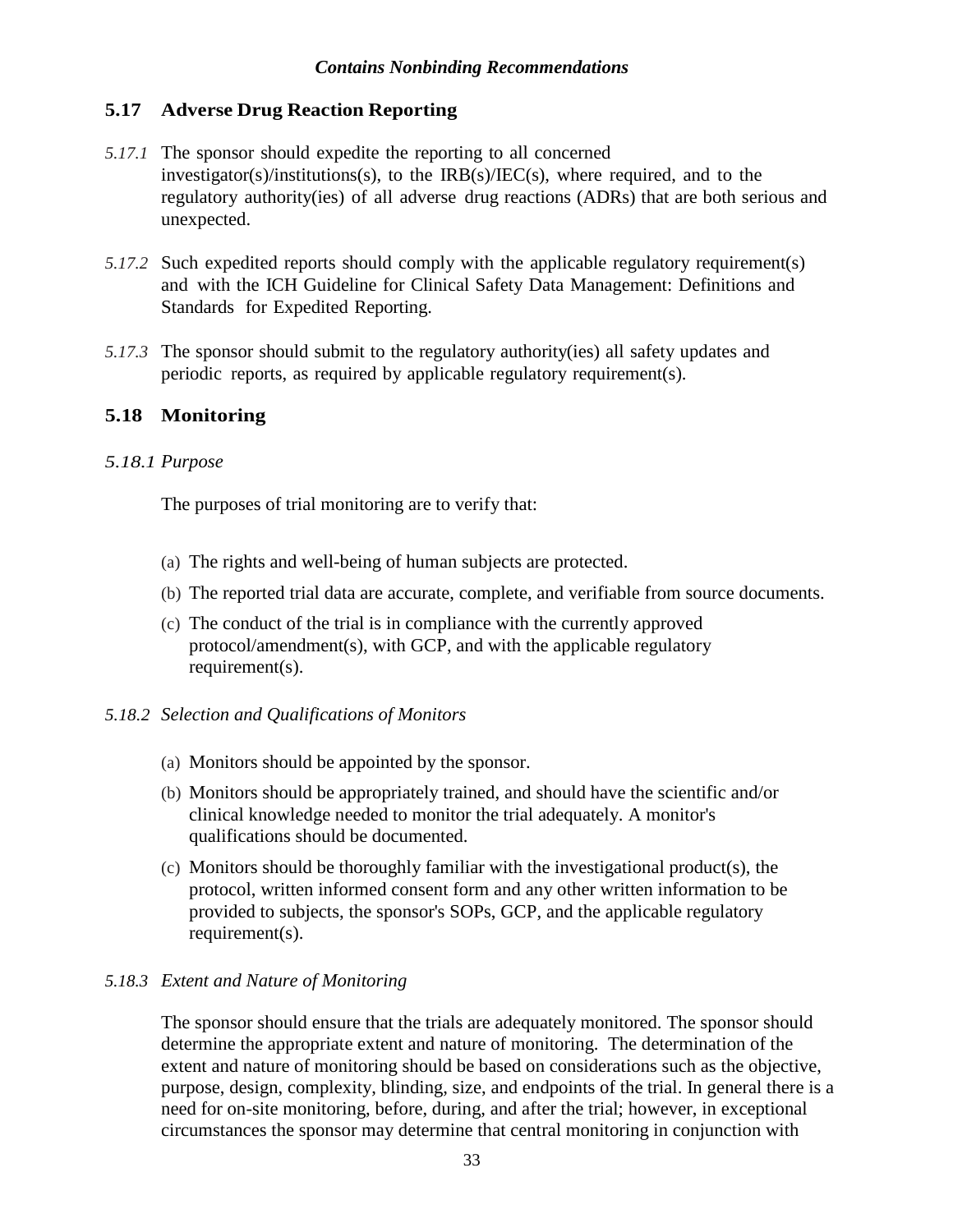procedures such as investigators' training and meetings, and extensive written guidance can assure appropriate conduct of the trial in accordance with GCP. Statistically controlled sampling may be an acceptable method for selecting the data to be verified.

#### **ADDENDUM**

The sponsor should develop a systematic, prioritized, risk-based approach to monitoring clinical trials. The flexibility in the extent and nature of monitoring described in this section is intended to permit varied approaches that improve the effectiveness and efficiency of monitoring. The sponsor may choose on-site monitoring, a combination of on-site and centralized monitoring, or, where justified, centralized monitoring. The sponsor should document the rationale for the chosen monitoring strategy (e.g., in the monitoring plan).

On-site monitoring is performed at the sites at which the clinical trial is being conducted. Centralized monitoring is a remote evaluation of accumulating data, performed in a timely manner, supported by appropriately qualified and trained persons (e.g., data managers, biostatisticians).

Centralized monitoring processes provide additional monitoring capabilities that can complement and reduce the extent and/or frequency of on-site monitoring and help distinguish between reliable data and potentially unreliable data.

Review that may include statistical analyses of accumulating data from centralized monitoring can be used to:

- (a) Identify missing data, inconsistent data, data outliers, unexpected lack of variability and protocol deviations
- (b) Examine data trends such as the range, consistency, and variability of data within and across sites
- (c) Evaluate for systematic or significant errors in data collection and reporting at a site or across sites; or potential data manipulation or data integrity problems
- (d) Analyze site characteristics and performance metrics
- (e) Select sites and/or processes for targeted on-site monitoring.

#### <span id="page-39-0"></span>*5.18.4 Monitor's Responsibilities*

The monitor(s), in accordance with the sponsor's requirements, should ensure that the tri al is conducted and documented properly by carrying out the following activities when relevant and necessary to the trial and the trial site:

- (a) Acting as the main line of communication between the sponsor and the investigator.
- (b) Verifying that the investigator has adequate qualifications and resources (see sections 4.1, 4.2, 5.6) and these remain adequate throughout the trial period, that facilities including laboratories and equipment, and staff, are adequate to safely and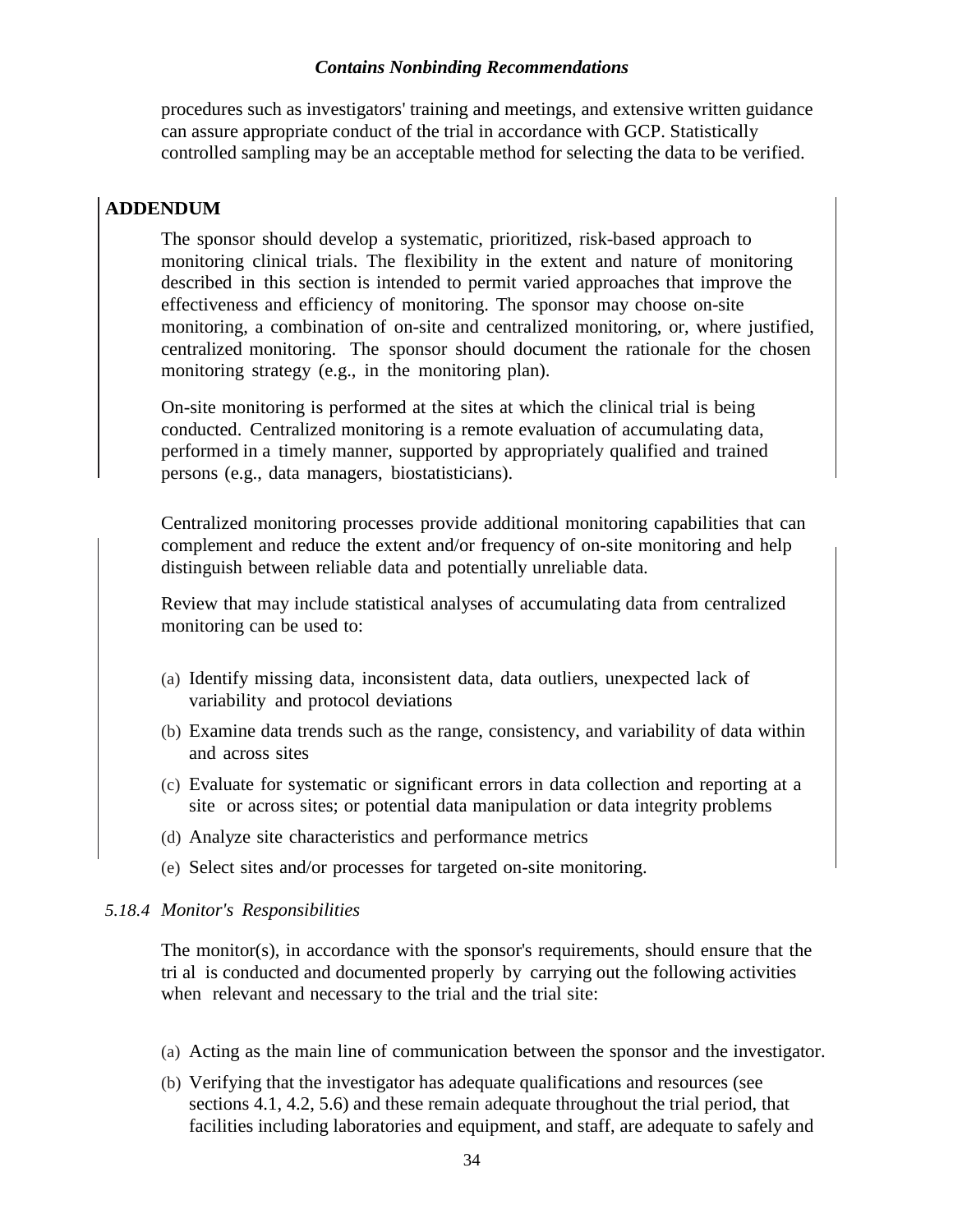properly conduct the trial and remain adequate throughout the trial period.

- (c) Verifying, for the investigational product(s):
	- (i) That storage times and conditions are acceptable, and that supplies are sufficient throughout the trial.
	- (ii) That the investigational product(s) are supplied only to subjects who are eligible to receive it and at the protocol specified dose(s).
	- (iii)That subjects are provided with necessary instruction on properly using, handling, storing, and returning the investigational product(s).
	- (iv) That the receipt, use, and return of the investigational product(s) at the trial sites are controlled and documented adequately.
	- (v) That the disposition of unused investigational product(s) at the trial sites complies with applicable regulatory requirement(s) and is in accordance with the sponsor.
- (d) Verifying that the investigator follows the approved protocol and all approved amendment(s), if any.
- (e) Verifying that written informed consent was obtained before each subject's participation in the trial.
- (f) Ensuring that the investigator receives the current Investigator's Brochure, all documents, and all trial supplies needed to conduct the trial properly and to comply with the applicable regulatory requirement(s).
- (g) Ensuring that the investigator and the investigator's trial staff are adequately informed about the trial.
- (h) Verifying that the investigator and the investigator's trial staff are performing the specified trial functions, in accordance with the protocol and any other written agreement between the sponsor and the investigator/institution, and have not delegated these functions to unauthorized individuals.
- (i) Verifying that the investigator is enrolling only eligible subjects.
- (j) Reporting the subject recruitment rate.
- (k) Verifying that source documents and other trial records are accurate, complete, kept up-to-date, and maintained.
- (l) Verifying that the investigator provides all the required reports, notifications, applications, and submissions, and that these documents are accurate, complete, timely, legible, dated, and identify the trial.
- (m)Checking the accuracy and completeness of the CRF entries, source documents and other trial-related records against each other. The monitor specifically should verify that:
	- (i) The data required by the protocol are reported accurately on the CRFs and are consistent with the source documents.
	- (ii)Any dose and/or therapy modifications are well documented for each of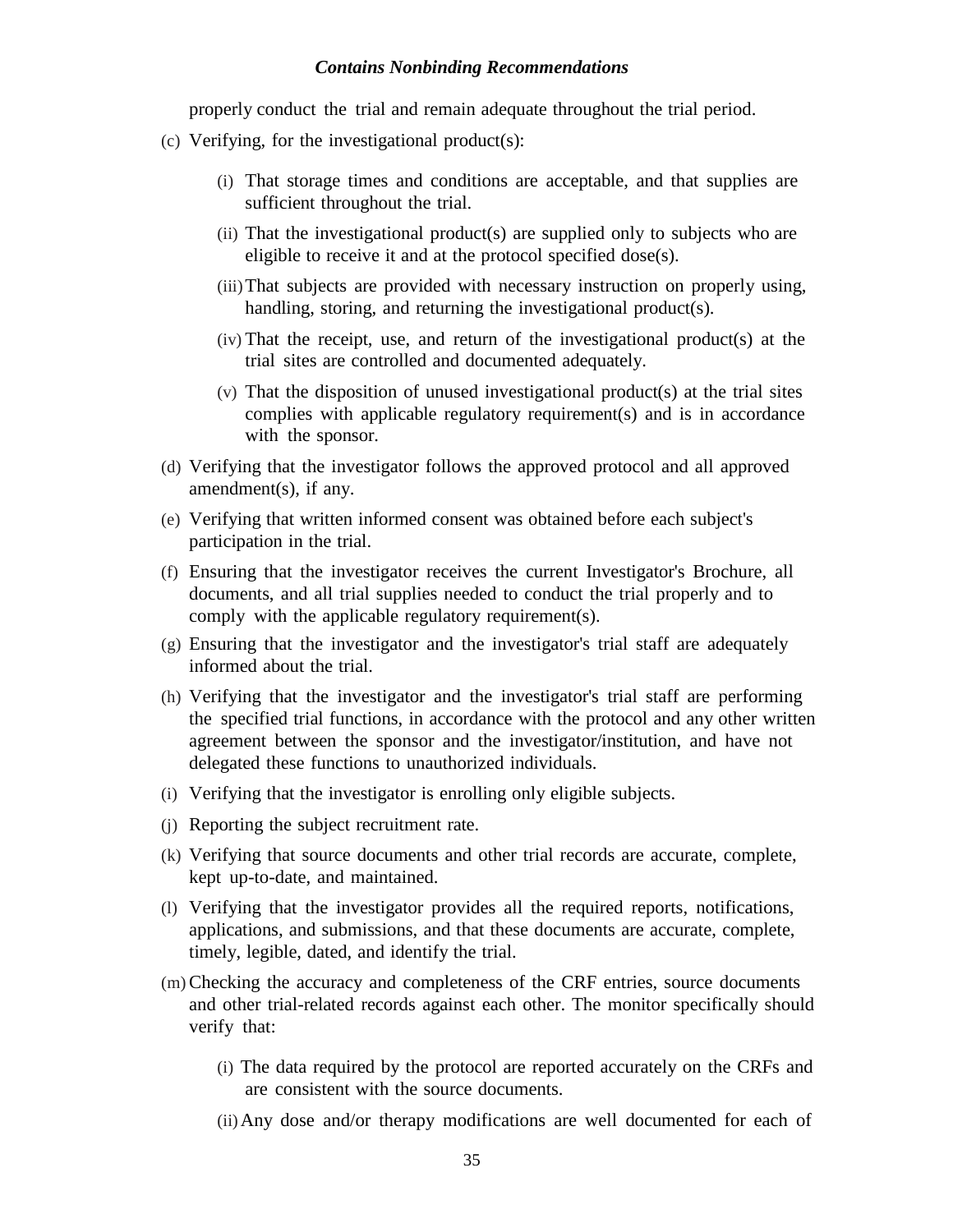the trial subjects.

- (iii)Adverse events, concomitant medications and intercurrent illnesses are reported in accordance with the protocol on the CRFs.
- (iv) Visits that the subjects fail to make, tests that are not conducted, and examinations that are not performed are clearly reported as such on the CRFs.
- (v) All withdrawals and dropouts of enrolled subjects from the trial are reported and explained on the CRFs.
- (n) Informing the investigator of any CRF entry error, omission, or illegibility. The monitor should ensure that appropriate corrections, additions, or deletions are made, dated, explained (if necessary), and initialed by the investigator or by a member of the investigator's trial staff who is authorized to initial CRF changes for the investigator. This authorization should be documented.
- (o) Determining whether all adverse events (AEs) are appropriately reported within the time periods required by GCP, the protocol, the IRB/IEC, the sponsor, and the applicable regulatory requirement(s).
- (p) Determining whether the investigator is maintaining the essential documents (see section 8. Essential Documents for the Conduct of a Clinical Trial).
- (q) Communicating deviations from the protocol, SOPs, GCP, and the applicable regulatory requirements to the investigator and taking appropriate action designed to prevent recurrence of the detected deviations.

#### <span id="page-41-0"></span>*5.18.5 Monitoring Procedures*

The monitor(s) should follow the sponsor's established written SOPs as well as those procedures that are specified by the sponsor for monitoring a specific trial.

#### <span id="page-41-1"></span>*5.18.6 Monitoring Report*

- (a) The monitor should submit a written report to the sponsor after each trial-site visit or trial-related communication.
- (b) Reports should include the date, site, name of the monitor, and name of the investigator or other individual(s) contacted.
- (c) Reports should include a summary of what the monitor reviewed and the monitor's statements concerning the significant findings/facts, deviations and deficiencies, conclusions, actions taken or to be taken and/or actions recommended to secure compliance.
- (d) The review and follow-up of the monitoring report with the sponsor should be documented by the sponsor's designated representative.

#### **ADDENDUM**

(e) Reports of on-site and/or centralized monitoring should be provided to the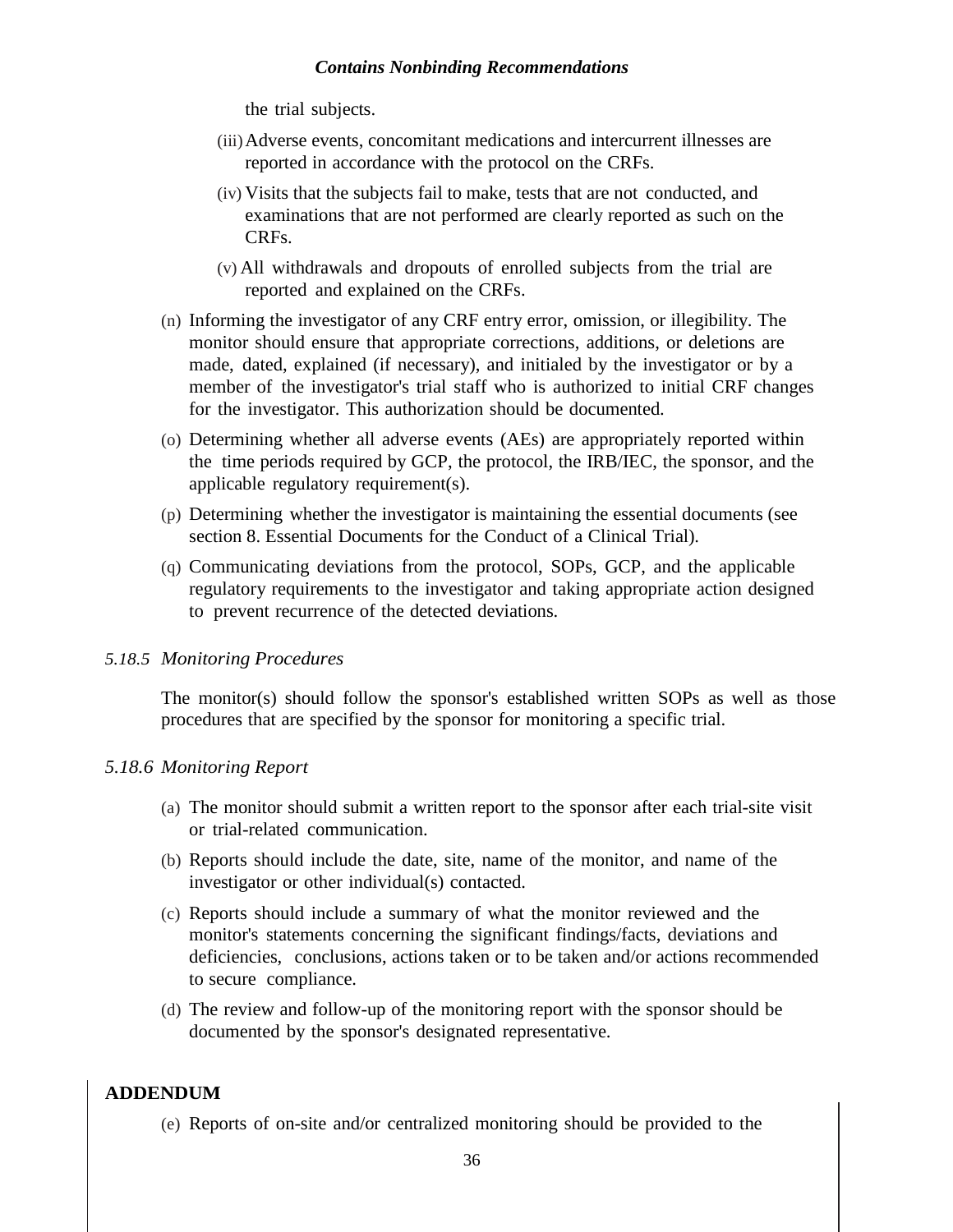sponsor (including appropriate management and staff responsible for trial and site oversight) in a timely manner for review and follow up. Results of monitoring activities should be documented in sufficient detail to allow verification of compliance with the monitoring plan. Reporting of centralized monitoring activities should be regular and may be independent from site visits.

#### **ADDENDUM**

#### <span id="page-42-0"></span>*5.18.7 Monitoring Plan*

The sponsor should develop a monitoring plan that is tailored to the specific human subject protection and data integrity risks of the trial. The plan should describe the monitoring strategy, the monitoring responsibilities of all the parties involved, the various monitoring methods to be used, and the rationale for their use. The plan should also emphasize the monitoring of critical data and processes. Particular attention should be given to those aspects that are not routine clinical practice and that require additional training. The monitoring plan should reference the applicable policies and procedures.

#### <span id="page-42-1"></span>**5.19 Audit**

If or when sponsors perform audits, as part of implementing quality assurance, they should consider:

#### <span id="page-42-2"></span>*5.19.1 Purpose*

The purpose of a sponsor's audit, which is independent of and separate from routine monitoring or quality control functions, should be to evaluate trial conduct and compliance with the protocol, SOPs, GCP, and the applicable regulatory requirements.

#### <span id="page-42-3"></span>*5.19.2 Selection and Qualification of Auditors*

- (a) The sponsor should appoint individuals, who are independent of the clinical trials/systems, to conduct audits.
- (b) The sponsor should ensure that the auditors are qualified by training and experience to conduct audits properly. An auditor's qualifications should be documented.

#### <span id="page-42-4"></span>*5.19.3 Auditing Procedures*

- (a) The sponsor should ensure that the auditing of clinical trials/systems is conducted in accordance with the sponsor's written procedures on what to audit, how to audit, the frequency of audits, and the form and content of audit reports.
- (b) The sponsor's audit plan and procedures for a trial audit should be guided by the importance of the trial to submissions to regulatory authorities, the number of subjects in the trial, the type and complexity of the trial, the level of risks to the trial subjects, and any identified problem(s).
- (c) The observations and findings of the auditor(s) should be documented.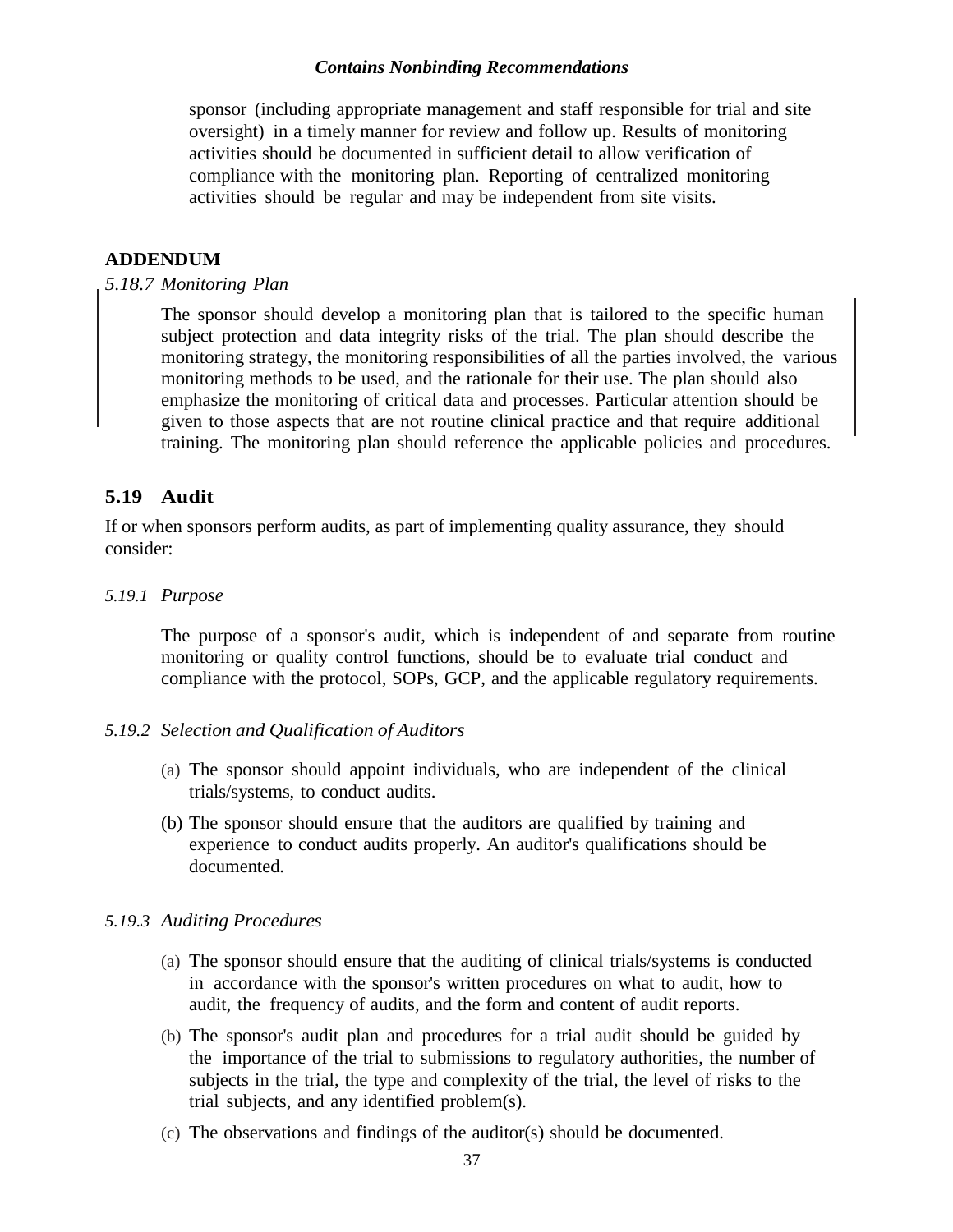- (d) To preserve the independence and value of the audit function, the regulatory authority(ies) should not routinely request the audit reports. Regulatory authority(ies) may seek access to an audit report on a case-by-case basis when evidence of serious GCP non-compliance exists, or in the course of legal proceedings.
- (e) When required by applicable law or regulation, the sponsor should provide an audit certificate.

#### <span id="page-43-0"></span>**5.20 Noncompliance**

*5.20.1* Noncompliance with the protocol, SOPs, GCP, and/or applicable regulatory requirement(s) by an investigator/institution, or by member(s) of the sponsor's staff should lead to prompt action by the sponsor to secure compliance.

## **ADDENDUM**

If noncompliance that significantly affects or has the potential to significantly affect human subject protection or reliability of trial results is discovered, the sponsor should perform a root cause analysis and implement appropriate corrective and preventive actions.

*5.20.2* If the monitoring and/or auditing identifies serious and/or persistent noncompliance on the part of an investigator/institution, the sponsor should terminate the investigator's/institution's participation in the trial. When an investigator's/institution's participation is terminated because of noncompliance, the sponsor should notify promptly the regulatory authority(ies).

## <span id="page-43-1"></span>**5.21 Premature Termination or Suspension of a Trial**

If a trial is prematurely terminated or suspended, the sponsor should promptly inform the investigators/institutions, and the regulatory authority(ies) of the termination or suspension and the reason(s) for the termination or suspension. The IRB/IEC should also be informed promptly and provided the reason(s) for the termination or suspension by the sponsor or by the investigator/institution, as specified by the applicable regulatory requirement(s).

## <span id="page-43-2"></span>**5.22 Clinical Trial/Study Reports**

Whether the trial is completed or prematurely terminated, the sponsor should ensure that the clinical trial reports are prepared and provided to the regulatory agency(ies) as required by the applicable regulatory requirement(s). The sponsor should also ensure that the clinical trial reports in marketing applications meet the standards of the ICH Guidance for Structure and Content of Clinical Study Reports. (NOTE: The ICH Guidance for Structure and Content of Clinical Study Reports specifies that abbreviated study reports may be acceptable in certain cases.)

#### <span id="page-43-3"></span>**5.23 Multicenter Trials**

For multicenter trials, the sponsor should ensure that: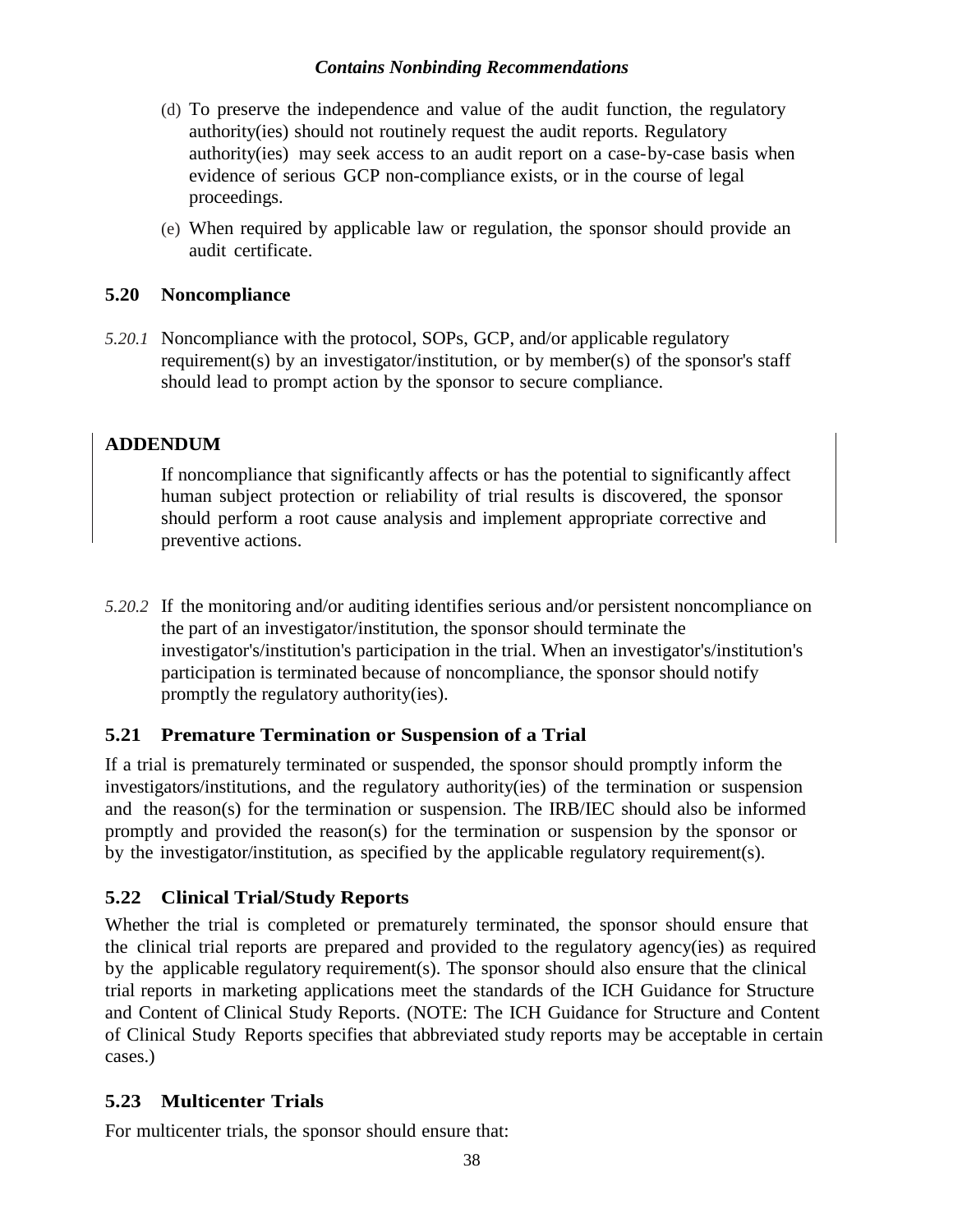- *5.23.1* All investigators conduct the trial in strict compliance with the protocol agreed to by the sponsor and, if required, by the regulatory authority(ies), and given approval/favorable opinion by the IRB/IEC.
- *5.23.2* The CRFs are designed to capture the required data at all multicenter trial sites. For those investigators who are collecting additional data, supplemental CRFs should also be provided that are designed to capture the additional data.
- *5.23.3* The responsibilities of coordinating investigator(s) and the other participating investigators are documented prior to the start of the trial.
- *5.23.4* All investigators are given instructions on following the protocol, on complying with a uniform set of standards for the assessment of clinical and laboratory findings, and on completing the CRFs.
- *5.23.5* Communication between investigators is facilitated.

## <span id="page-44-0"></span>**6. CLINICAL TRIAL PROTOCOL AND PROTOCOL AMENDMENT(S)**

The contents of a trial protocol should generally include the following topics. However, site specific information may be provided on separate protocol page(s), or addressed in a separate agreement, and some of the information listed below may be contained in other protocol referenced documents, such as an Investigator's Brochure.

#### <span id="page-44-1"></span>**6.l General Information**

- *6.1.1* Protocol title, protocol identifying number, and date. Any amendment(s) should also bear the amendment number(s) and date(s).
- *6.1.2* Name and address of the sponsor and monitor (if other than the sponsor).
- *6.1.3* Name and title of the person(s) authorized to sign the protocol and the protocol amendment(s) for the sponsor.
- *6.1.4* Name, title, address, and telephone number(s) of the sponsor's medical expert (or dentist when appropriate) for the trial.
- *6.1.5* Name and title of the investigator(s) who is (are) responsible for conducting the trial, and the address and telephone number(s) of the trial site(s).
- *6.1.6* Name, title, address, and telephone number(s) of the qualified physician (or dentist, if applicable), who is responsible for all trial-site related medical (or dental) decisions (if other than investigator).
- *6.1.7* Name(s) and address(es) of the clinical laboratory(ies) and other medical and/or technical department(s) and/or institutions involved in the trial.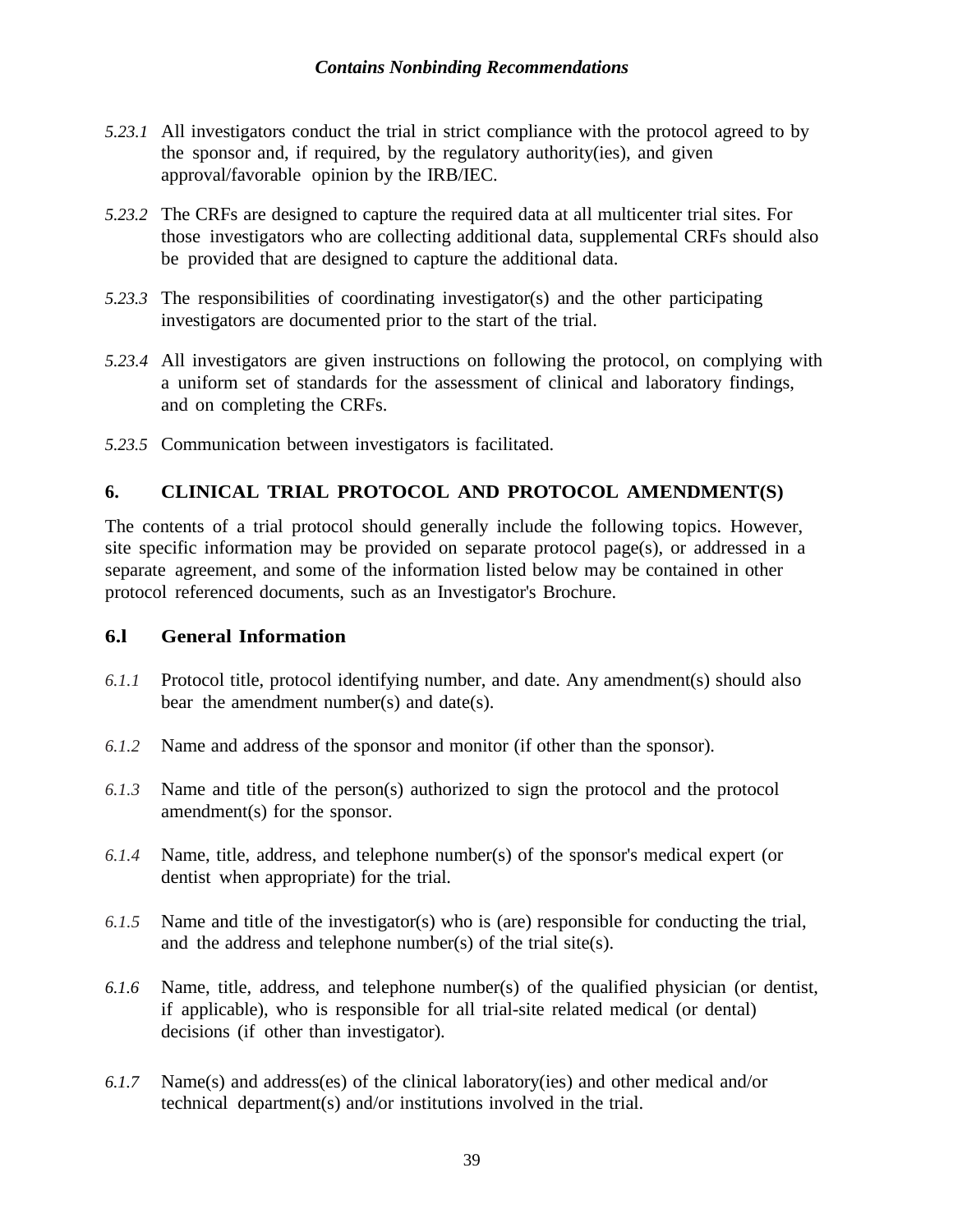#### <span id="page-45-0"></span>**6.2 Background Information**

- *6.2.1* Name and description of the investigational product(s).
- *6.2.2* A summary of findings from nonclinical studies that potentially have clinical significance and from clinical trials that are relevant to the trial.
- *6.2.3* Summary of the known and potential risks and benefits, if any, to human subjects.
- *6.2.4* Description of and justification for the route of administration, dosage, dosage regimen, and treatment period(s).
- *6.2.5* A statement that the trial will be conducted in compliance with the protocol, GCP, and the applicable regulatory requirement(s).
- *6.2.6* Description of the population to be studied.
- *6.2.7* References to literature and data that are relevant to the trial and that provide background for the trial.

#### <span id="page-45-1"></span>**6.3 Trial Objectives and Purpose**

A detailed description of the objectives and the purpose of the trial.

#### <span id="page-45-2"></span>**6.4 Trial Design**

The scientific integrity of the trial and the credibility of the data from the trial depend substantially on the trial design. A description of the trial design should include:

- *6.4.1* A specific statement of the primary endpoints and the secondary endpoints, if any, to be measured during the trial.
- *6.4.2* A description of the type/design of trial to be conducted (e.g., double-blind, placebo-controlled, parallel design) and a schematic diagram of trial design, procedures, and stages.
- *6.4.3* A description of the measures taken to minimize/avoid bias, including:
	- (a) Randomization
	- (b) Blinding.
- *6.4.4* A description of the trial treatment(s) and the dosage and dosage regimen of the investigational product(s). Also include a description of the dosage form, packaging, and labelling of the investigational product(s).
- *6.4.5* The expected duration of subject participation, and a description of the sequence and duration of all trial periods, including follow-up, if any.
- *6.4.6* A description of the "stopping rules" or "discontinuation criteria" for individual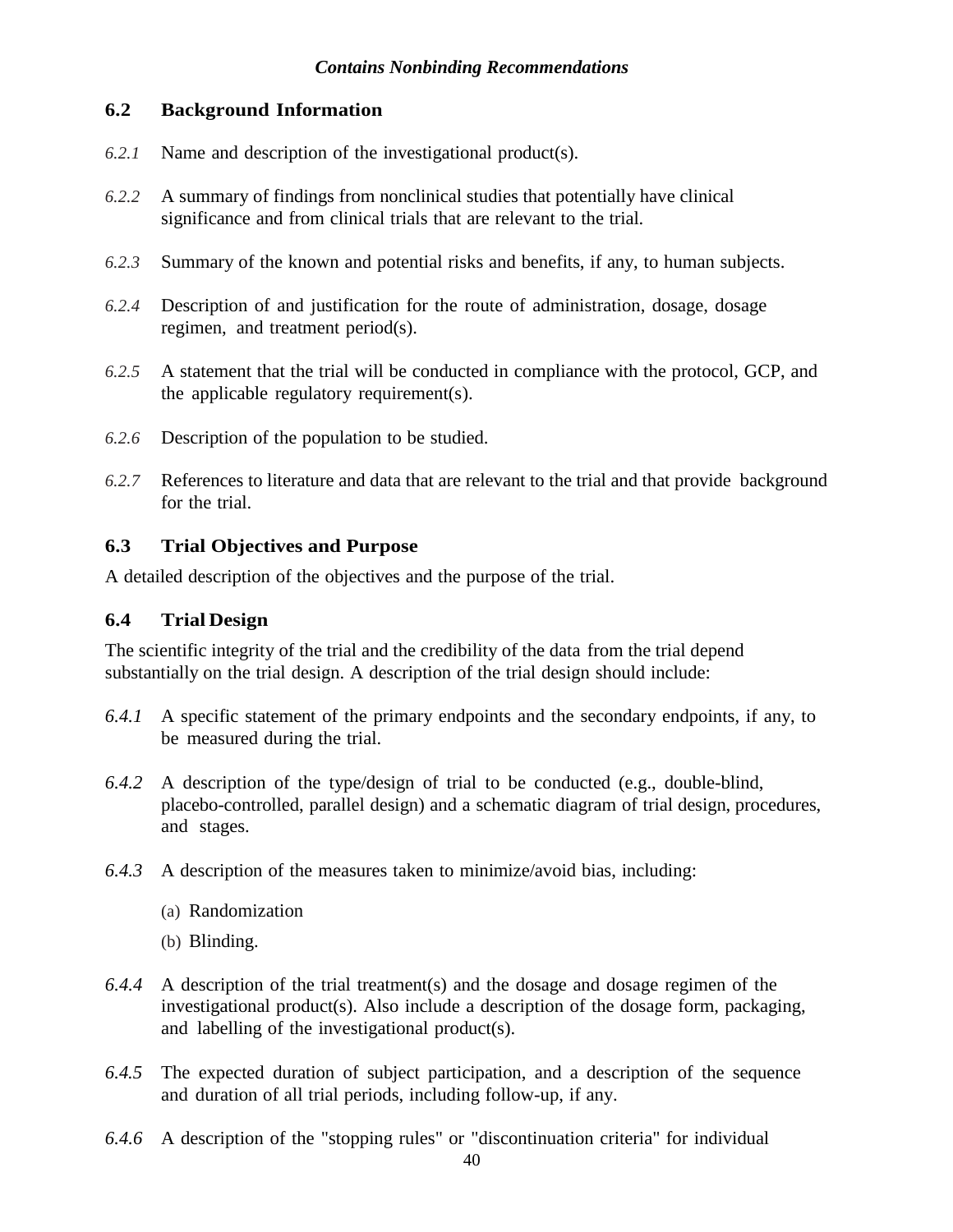subjects, parts of trial, and entire trial.

- *6.4.7* Accountability procedures for the investigational product(s), including the placebo(s) and comparator(s), if any.
- *6.4.8* Maintenance of trial treatment randomization codes and procedures for breaking codes.
- *6.4.9* The identification of any data to be recorded directly on the CRFs (i.e., no prior written or electronic record of data), and to be considered to be source data.

#### <span id="page-46-0"></span>**6.5 Selection and Withdrawal of Subjects**

- *6.5.1* Subject inclusion criteria.
- *6.5.2* Subject exclusion criteria.
- *6.5.3* Subject withdrawal criteria (i.e., terminating investigational product treatment/trial treatment) and procedures specifying:
	- (a) When and how to withdraw subjects from the trial/investigational product treatment
	- (b) The type and timing of the data to be collected for withdrawn subjects
	- (c) Whether and how subjects are to be replaced
	- (d) The follow-up for subjects withdrawn from investigational product treatment/trial treatment.

#### <span id="page-46-1"></span>**6.6 Treatment of Subjects**

- 6.6.1 The treatment(s) to be administered, including the name(s) of all the product(s), the dose(s), the dosing schedule(s), the route/mode(s) of administration, and the treatment period(s), including the follow-up period(s) for subjects for each investigational product treatment/trial treatment group/arm of the trial.
- *6.6.2* Medication(s)/treatment(s) permitted (including rescue medication) and not permitted before and/or during the trial.
- *6.6.3* Procedures for monitoring subject compliance.

#### <span id="page-46-2"></span>**6.7 Assessment of Efficacy**

- *6.7.1* Specification of the efficacy parameters.
- *6.7.2* Methods and timing for assessing, recording, and analyzing efficacy parameters.

#### <span id="page-46-3"></span>**6.8 Assessment of Safety**

*6.8.1* Specification of safety parameters.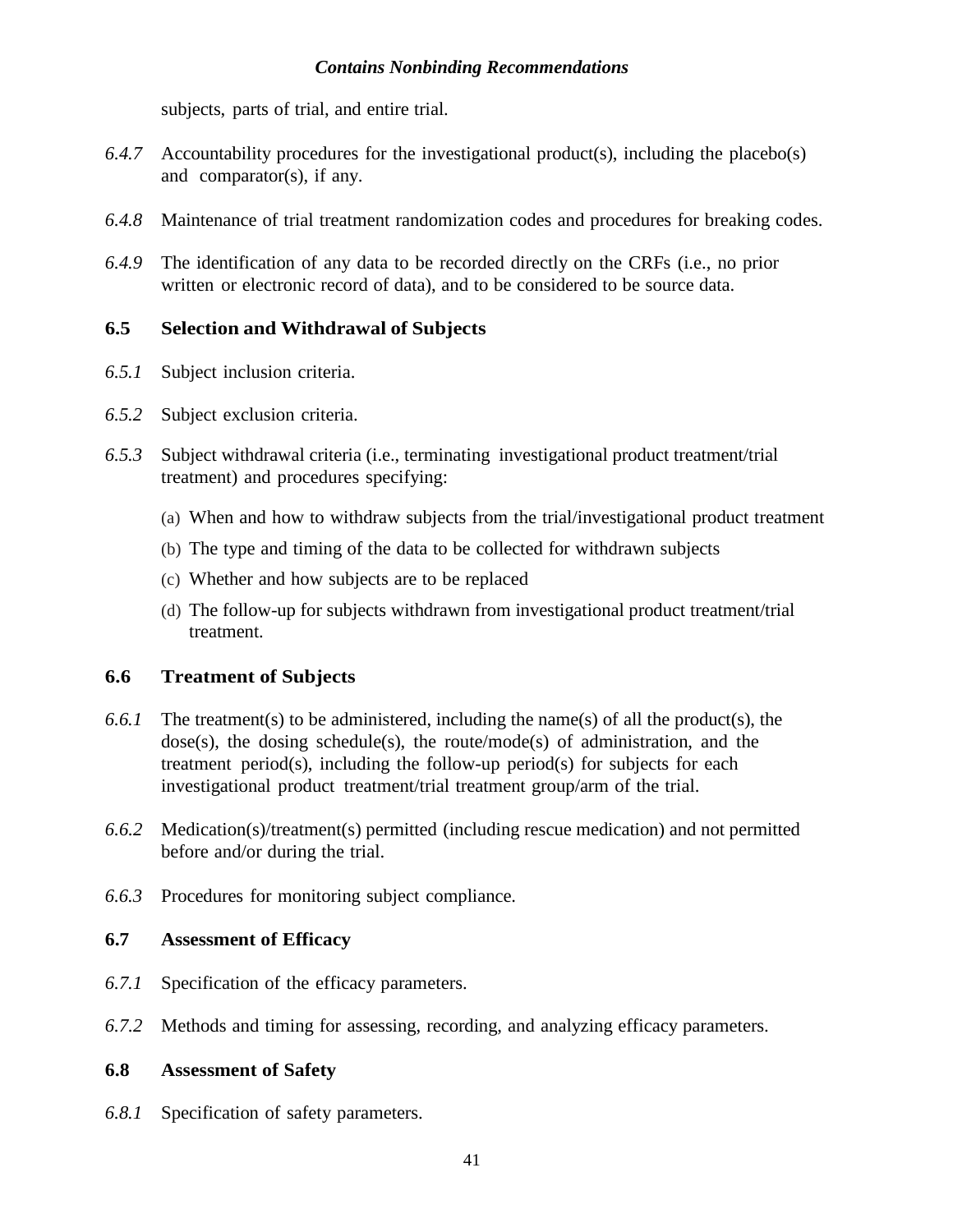- *6.8.2* The methods and timing for assessing, recording, and analyzing safety parameters.
- *6.8.3* Procedures for eliciting reports of and for recording and reporting adverse event and intercurrent illnesses.
- *6.8.4* The type and duration of the follow-up of subjects after adverse events.

#### <span id="page-47-0"></span>**6.9 Statistics**

- *6.9.1* A description of the statistical methods to be employed, including timing of any planned interim analysis(ses).
- *6.9.2* The number of subjects planned to be enrolled. In multicenter trials, the numbers of enrolled subjects projected for each trial site should be specified. Reason for choice of sample size, including reflections on (or calculations of) the power of the trial and clinical justification.
- *6.9.3* The level of significance to be used.
- *6.9.4* Criteria for the termination of the trial.
- *6.9.5* Procedure for accounting for missing, unused, and spurious data.
- *6.9.6* Procedures for reporting any deviation(s) from the original statistical plan (any deviation(s) from the original statistical plan should be described and justified in protocol and/or in the final report, as appropriate).
- *6.9.7* The selection of subjects to be included in the analyses (e.g., all randomized subjects, all dosed subjects, all eligible subjects, evaluable subjects).

#### <span id="page-47-1"></span>**6.10 Direct Access to Source Data/Documents**

The sponsor should ensure that it is specified in the protocol or other written agreement that the investigator(s)/institution(s) will permit trial-related monitoring, audits, IRB/IEC review, and regulatory inspection(s), providing direct access to source data/documents.

#### <span id="page-47-2"></span>**6.11 QualityControlandQualityAssurance**

#### <span id="page-47-3"></span>**6.12 Ethics**

Description of ethical considerations relating to the trial.

#### <span id="page-47-4"></span>**6.13 Data Handling and Recordkeeping**

#### <span id="page-47-5"></span>**6.14 Financing and Insurance**

Financing and insurance if not addressed in a separate agreement.

#### <span id="page-47-6"></span>**6.1 5 Publication Policy**

Publication policy, if not addressed in a separate agreement.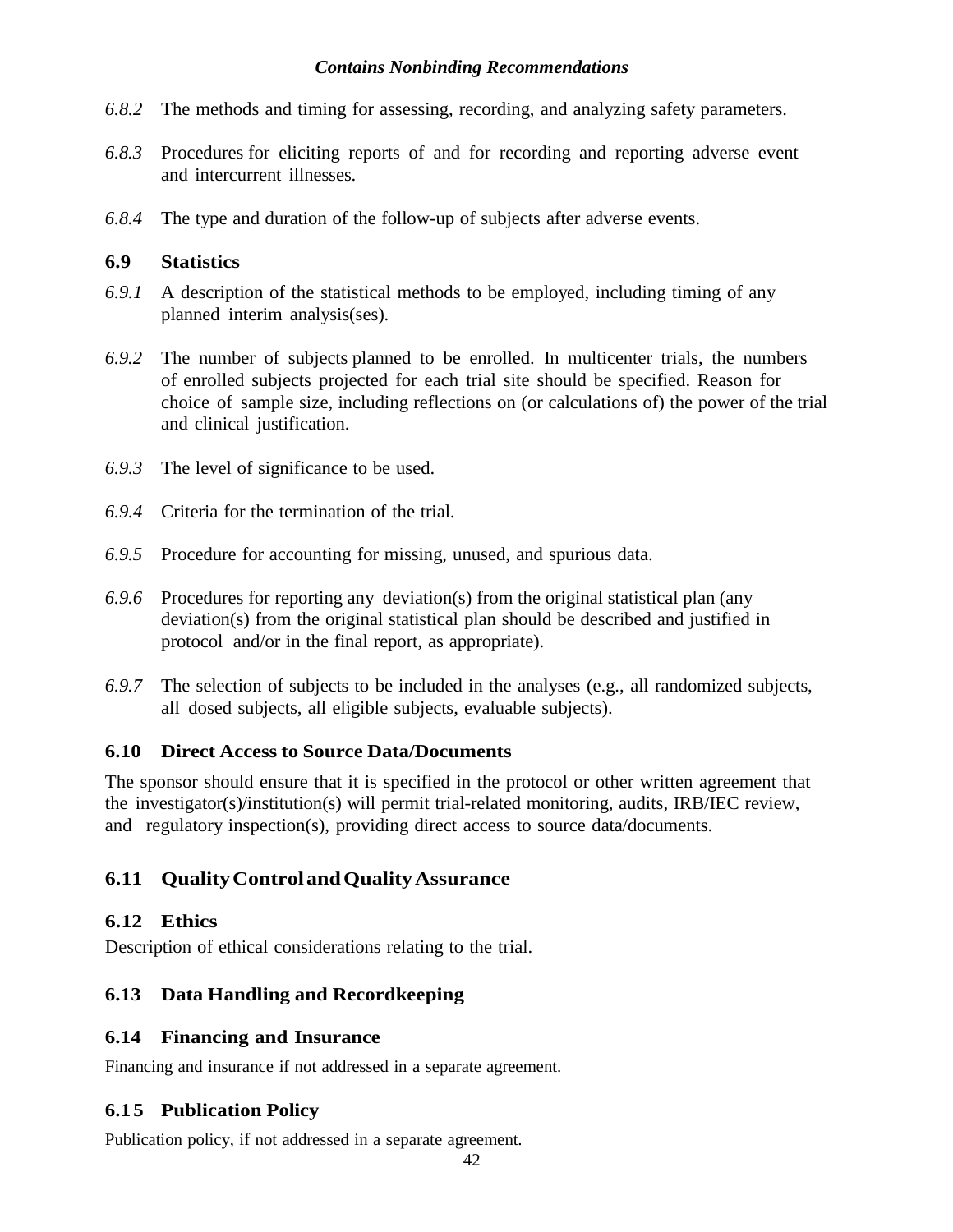## <span id="page-48-0"></span>**6.16 Supplements**

(NOTE: Since the protocol and the clinical trial/study report are closely related, further relevant information can be found in the ICH Guidance for Structure and Content of Clinical Study Reports.)

## <span id="page-48-1"></span>**7. INVESTIGATOR'SBROCHURE**

#### <span id="page-48-2"></span>**7.l Introduction**

The Investigator's Brochure (IB) is a compilation of the clinical and nonclinical data on the investigational product(s) that are relevant to the study of the product(s) in human subjects. Its purpose is to provide the investigators and others involved in the trial with the information to facilitate their understanding of the rationale for, and their compliance with, many key features of the protocol, such as the dose, dose frequency/interval, methods of administration: and safety monitoring procedures. The IB also provides insight to support the clinical management of the study subjects during the course of the clinical trial. The information should be presented in a concise, simple, objective, balanced, and nonpromotional form that enables a clinician, or potential investigator, to understand it and make his/her own unbiased risk-benefit assessment of the appropriateness of the proposed trial. For this reason, a medically qualified person should generally participate in the editing of an IB, but the contents of the IB should be approved by the disciplines that generated the described data.

This guidance delineates the minimum information that should be included in an IB and provides suggestions for its layout. It is expected that the type and extent of information available will vary with the stage of development of the investigational product. If the investigational product is marketed and its pharmacology is widely understood by medical practitioners, an extensive IB may not be necessary. Where permitted by regulatory authorities, a basic product information brochure, package leaflet, or labelling may be an appropriate alternative, provided that it includes current, comprehensive, and detailed information on all aspects of the investigational product that might be of importance to the investigator. If a marketed product is being studied for a new use (i.e., a new indication), an IB specific to that new use should be prepared. The IB should be reviewed at least annually and revised as necessary in compliance with a sponsor's written procedures. More frequent revision may be appropriate depending on the stage of development and the generation of relevant new information. However, in accordance with GCP, relevant new information may be so important that it should be communicated to the investigators, and possibly to the Institutional Review Boards (IRBs)/Independent Ethics Committees (IECs) and/or regulatory authorities before it is included in a revised IB.

Generally, the sponsor is responsible for ensuring that an up-to-date IB is made available to the investigator(s) and the investigators are responsible for providing the up-to-date IB to the responsible IRBs/IECs. In the case of an investigator sponsored trial, the sponsorinvestigator should determine whether a brochure is available from the commercial manufacturer. If the investigational product is provided by the sponsor-investigator, then he or she should provide the necessary information to the trial personnel. In cases where preparation of a formal IB is impractical, the sponsor-investigator should provide, as a substitute, an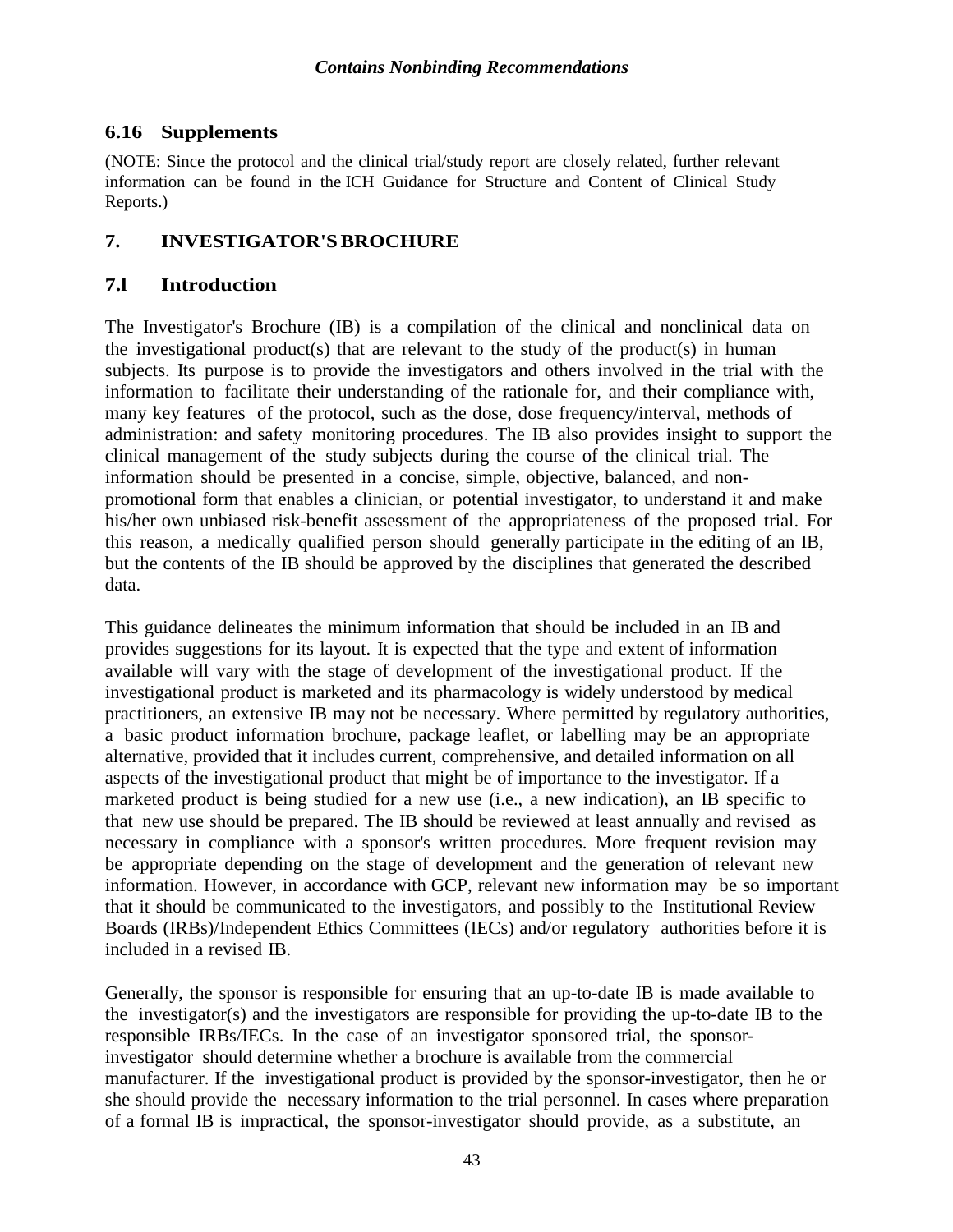expanded background information section in the trial protocol that contains the minimum current information described in this guidance.

## <span id="page-49-0"></span>**7.2 General Considerations**

The IB should include:

## <span id="page-49-1"></span>*7.2.1 Title Page*

This should provide the sponsor's name, the identity of each investigational product (i.e., research number, chemical or approved generic name, and trade name(s) where legally permissible and desired by the sponsor), and the release date. It is also suggested that an edition number, and a reference to the number and date of the edition it supersedes, be provided. An example is given in Appendix 1.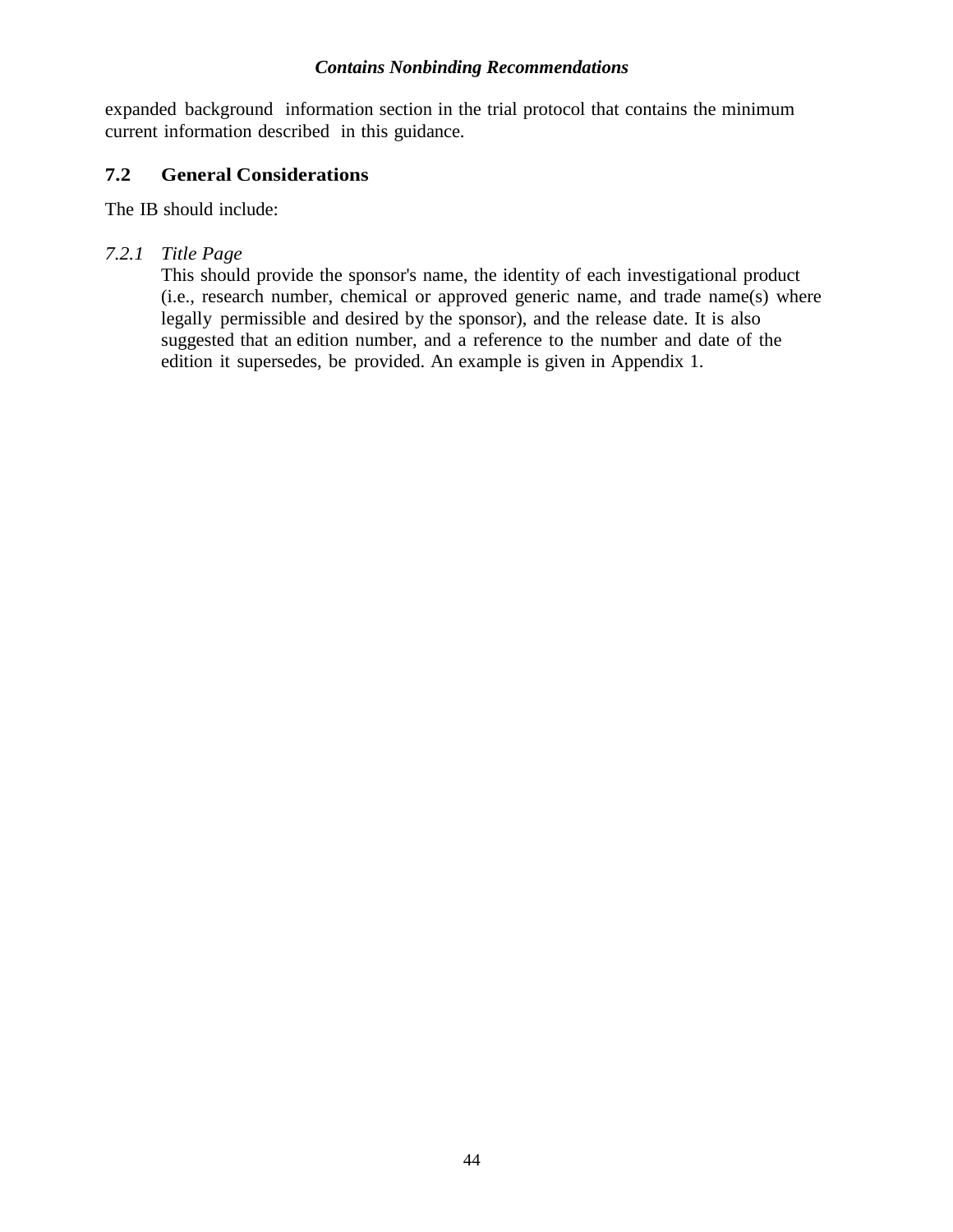#### <span id="page-50-0"></span>*7.2.2 Confidentiality Statement*

The sponsor may wish to include a statement instructing the investigator/recipients to treat the IB as a confidential document for the sole information and use of the investigator's team and the IRB/IEC.

#### <span id="page-50-1"></span>**7.3 Contents of the Investigator's Brochure**

The IB should contain the following sections, each with literature references where appropriate:

#### <span id="page-50-2"></span>*7.3.1 Table of Contents*

An example of the Table of Contents is given in Appendix 2

#### <span id="page-50-3"></span>*7.3.2 Summary*

A brief summary (preferably not exceeding two pages) should be given, highlighting the significant physical, chemical, pharmaceutical, pharmacological, toxicological, pharmacokinetic, metabolic, and clinical information available that is relevant to the stage of clinical development of the investigational product.

#### <span id="page-50-4"></span>*7.3.3 Introduction*

A brief introductory statement should be provided that contains the chemical name (and generic and trade name(s) when approved) of the investigational product(s), all active ingredients, the investigational product (s) pharmacological class and its expected position within this class (e.g., advantages), the rationale for performing research with the investigational product(s), and the anticipated prophylactic, therapeutic, or diagnostic indication(s). Finally, the introductory statement should provide the general approach to be followed in evaluating the investigational product.

#### <span id="page-50-5"></span>*7.3.4 Physical, Chemical, and Pharmaceutical Properties and Formulation* A description should be provided of the investigational product substance(s) (including the chemical and/or structural formula(e)), and a brief summary should be given of the relevant physical, chemical, and pharmaceutical properties.

To permit appropriate safety measures to be taken in the course of the trial, a description of the formulation(s) to be used, including excipients, should be provided and justified if clinically relevant. Instructions for the storage and handling of the dosage form(s) should also be given.

Any structural similarities to other known compounds should be mentioned.

#### <span id="page-50-6"></span>*7.3.5 Nonclinical Studies*

#### *Introduction:*

The results of all relevant nonclinical pharmacology, toxicology, pharmacokinetic, and investigational product metabolism studies should be provided in summary form. This summary should address the methodology used, the results, and a discussion of the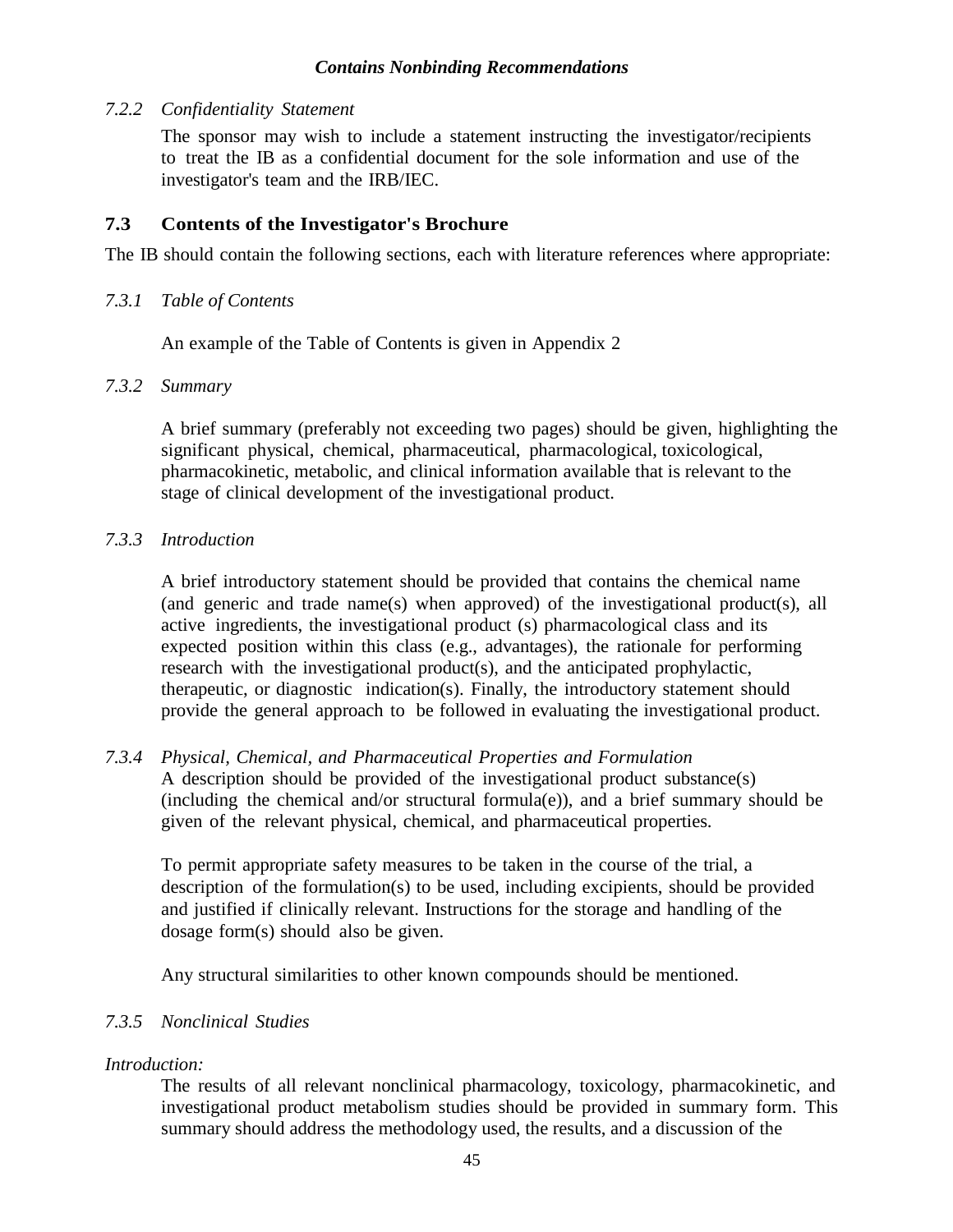relevance of the findings to the investigated therapeutic and the possible unfavorable and unintended effects in humans.

The information provided may include the following, as appropriate, if known/available:

- Species tested;
- Number and sex of animals in each group;
- Unit dose (e.g., milligram/kilogram  $(mg/kg)$ );
- Dose interval:
- Route of administration;
- Duration of dosing;
- Information on systemic distribution;
- Duration of post-exposure follow-up;
- Results, including the following aspects:
	- − Nature and frequency of pharmacological or toxic effects;
	- ← Severity or intensity of pharmacological or toxic effects;
	- − Time to onset of effects;
	- − Reversibility of effects;
	- − Duration of effects;
	- − Dose response.

Tabular format/listings should be used whenever possible to enhance the clarity of the presentation.

The following sections should discuss the most important findings from the studies, including the dose response of observed effects, the relevance to humans, and any aspects to be studied in humans. If applicable, the effective and nontoxic dose findings in the same animal species should be compared (i.e., the therapeutic index should be discussed). The relevance of this information to the proposed human dosing should be addressed. Whenever possible, comparisons should be made in terms of blood/tissue levels rather than on an mg/kg basis.

*(a) Nonclinical Pharmacology*

A summary of the pharmacological aspects of the investigational product and, where appropriate, its significant metabolites studied in animals, should be included. Such a summary should incorporate studies that assess potential therapeutic activity (e.g., efficacy models, receptor binding, and specificity) as well as those that assess safety (e.g., special studies to assess pharmacological actions other than the intended therapeutic effect(s)).

#### *(b) Pharmacokinetics and Product Metabolism in Animals*

A summary of the pharmacokinetics and biological transformation and disposition of the investigational product in all species studied should be given. The discussion of the findings should address the absorption and the local and systemic bioavailability of the investigational product and its metabolites, and their relationship to the pharmacological and toxicological findings in animal species.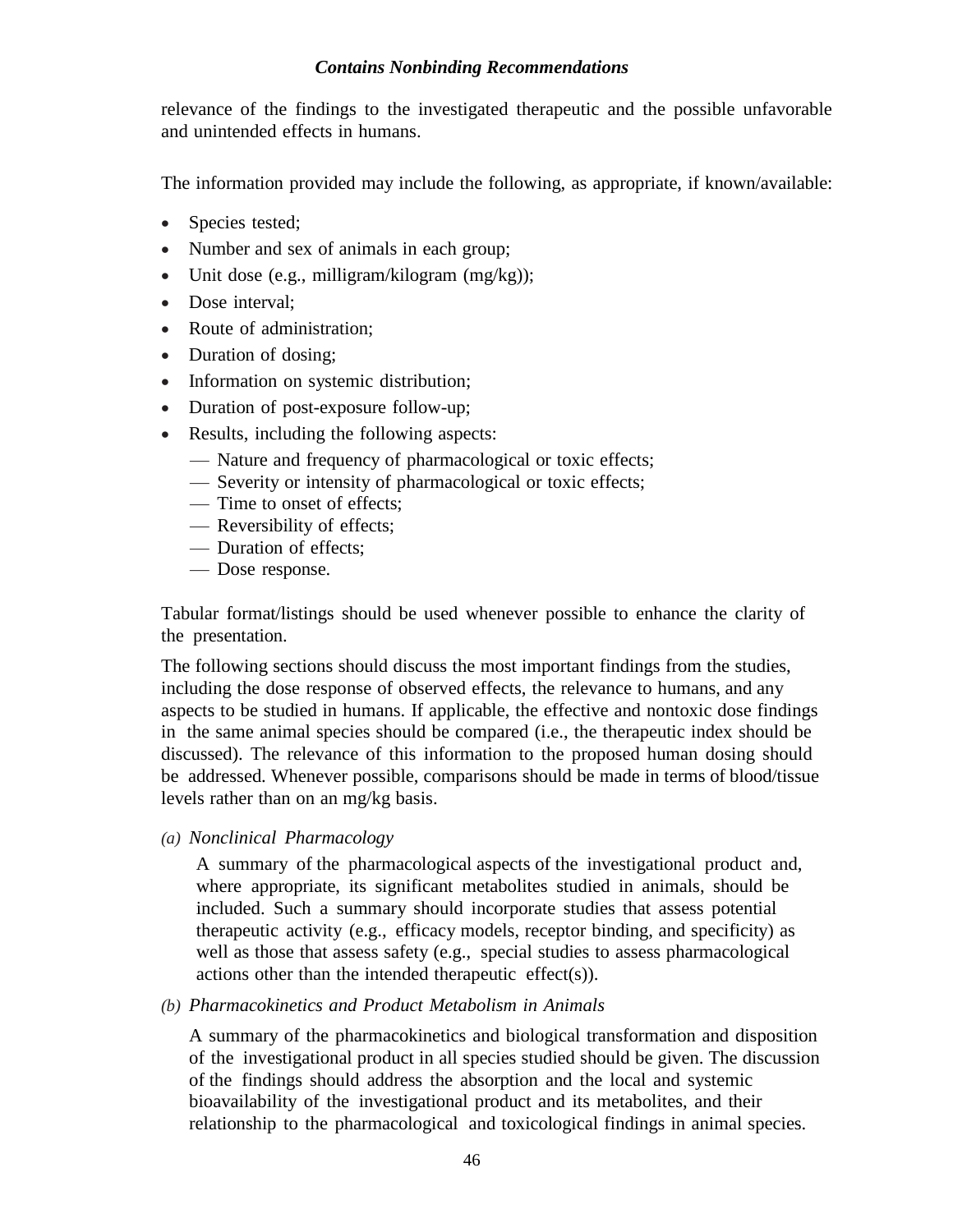*(c) Toxicology*

A summary of the toxicological effects found in relevant studies conducted in different animal species should be described under the following headings where appropriate:

- − Single dose
- − Repeated dose
- − Carcinogenicity
- − Special studies (e.g., irritancy and sensitization)
- ← Reproductive toxicity
- − Genotoxicity (mutagenicity)

#### <span id="page-52-0"></span>*7.3.6 Effects in Humans*

#### *Introduction*

A thorough discussion of the known effects of the investigational product(s) in humans should be provided, including information on pharmacokinetics, metabolism, pharmacodynamics, dose response, safety, efficacy, and other pharmacological activities. Where possible, a summary of each completed clinical trial should be provided. Information should also be provided regarding results of any use of the investigational product(s) other than from in clinical trials, such as from experience during marketing.

#### *(a) Pharmacokinetics and Product Metabolism in Humans*

A summary of information on the pharmacokinetics of the investigational product(s) should be presented, including the following, if available:

- Pharmacokinetics (including metabolism, as appropriate, and absorption, plasma protein binding, distribution, and elimination).
- Bioavailability of the investigational product (absolute, where possible, and/or relative) using a reference dosage form.
- Population subgroups (e.g., gender, age, and impaired organ function).
- Interactions (e.g., product-product interactions and effects of food).
- Other pharmacokinetic data (e.g., results of population studies performed within clinical trial(s).
- *(b) Safety and Efficacy*

A summary of information should be provided about the investigational product's/products' (including metabolites, where appropriate) safety, pharmacodynamics, efficacy, and dose response that were obtained from preceding trials in humans (healthy volunteers and/or patients). The implications of this information should be discussed. In cases where a number of clinical trials have been completed, the use of summaries of safety and efficacy across multiple trials by indications in subgroups may provide a clear presentation of the data. Tabular summaries of adverse drug reactions for all the clinical trials (including those for all the studied indications) would be useful. Important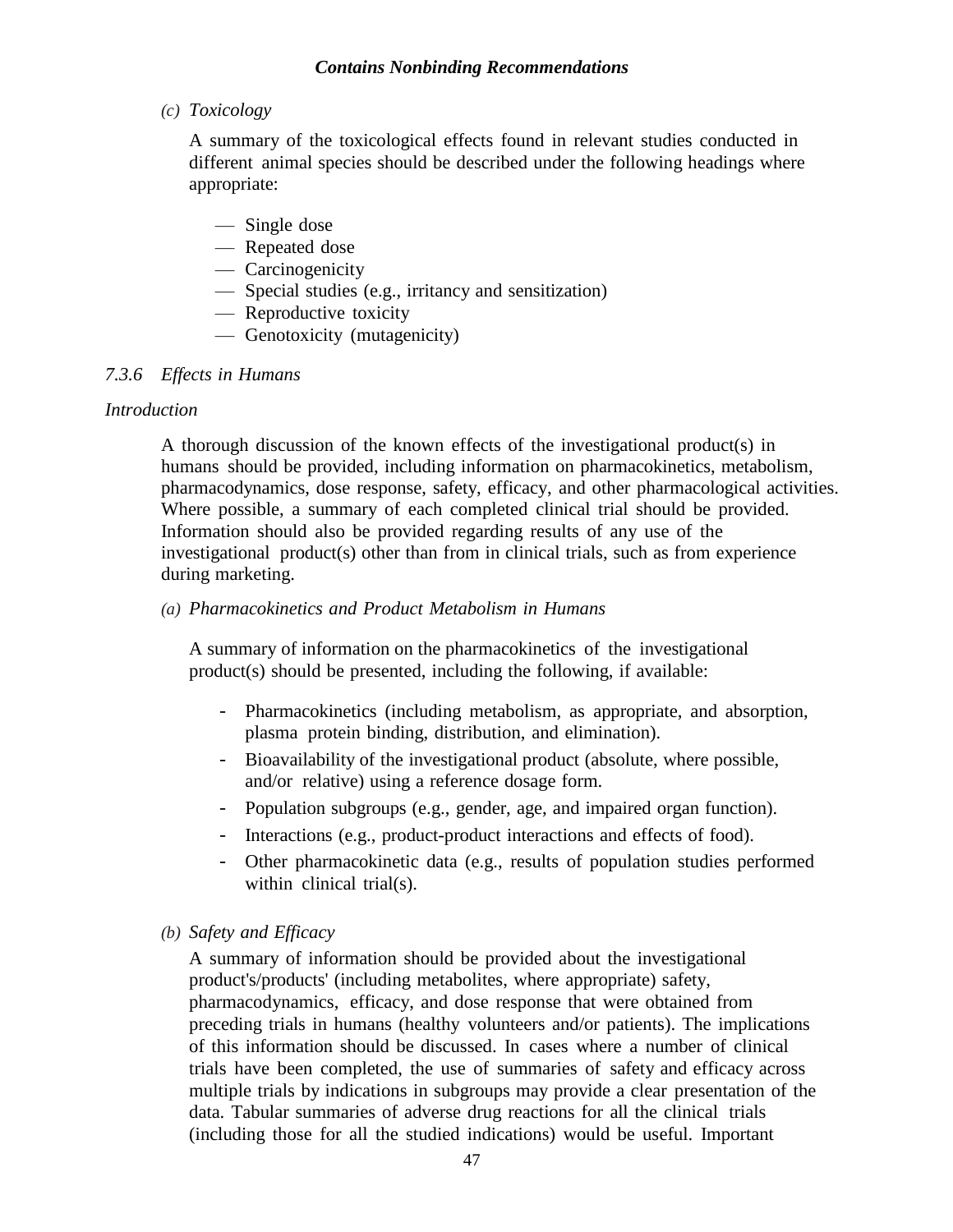differences in adverse drug reaction patterns/incidences across indications or subgroups should be discussed.

The IB should provide a description of the possible risks and adverse drug reactions to be anticipated on the basis of prior experiences with the product under investigation and with related products. A description should also be provided of the precautions or special monitoring to be done as part of the investigational use of the product(s).

*(c) Marketing Experience*

The IB should identify countries where the investigational product has been marketed or approved. Any significant information arising from the marketed use should be summarized (e.g., formulations, dosages, routes of administration, and adverse product reactions). The IB should also identify all the countries where the investigational product did not receive approval/registration for marketing or was withdrawn from marketing/registration.

#### <span id="page-53-0"></span>*7.3.7 Summary of Data and Guidance for the Investigator*

This section should provide an overall discussion of the nonclinical and clinical data, and should summarize the information from various sources on different aspects of the investigational product(s), wherever possible. In this way, the investigator can be provided with the most informative interpretation of the available data and with an assessment of the implications of the information for future clinical trials.

Where appropriate, the published reports on related products should be discussed. This could help the investigator to anticipate adverse drug reactions or other problems in clinical trials.

**The overall aim of this section is to provide the investigator with a clear understanding of the possible risks and adverse reactions, and of the specific tests, observations, and precautions that may be needed for a clinical trial. This understanding should be based on the available physical, chemical, pharmaceutical, pharmacological, toxicological, and clinical information on the investigational product(s). Guidance should also be provided to the clinical investigator on the recognition and treatment of possible overdose and adverse drug reactions that are based on previous human experience and on the pharmacology of the investigational product.**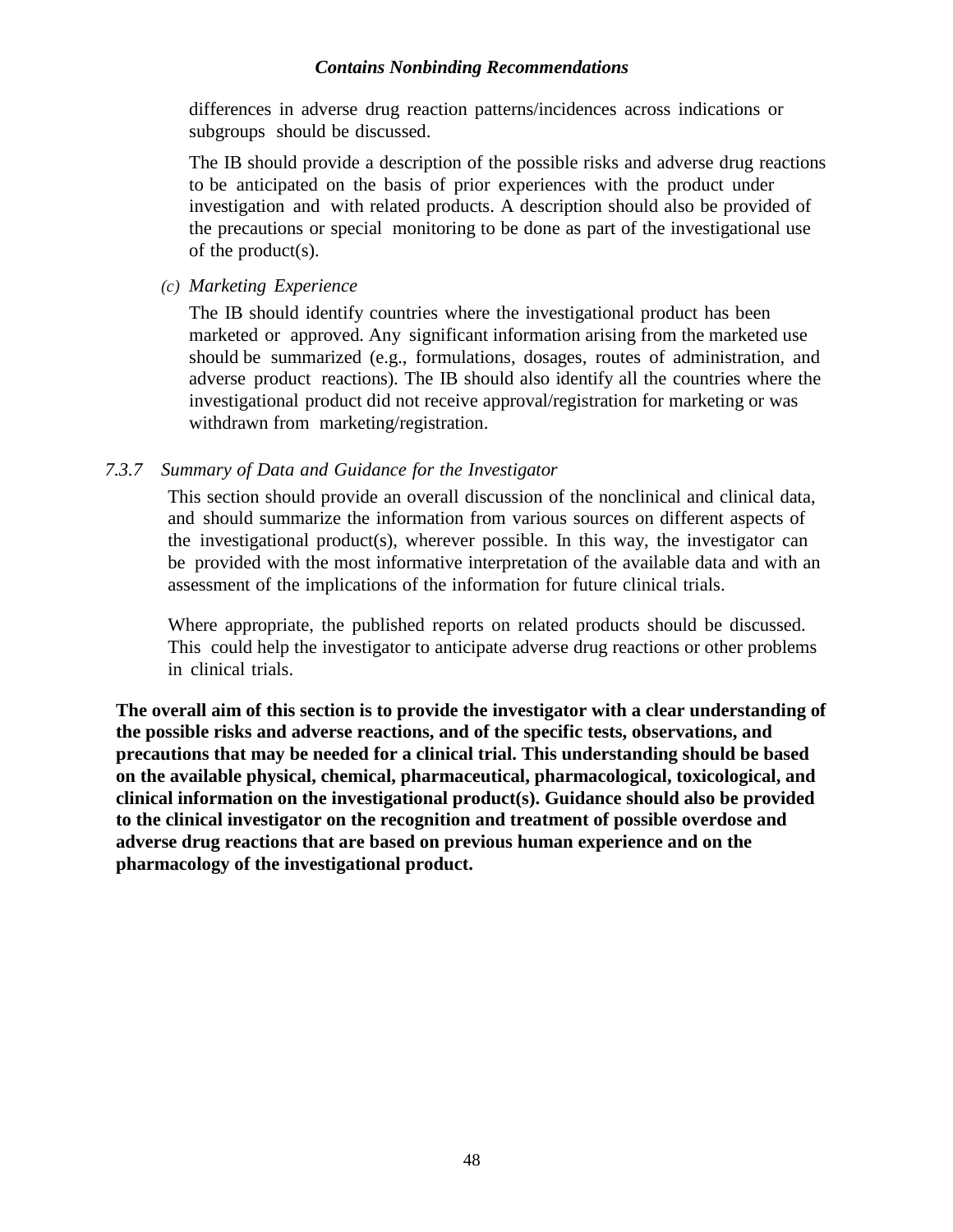#### <span id="page-54-0"></span>**7.4 APPENDIX l**

#### **TITLE PAGE (Example)**

#### **SPONSOR'S NAME Product:**

#### **Research Number:**

Name(s): Chemical, Generic (if approved)

Trade Name(s) (if legally permissible and desired by the sponsor)

#### **INVESTIGATOR'SBROCHURE**

Edition Number: Release Date:

Replaces Previous Edition Number: Date: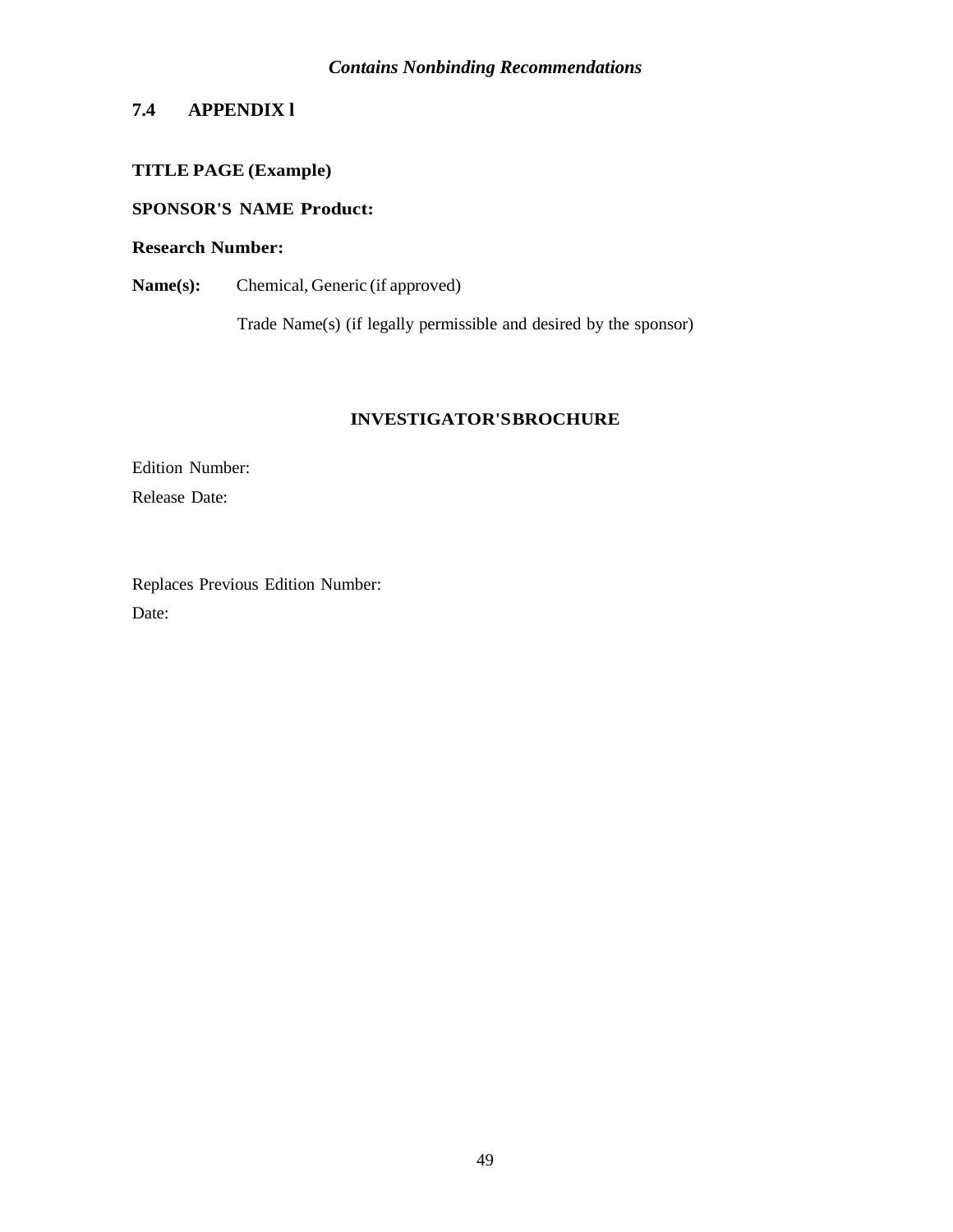#### <span id="page-55-0"></span>**7.5 APPENDIX2**

#### **TABLE OF CONTENTS OF INVESTIGATOR'S BROCHURE** *(Example)*

- Confidentiality Statement (optional)
- Signature Page (optional)
- 1. Table of Contents
- 2. Summary
- 3. Introduction
- 4. Physical, Chemical, and Pharmaceutical Properties and Formulation
- 5. Nonclinical Studies
- 5.1 Nonclinical Pharmacology
- 5.2 Pharmacokinetics and Product Metabolism in Animals
- 5.3 Toxicology
- 6. Effects in Humans.
- 6.1 Pharmacokinetics and Product Metabolism in Humans
- 6.2 Safety and Efficacy
- 6.3 Marketing Experience
- 7. Summary of Data and Guidance for the Investigator
- NB: References on 1. Publications
	- 2. Reports

These references should be found at the end of each chapter.

Appendices (if any)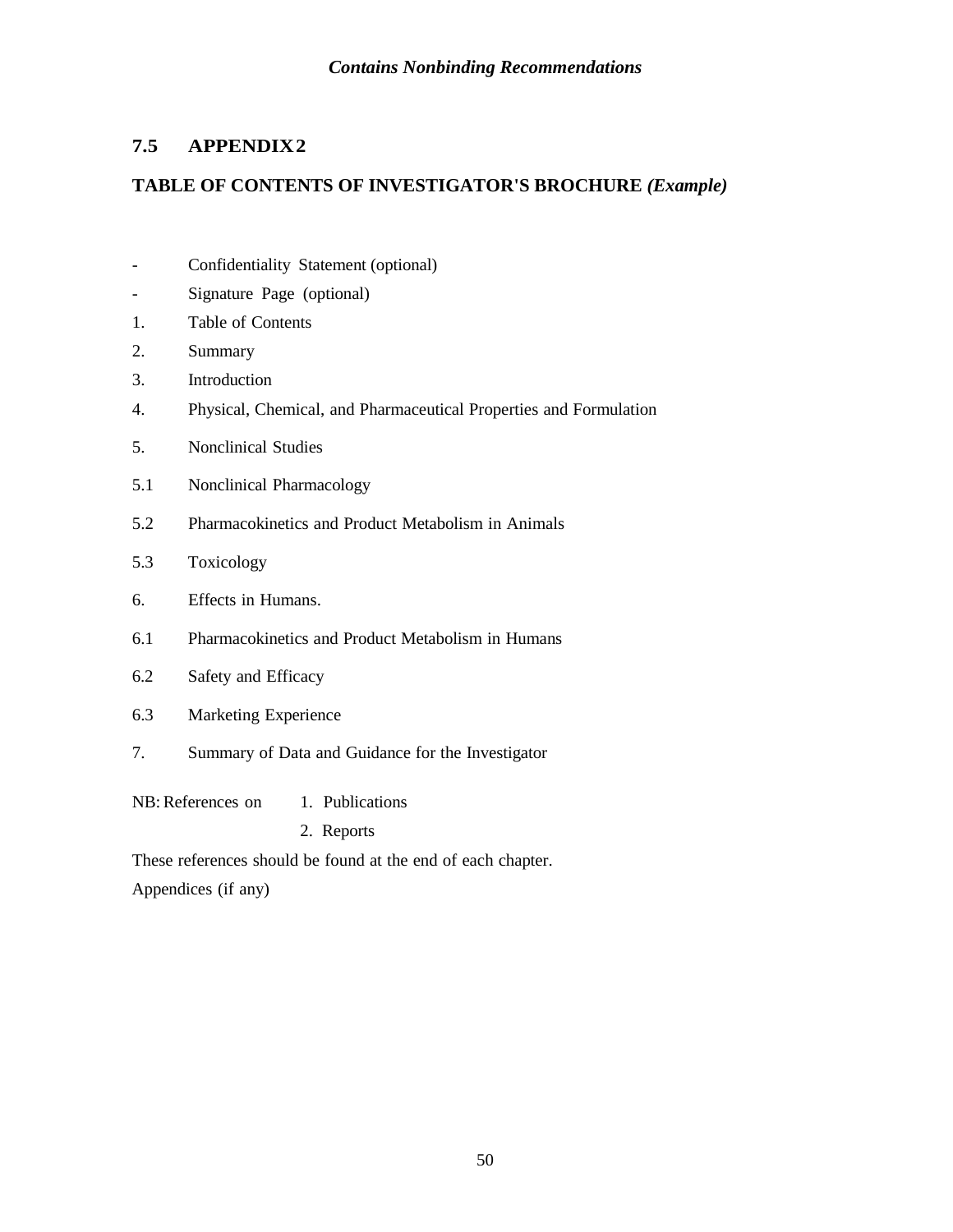## **8. ESSENTIAL DOCUMENTS FOR THE CONDUCT OF A CLINICAL TRIAL**

#### **8.l Introduction**

Essential Documents are those documents that individually and collectively permit evaluation of the conduct of a trial and the quality of the data produced. These documents serve to demonstrate the compliance of the investigator, sponsor, and monitor with the standards of GCP and with all applicable regulatory requirements.

Essential Documents also serve a number of other important purposes. Filing essential documents at the investigator/institution and sponsor sites in a timely manner can greatly assist in the successful management of a trial by the investigator, sponsor, and monitor. These documents are also the ones that are usually audited by the sponsor's independent audit function and inspected by the regulatory authority(ies) as part of the process to confirm the validity of the trial conduct and the integrity of data collected.

<span id="page-56-0"></span>The minimum list of essential documents that has been developed follows. The various documents are grouped in three sections according to the stage of the trial during which they will normally be generated: (1) before the clinical phase of the trial commences, (2) during the clinical conduct of the trial, and (3) after completion or termination of the trial. A description is given of the purpose of each document, and whether it should be filed in either the investigator/institution or sponsor files, or both. It is acceptable to combine some of the documents, provided the individual elements are readily identifiable.

<span id="page-56-1"></span>Trial master files should be established at the beginning of the trial, both at the investigator/institution's site and at the sponsor's office. A final close-out of a trial can only be done when the monitor has reviewed both investigator/institution and sponsor files and confirmed that all necessary documents are in the appropriate files.

Any or all of the documents addressed in this guidance may be subject to, and should be available for, audit by the sponsor's auditor and inspection by the regulatory authority(ies).

## **ADDENDUM**

The sponsor and investigator/institution should maintain a record of the location(s) of their respective essential documents including source documents. The storage system used during the trial and for archiving (irrespective of the type of media used) should provide for document identification, version history, search, and retrieval.

Essential documents for the trial should be supplemented or may be reduced where justified (in advance of trial initiation), based on the importance and relevance of the specific documents to the trial.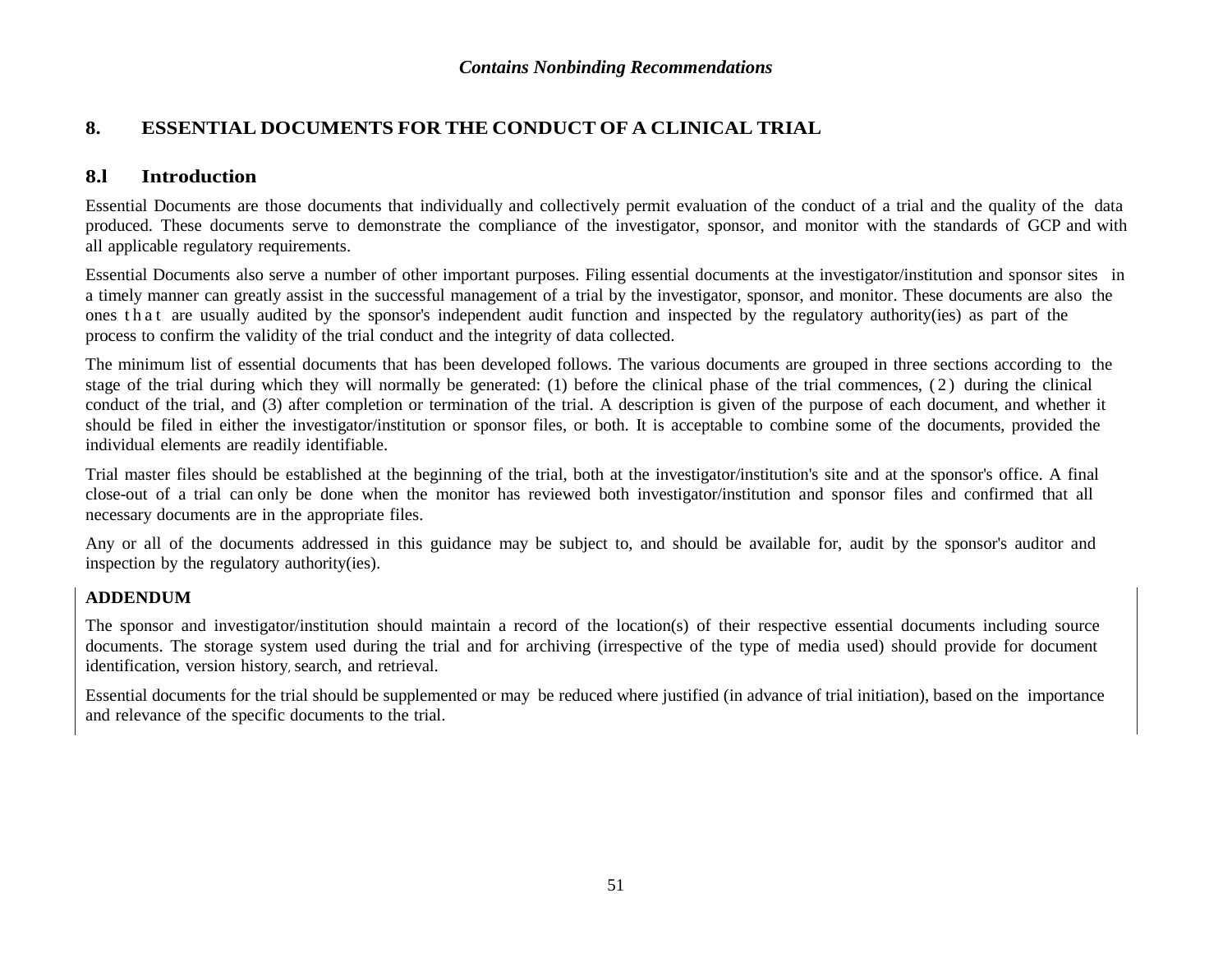The sponsor should ensure that the investigator has control of and continuous access to the CRF data reported to the sponsor. The sponsor should not have exclusive control of those data.

When a copy is used to replace an original document (e.g., source documents, CRF), the copy should fulfill the requirements for certified copies.

The investigator/institution should have control of all essential documents and records generated by the investigator/institution before, during, and after the trial.

## **8.2 Before the Clinical Phase of the Trial Commences**

During this planning stage the following documents should be generated and should be on file before the trial formally starts.

<span id="page-57-0"></span>

|       | <b>Title of Document</b>                                                                                             | <b>Purpose</b>                                                                                                                                                    | <b>Located in Files of</b>      |                |
|-------|----------------------------------------------------------------------------------------------------------------------|-------------------------------------------------------------------------------------------------------------------------------------------------------------------|---------------------------------|----------------|
|       |                                                                                                                      |                                                                                                                                                                   | <b>Investigator/Institution</b> | <b>Sponsor</b> |
| 8.2.1 | <b>INVESTIGATOR'S BROCHURE</b>                                                                                       | To document that relevant and<br>current scientific information about<br>the investigational product has been<br>provided to the investigator                     | X                               | X              |
| 8.2.2 | SIGNED PROTOCOL AND AMENDMENTS, IF<br>ANY, AND SAMPLE CASE REPORT FORM<br>(CRF)                                      | To document investigator and<br>sponsor agreement to the<br>protocol/amendment(s) and CRF                                                                         | X                               | X              |
| 8.2.3 | <b>INFORMATION GIVEN TO TRIAL SUBJECT</b><br><b>INFORMED CONSENT FORM (including</b><br>all applicable translations) | To document the informed consent                                                                                                                                  | X                               | X              |
|       | ANY OTHER WRITTEN INFORMATION                                                                                        | To document that subjects will be<br>given appropriate written<br>information (content and wording)<br>to support their ability to give fully<br>informed consent | X                               | X              |
|       | <b>ADVERTISEMENT FOR SUBJECT</b><br><b>RECRUITMENT</b> (if used)                                                     | To document that recruitment<br>measures are appropriate and not<br>coercive                                                                                      | X                               |                |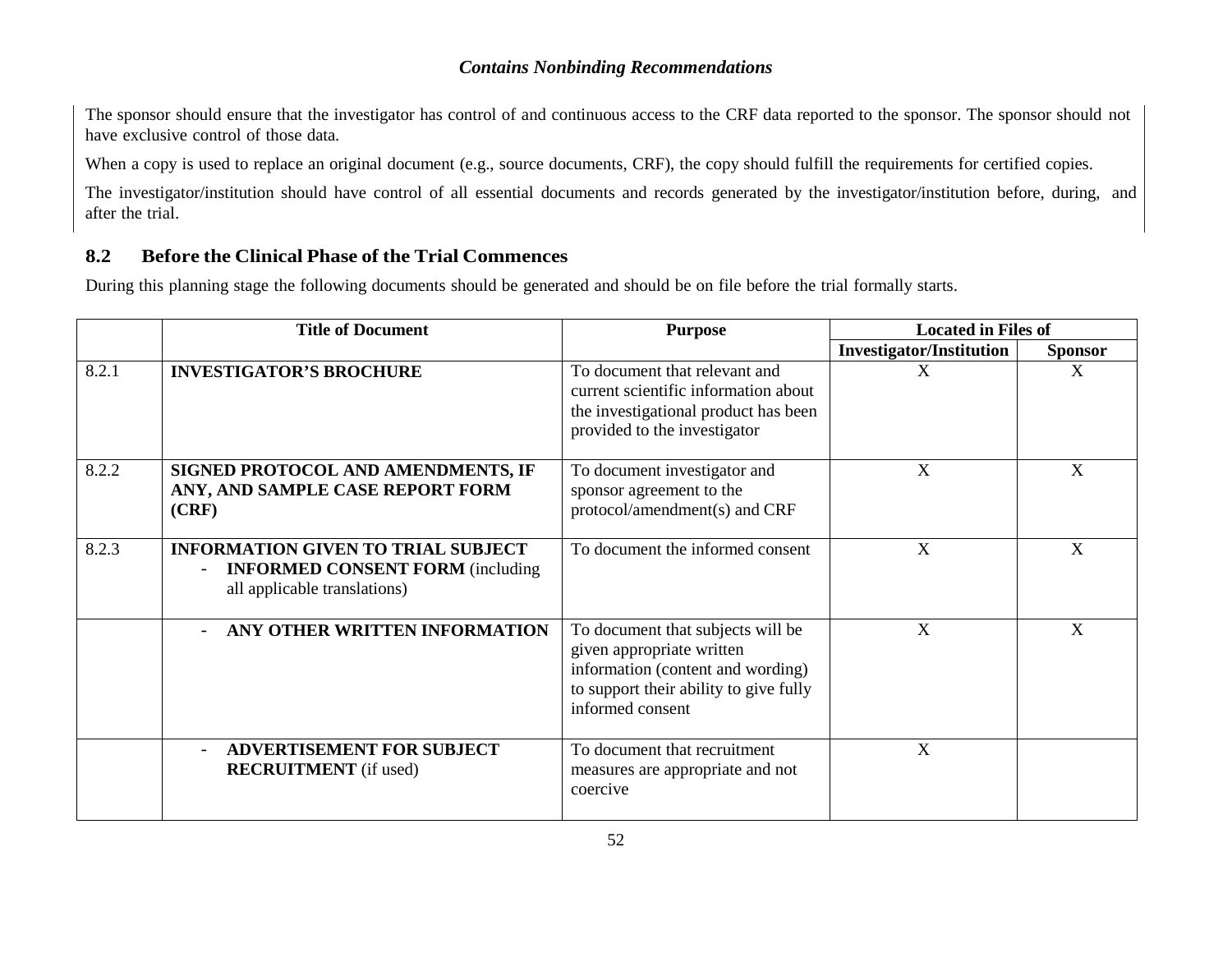| 8.2.4 | FINANCIAL ASPECTS OF THE TRIAL                                                                                                                                                                                                                                                                                                                                                                                                                                                                                                                             | To document the financial<br>agreement between the<br>investigator/institution and the<br>sponsor for the trial                                                            | X                         | X                               |
|-------|------------------------------------------------------------------------------------------------------------------------------------------------------------------------------------------------------------------------------------------------------------------------------------------------------------------------------------------------------------------------------------------------------------------------------------------------------------------------------------------------------------------------------------------------------------|----------------------------------------------------------------------------------------------------------------------------------------------------------------------------|---------------------------|---------------------------------|
| 8.2.5 | <b>INSURANCE STATEMENT</b> (where required)                                                                                                                                                                                                                                                                                                                                                                                                                                                                                                                | To document that compensation to<br>subject(s) for trial-related injury<br>will be available                                                                               | X                         | X                               |
| 8.2.6 | SIGNED AGREEMENT BETWEEN INVOLVED<br>PARTIES, e.g.:<br>Investigator/institution and sponsor                                                                                                                                                                                                                                                                                                                                                                                                                                                                | To document agreements                                                                                                                                                     | $\mathbf X$               | $\mathbf X$                     |
|       | Investigator/institution and CRO<br>Sponsor and CRO                                                                                                                                                                                                                                                                                                                                                                                                                                                                                                        |                                                                                                                                                                            | $\boldsymbol{\mathrm{X}}$ | $\mathbf X$<br>(where required) |
|       | Investigator/institution and authority(ies)<br>(where required)                                                                                                                                                                                                                                                                                                                                                                                                                                                                                            |                                                                                                                                                                            | X                         | X<br>X                          |
| 8.2.7 | <b>DATED, DOCUMENTED</b><br><b>APPROVAL/FAVORABLE OPINION OF</b><br><b>INSTITUTIONAL REVIEW BOARD</b><br>(IRB)/INDEPENDENT ETHICS COMMITTEE<br>(IEC) OF THE FOLLOWING:<br>Protocol and any amendments<br>$\bullet$<br>CRF (if applicable)<br>$\bullet$<br>Informed consent form(s)<br>$\bullet$<br>Any other written information to be provided<br>to the subject(s)<br>Advertisement for subject recruitment (if used)<br>$\bullet$<br>Subject compensation (if any)<br>$\bullet$<br>Any other documents given approval/favorable<br>$\bullet$<br>opinion | To document that the trial has been<br>subject to IRB/IEC review and<br>given approval/favorable opinion.<br>To identify the version number and<br>date of the document(s) | X                         | X                               |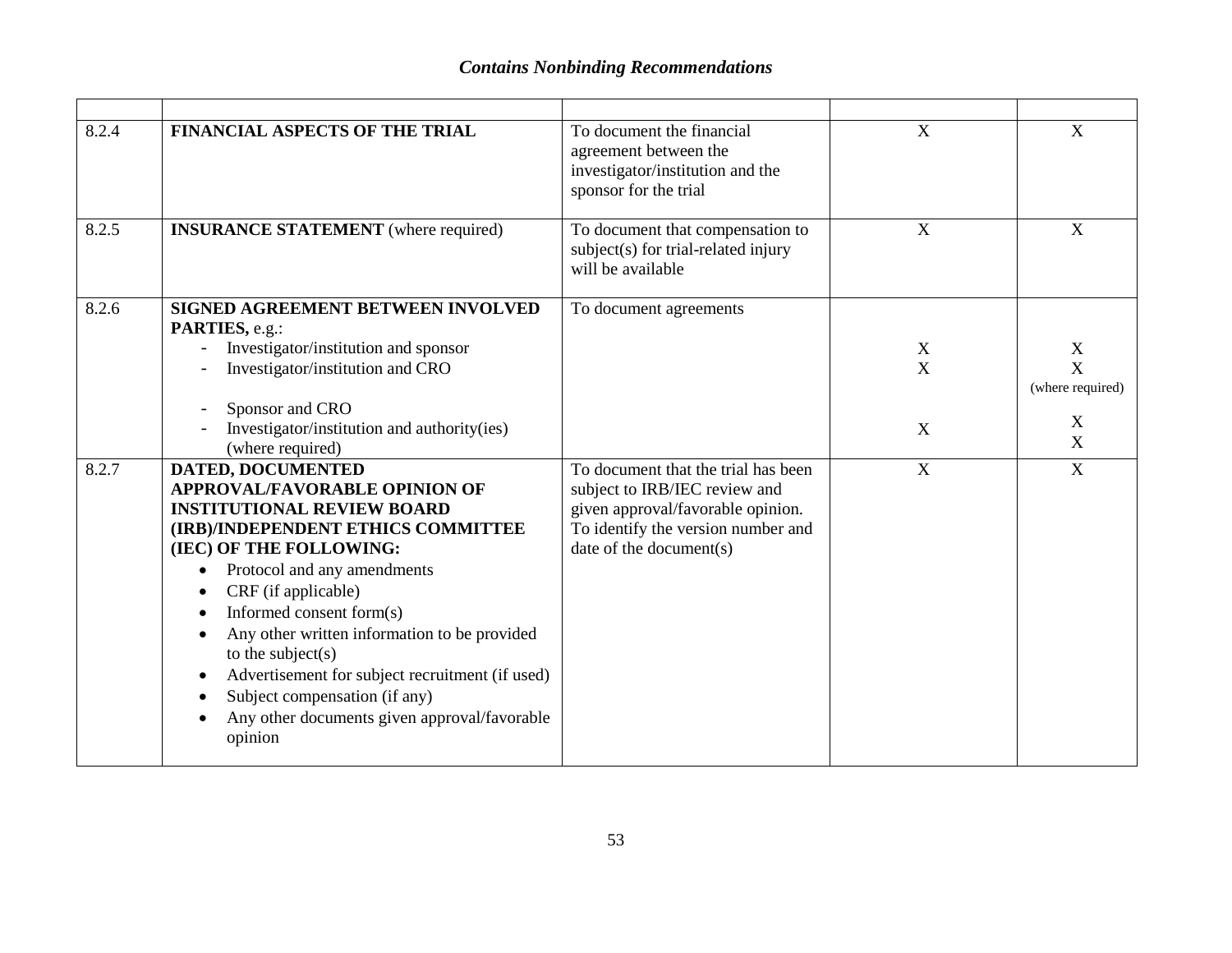| 8.2.8  | <b>INSTITUTIONAL REVIEW</b><br><b>BOARD/INDEPENDENT ETHICS COMMITTEE</b><br><b>COMPOSITION</b>                                                                                                               | To document that the IRB/IEC is<br>constituted in agreement with GCP                                                                                                                                                       | $\boldsymbol{X}$                     | X<br>(where required)           |
|--------|--------------------------------------------------------------------------------------------------------------------------------------------------------------------------------------------------------------|----------------------------------------------------------------------------------------------------------------------------------------------------------------------------------------------------------------------------|--------------------------------------|---------------------------------|
| 8.2.9  | <b>REGULATORY AUTHORITY(IES)</b><br>AUTHORIZATION/APPROVAL/NOTIFICATION<br><b>OF PROTOCOL</b> (where required)                                                                                               | To document appropriate<br>authorization/approval/notification<br>by the regulatory authority(ies) has<br>been obtained prior to initiation of<br>the trial in compliance with the<br>applicable regulatory requirement(s) | $\boldsymbol{X}$<br>(where required) | $\mathbf X$<br>(where required) |
| 8.2.10 | <b>CURRICULUM VITAE AND/OR OTHER</b><br>RELEVANT DOCUMENTS EVIDENCING<br><b>QUALIFICATIONS OF INVESTIGATOR(S) AND</b><br><b>SUBINVESTIGATOR(S)</b>                                                           | To document qualifications and<br>eligibility to conduct trial and/or<br>provide medical supervision of<br>subjects                                                                                                        | X                                    | X                               |
| 8.2.11 | <b>NORMAL VALUE(S)/RANGE(S) FOR</b><br>MEDICAL/LABORATORY/TECHNICAL<br>PROCEDURES(S) AND/OR TEST(S) INCLUDED<br><b>IN THE PROTOCOL</b>                                                                       | To document normal values and/or<br>ranges of the tests                                                                                                                                                                    | X                                    | X                               |
| 8.2.12 | MEDICAL/LABORATORY/TECHNICAL<br><b>PROCEDURES/TESTS</b><br>Certification or<br>Accreditation or<br>Established quality control and/or external<br>quality assessment or<br>Other validation (where required) | To document competence of facility<br>to perform required test(s), and<br>support reliability of results                                                                                                                   | X<br>(where required)                | X                               |
| 8.2.13 | SAMPLE OF LABEL(S) ATTACHED TO<br><b>INVESTIGATIONAL PRODUCT CONTAINER(S)</b>                                                                                                                                | To document compliance with<br>applicable labelling regulations and<br>appropriateness of instructions<br>provided to the subjects                                                                                         |                                      | $\mathbf X$                     |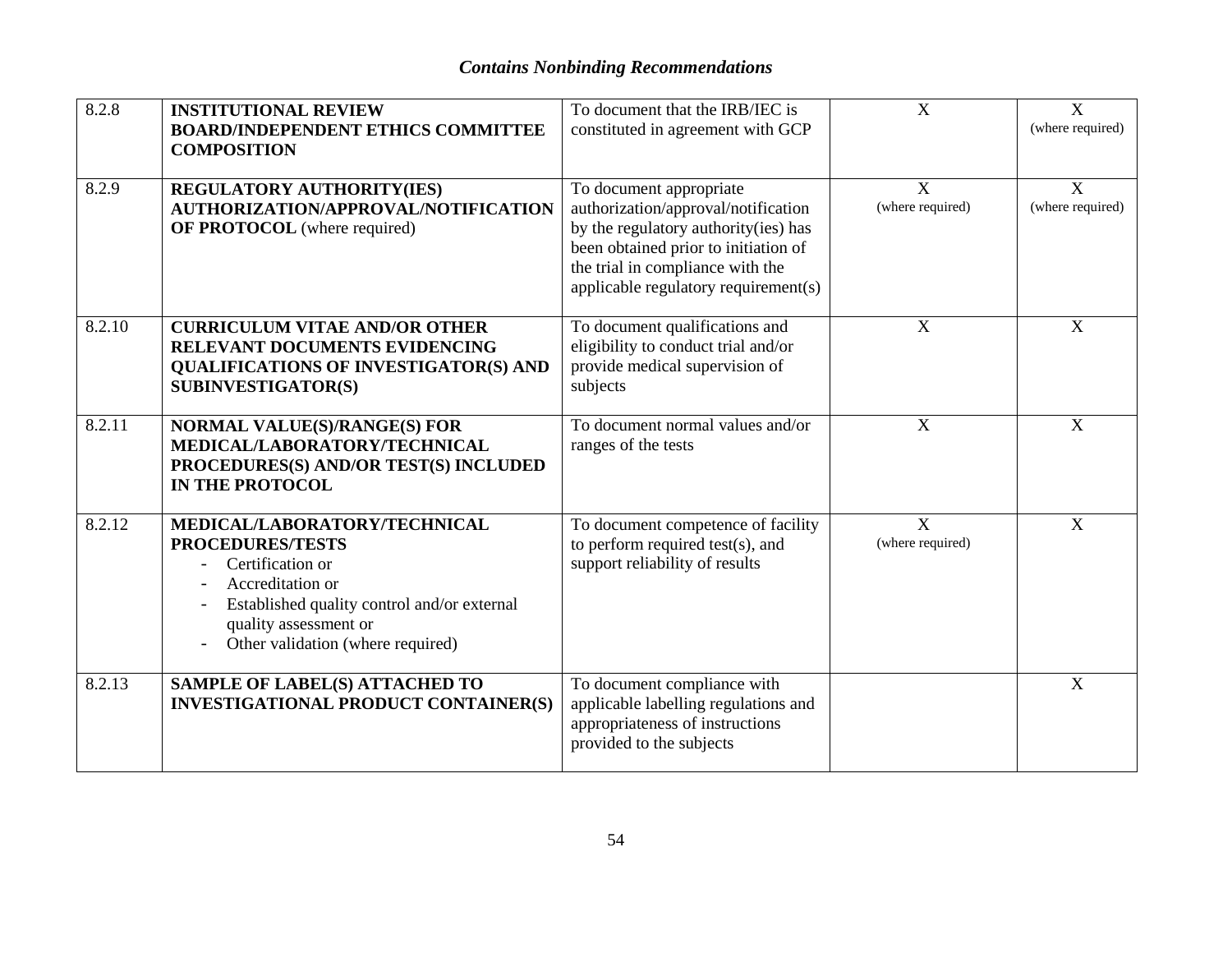| 8.2.14 | <b>INSTRUCTIONS FOR HANDLING OF</b><br><b>INVESTIGATIONAL PRODUCT(S) AND TRIAL-</b><br><b>RELATED MATERIALS (if not included in</b><br>protocol or Investigator's Brochure) | To document instructions needed to<br>ensure proper storage, packaging,<br>dispensing, and disposition of<br>investigational product(s) and trial-<br>related materials                                                         | $\mathbf X$ | $\mathbf X$                         |
|--------|-----------------------------------------------------------------------------------------------------------------------------------------------------------------------------|---------------------------------------------------------------------------------------------------------------------------------------------------------------------------------------------------------------------------------|-------------|-------------------------------------|
| 8.2.15 | SHIPPING RECORDS FOR INVESTIGATIONAL<br>PRODUCT(S) AND TRIAL-RELATED<br><b>MATERIALS</b>                                                                                    | To document shipment dates, batch<br>numbers and method of shipment of<br>investigational product(s) and trial-<br>related materials. Allows tracking of<br>product batch, review of shipping<br>conditions, and accountability | X           | $\mathbf X$                         |
| 8.2.16 | <b>CERTIFICATE(S) OF ANALYSIS OF</b><br><b>INVESTIGATIONAL PRODUCT(S) SHIPPED</b>                                                                                           | To document identity, purity, and<br>strength of investigational<br>product(s) to be used in the trial                                                                                                                          |             | $\mathbf X$                         |
| 8.2.17 | DECODING PROCEDURES FOR BLINDED<br><b>TRIALS</b>                                                                                                                            | To document how, in case of an<br>emergency, identity of blinded<br>investigational product can be<br>revealed without breaking the blind<br>for the remaining subjects'<br>treatment                                           | X           | X<br>(third party if<br>applicable) |
| 8.2.18 | <b>MASTER RANDOMIZATION LIST</b>                                                                                                                                            | To document method for<br>randomization of trial population                                                                                                                                                                     |             | X<br>(third party if<br>applicable) |
| 8.2.19 | PRE-TRIAL MONITORING REPORT                                                                                                                                                 | To document that the site is suitable<br>for the trial (may be combined with<br>8.2.20                                                                                                                                          |             | X                                   |
| 8.2.20 | TRIAL INITIATION MONITORING REPORT                                                                                                                                          | To document that trial procedures<br>were reviewed with the investigator<br>and the investigator's trial staff<br>(may be combined with 8.2.19)                                                                                 | X           | X                                   |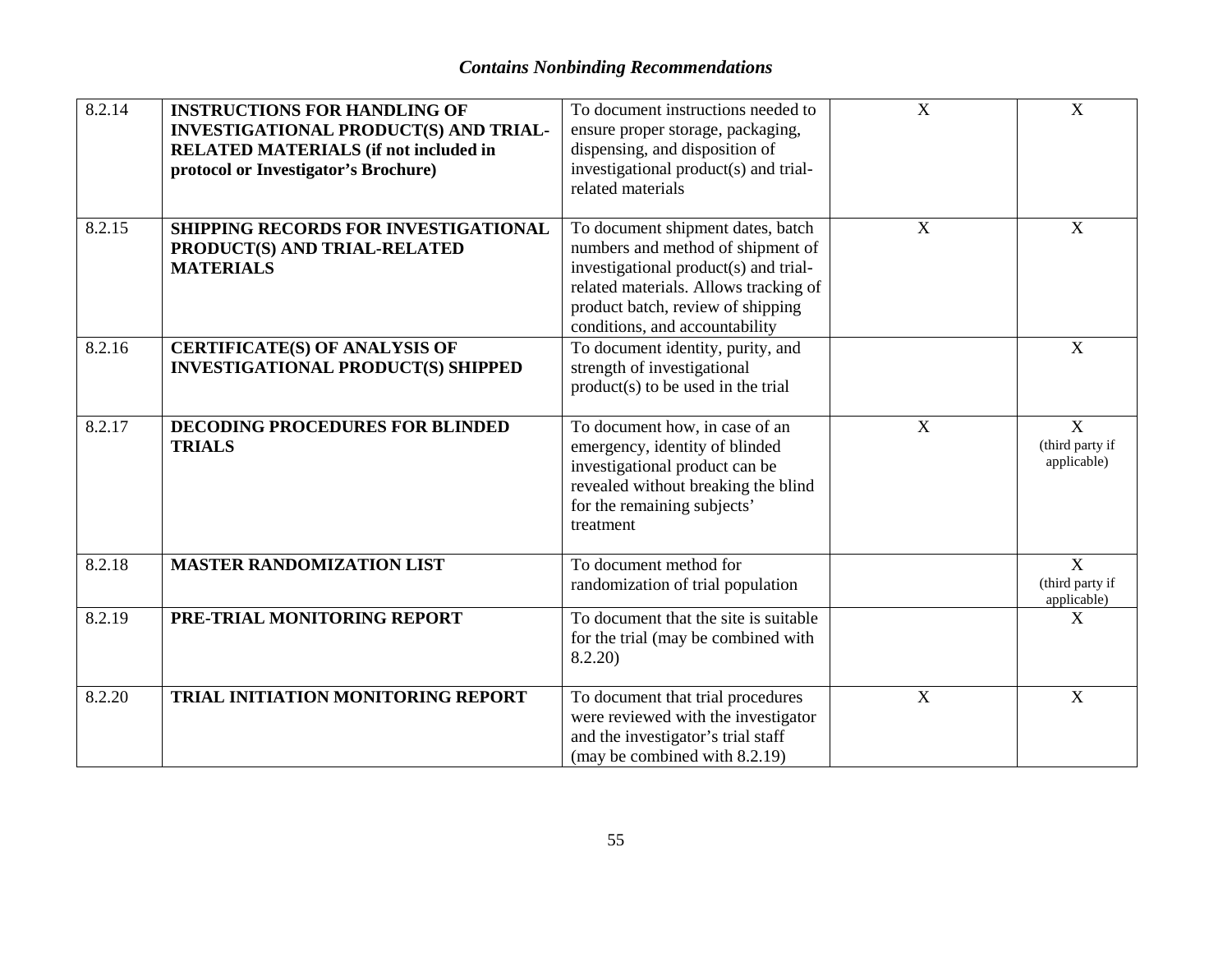#### **8.3 During the Clinical Conduct of the Trial**

In addition to having on file the above documents, the following should be added to the files during the trial as evidence that all new relevant information is documented as it becomes available.

<span id="page-61-0"></span>

|       | <b>Title of Document</b>                                                                                                                                                                                                                                                                                                                                                                                                                                       | <b>Purpose</b>                                                                                                                                                                                                         | <b>Located in Files of</b>      |                |
|-------|----------------------------------------------------------------------------------------------------------------------------------------------------------------------------------------------------------------------------------------------------------------------------------------------------------------------------------------------------------------------------------------------------------------------------------------------------------------|------------------------------------------------------------------------------------------------------------------------------------------------------------------------------------------------------------------------|---------------------------------|----------------|
|       |                                                                                                                                                                                                                                                                                                                                                                                                                                                                |                                                                                                                                                                                                                        | <b>Investigator/Institution</b> | <b>Sponsor</b> |
| 8.3.1 | <b>INVESTIGATOR'S BROCHURE UPDATES</b>                                                                                                                                                                                                                                                                                                                                                                                                                         | To document that investigator<br>is informed in a timely manner<br>of relevant information as it<br>becomes available                                                                                                  |                                 | $\overline{X}$ |
| 8.3.2 | <b>ANY REVISION TO:</b><br>Protocol/amendment(s) and CRF<br>Informed consent form<br>Any other written information provided to subjects<br>Advertisement for subject recruitment (if used)                                                                                                                                                                                                                                                                     | To document revisions of these<br>trial related documents that<br>take effect during trial                                                                                                                             | X                               | X              |
| 8.3.3 | DATED, DOCUMENTED APPROVAL/FAVORABLE<br>OPINION OF INSTITUTIONAL REVIEW BOARD<br>IRB)/INDEPENDENT ETHICS COMMITTEE (IEC)<br>OF THE FOLLOWING:<br>Protocol amendment(s)<br>Revision( $s$ ) of:<br>- Informed consent form<br>- Any other written information to be<br>provided to the subject<br>- Advertisement for subject recruitment (if<br>used)<br>Any other documents given approval/favorable<br>opinion<br>Continuing review of trial (where required) | To document that the<br>$amendment(s)$ and/or<br>revision(s) have been subject to<br>IRB/IEC review and were<br>given approval/favorable<br>opinion. To identify the<br>version number and date of the<br>document(s). | X                               | X              |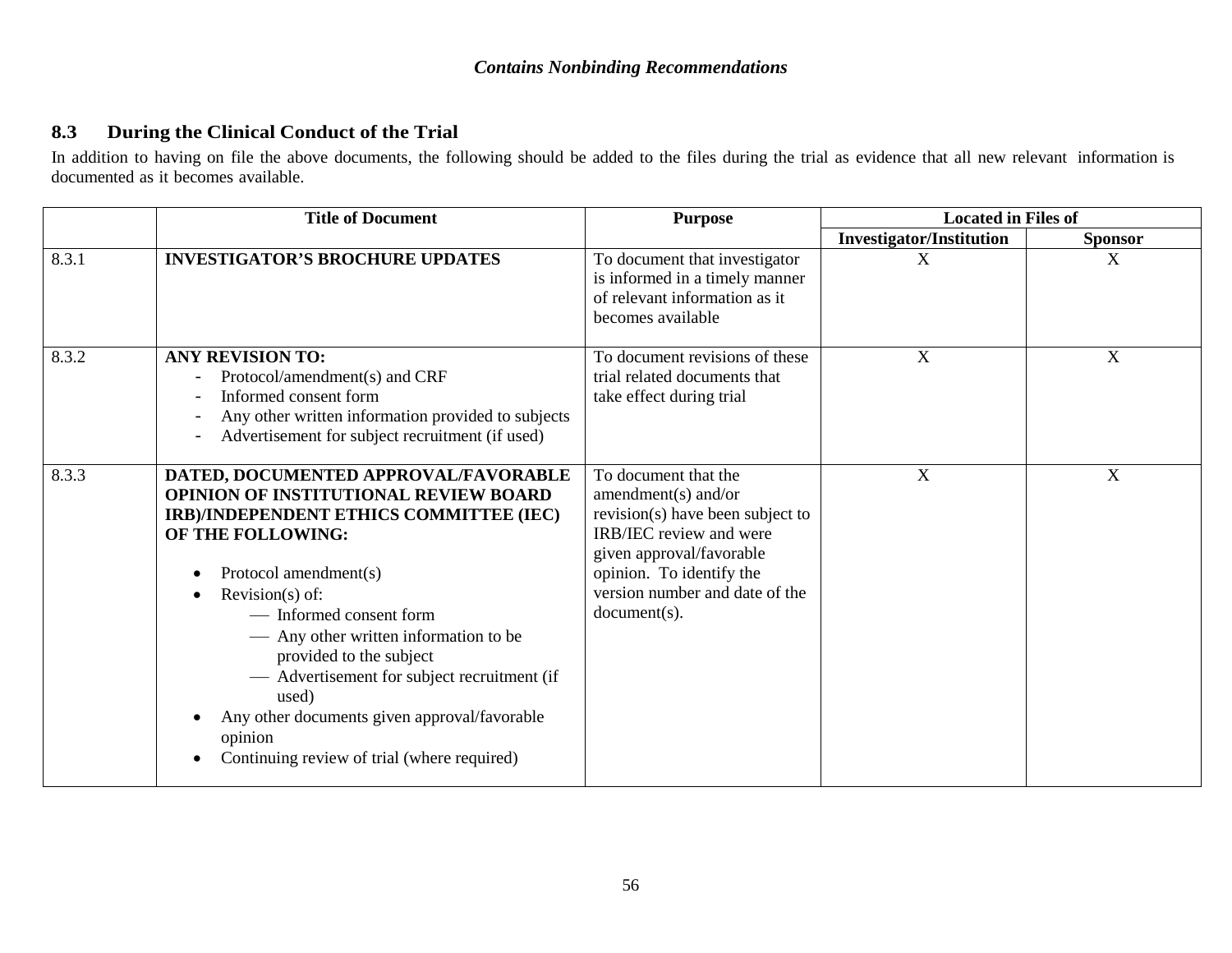| 8.3.4  | <b>REGULATORY AUTHORITY(IES)</b><br>AUTHORIZATIONS/APPROVALS/NOTIFICATIONS<br><b>WHERE REQUIRED FOR:</b><br>$\bullet$ Protocol amendment(s) and other documents                                                            | To document compliance with<br>applicable regulatory<br>requirements                         | $\overline{X}$<br>(where required) | $\overline{X}$ |
|--------|----------------------------------------------------------------------------------------------------------------------------------------------------------------------------------------------------------------------------|----------------------------------------------------------------------------------------------|------------------------------------|----------------|
| 8.3.5  | <b>CURRICULUM VITAE FOR NEW</b><br><b>INVESTIGATOR(S) AND/OR</b><br><b>SUBINVESTIGATOR(S)</b>                                                                                                                              | (See $8.2.10$ )                                                                              | X                                  | X              |
| 8.3.6  | <b>UPDATES TO NORMAL VALUE(S)/RANGE(S) FOR</b><br>MEDICAL/LABORATORY/TECHNICAL<br>PROCEDURE(S)/TEST(S) INCLUDED IN THE<br><b>PROTOCOL</b>                                                                                  | To document normal values<br>and ranges that are revised<br>during the trial (see $8.2.11$ ) | X                                  | $\mathbf{X}$   |
| 8.3.7  | <b>UPDATES OF</b><br>MEDICAL/LABORATORY/TECHNICAL<br>PROCEDURES/TESTS<br>Certification or<br>Accreditation or<br>Established quality control and/or external quality<br>assessment or<br>Other validation (where required) | To document that tests remain<br>adequate throughout the trial<br>period (see $8.2.12$ )     | X<br>(where required)              | X              |
| 8.3.8  | <b>DOCUMENTATION OF INVESTIGATIONAL</b><br>PRODUCT(S) AND TRIAL-RELATED MATERIALS<br><b>SHIPMENT</b>                                                                                                                       | (See $8.2.15$ )                                                                              | $\overline{X}$                     | $\overline{X}$ |
| 8.3.9  | <b>CERTIFICATE(S) OF ANALYSIS FOR NEW</b><br><b>BATCHES OF INVESTIGATIONAL PRODUCTS</b>                                                                                                                                    | (See $8.2.16$ )                                                                              |                                    | $\overline{X}$ |
| 8.3.10 | <b>MONITORING VISIT REPORTS</b>                                                                                                                                                                                            | To document site visits by, and<br>findings of, the monitor                                  |                                    | $\mathbf X$    |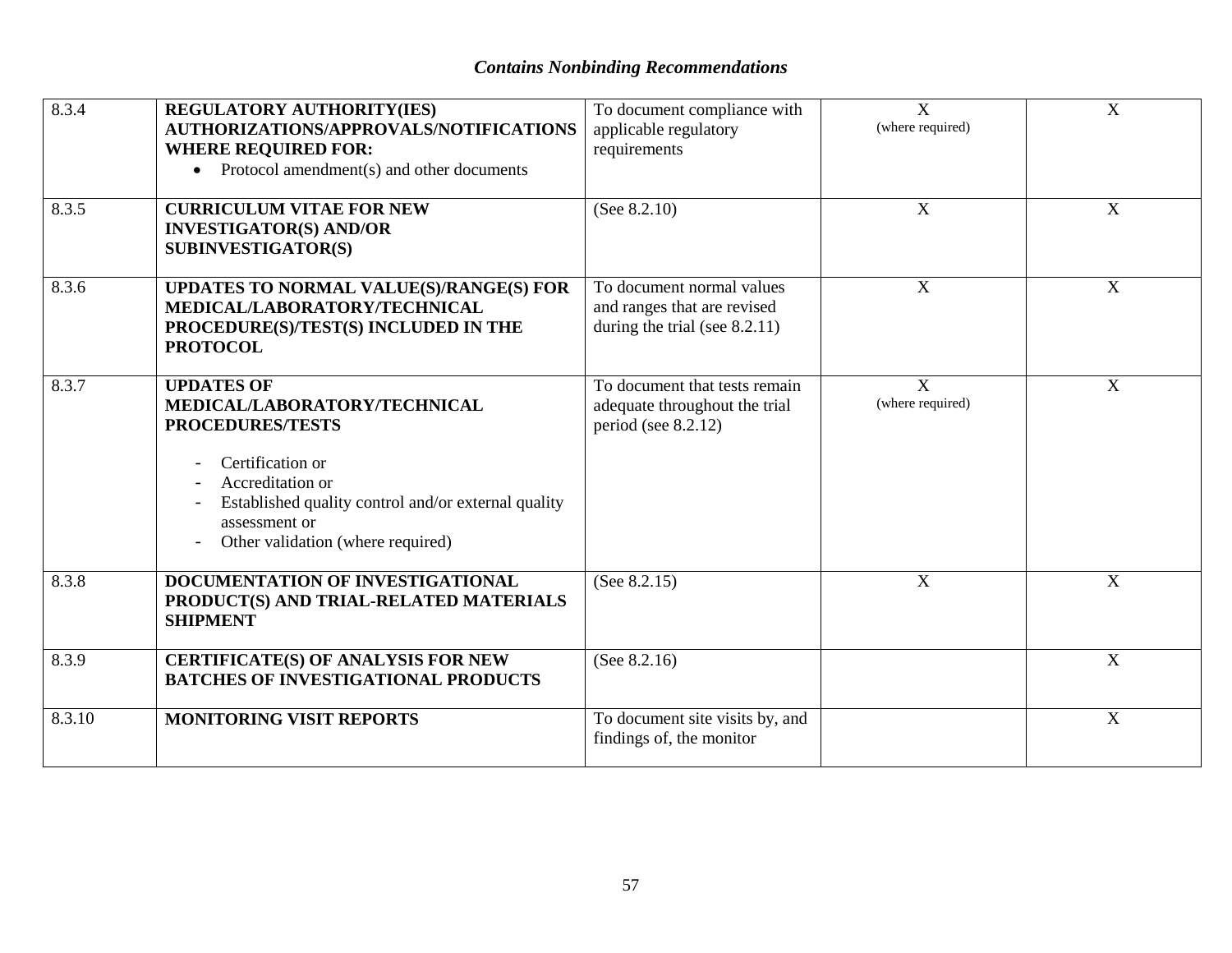| 8.3.11 | RELEVANT COMMUNICATIONS OTHER THAN<br><b>SITE VISITS</b><br>Letters<br>Meeting notes<br>Notes of telephone calls      | To document any agreements<br>or significant discussions<br>regarding trial administration,<br>protocol violations, trial<br>conduct, adverse event (AE)<br>reporting                                           | $\overline{X}$           | $\overline{X}$                 |
|--------|-----------------------------------------------------------------------------------------------------------------------|-----------------------------------------------------------------------------------------------------------------------------------------------------------------------------------------------------------------|--------------------------|--------------------------------|
| 8.3.12 | <b>SIGNED INFORMED CONSENT FORMS</b>                                                                                  | To document that consent is<br>obtained in accordance with<br>GCP and protocol and dated<br>prior to participation of each<br>subject in trial. Also to<br>document direct access<br>permission (see 8.2.3)     | $\overline{X}$           |                                |
| 8.3.13 | <b>SOURCE DOCUMENTS</b>                                                                                               | To document the existence of<br>the subject and substantiate<br>integrity of trial data collected.<br>To include original documents<br>related to the trial, to medical<br>treatment, and history of<br>subject | $\overline{X}$           |                                |
| 8.3.14 | SIGNED, DATED, AND COMPLETED CASE<br><b>REPORT FORMS (CRF)</b>                                                        | To document that the<br>investigator or authorized<br>member of the investigator's<br>staff confirms the observations<br>recorded                                                                               | X<br>(copy)              | $\boldsymbol{X}$<br>(original) |
| 8.3.15 | DOCUMENTATION OF CRF CORRECTIONS                                                                                      | To document all<br>changes/additions or<br>corrections made to CRF after<br>initial data were recorded                                                                                                          | $\overline{X}$<br>(copy) | $\overline{X}$<br>(original)   |
| 8.3.16 | NOTIFICATION BY ORIGINATING<br><b>INVESTIGATOR TO SPONSOR OF SERIOUS</b><br><b>ADVERSE EVENTS AND RELATED REPORTS</b> | Notification by originating<br>investigator to sponsor of<br>serious adverse events and<br>related reports in accordance                                                                                        | $\overline{X}$           | $\mathbf X$                    |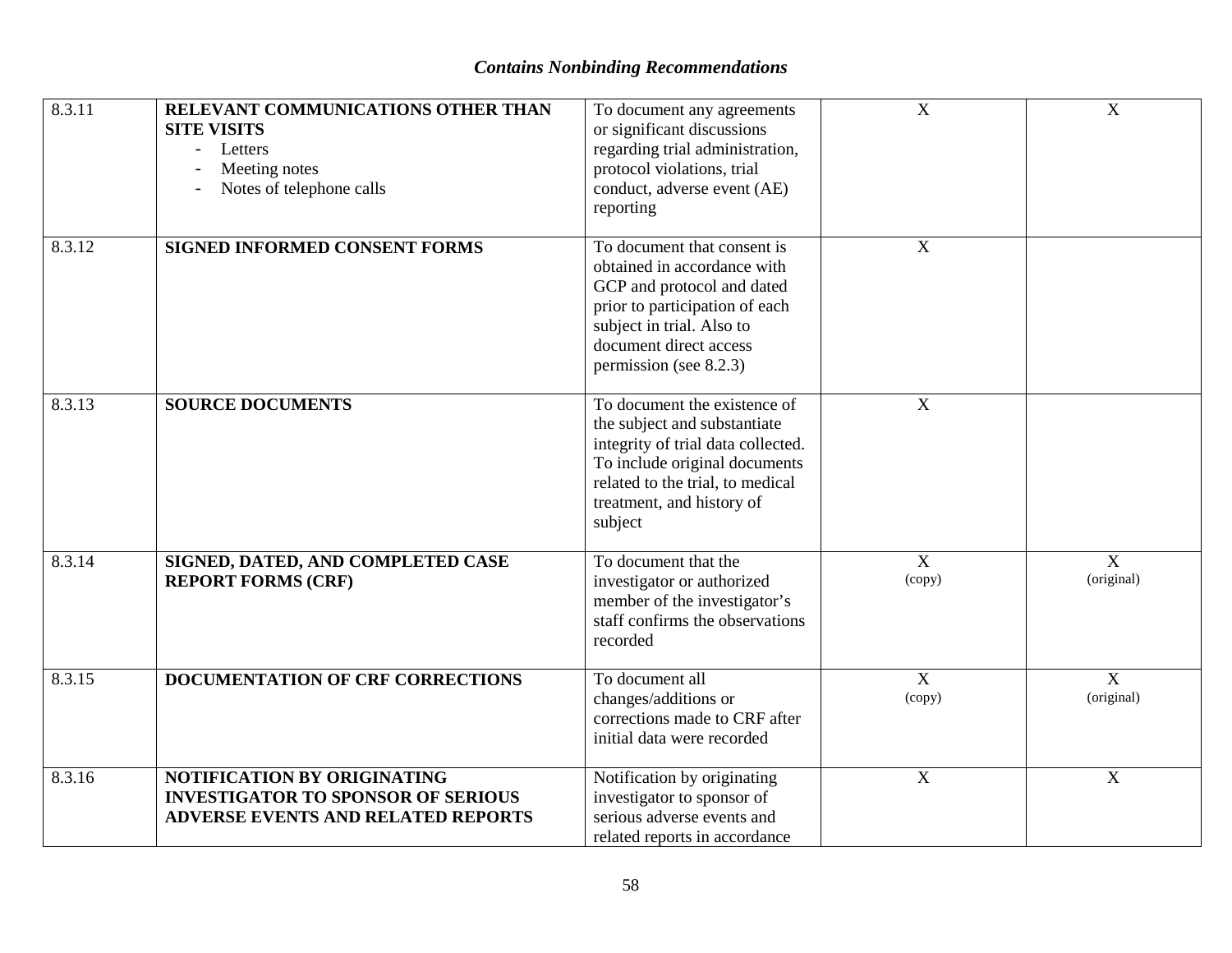|        |                                                                                                                                                                                                                                | with 4.11                                                                                                                                                                                                                                                                                 |                       |                           |
|--------|--------------------------------------------------------------------------------------------------------------------------------------------------------------------------------------------------------------------------------|-------------------------------------------------------------------------------------------------------------------------------------------------------------------------------------------------------------------------------------------------------------------------------------------|-----------------------|---------------------------|
| 8.3.17 | NOTIFICATION BY SPONSOR AND/OR<br><b>INVESTIGATOR, WHERE APPLICABLE, TO</b><br>REGULATORY AUTHORITY(IES) AND<br>IRB(S)/IEC(S) OF UNEXPECTED SERIOUS<br><b>ADVERSE DRUG REACTIONS AND OF OTHER</b><br><b>SAFETY INFORMATION</b> | Notification by sponsor and/or<br>investigator, where applicable,<br>to regulatory authorities and<br>$IRB(s)/IEC(s)$ of unexpected<br>serious adverse drug reactions<br>in accordance with 5.17 and<br>4.11.1 and of other safety<br>information in accordance with<br>5.16.2 and 4.11.2 | X<br>(where required) | $\boldsymbol{\mathrm{X}}$ |
| 8.3.18 | <b>NOTIFICATION BY SPONSOR TO</b><br><b>INVESTIGATORS OF SAFETY INFORMATION</b>                                                                                                                                                | Notification by sponsor to<br>investigators of safety<br>information in accordance with<br>5.16.2                                                                                                                                                                                         | $\mathbf X$           | $\boldsymbol{\mathrm{X}}$ |
| 8.3.19 | <b>INTERIM OR ANNUAL REPORTS TO IRB/IEC AND</b><br><b>AUTHORITY(IES)</b>                                                                                                                                                       | Interim or annual reports<br>provided to IRB/IEC in<br>accordance with 4.10 and to<br>authority(ies) in accordance<br>with 5.17.3                                                                                                                                                         | $\boldsymbol{X}$      | X<br>(where required)     |
| 8.3.20 | <b>SUBJECT SCREENING LOG</b>                                                                                                                                                                                                   | To document identification of<br>subjects who entered pre-trial<br>screening                                                                                                                                                                                                              | X                     | X<br>(where required)     |
| 8.3.21 | <b>SUBJECT IDENTIFICATION CODE LIST</b>                                                                                                                                                                                        | To document that<br>investigator/institution keeps a<br>confidential list of names of all<br>subjects allocated to trial<br>numbers on enrolling in the<br>trial. Allows<br>investigator/institution to reveal<br>identity of any subject                                                 | $\overline{X}$        |                           |
| 8.3.22 | <b>SUBJECT ENROLMENT LOG</b>                                                                                                                                                                                                   | To document chronological<br>enrolment of subjects by trial                                                                                                                                                                                                                               | $\boldsymbol{X}$      |                           |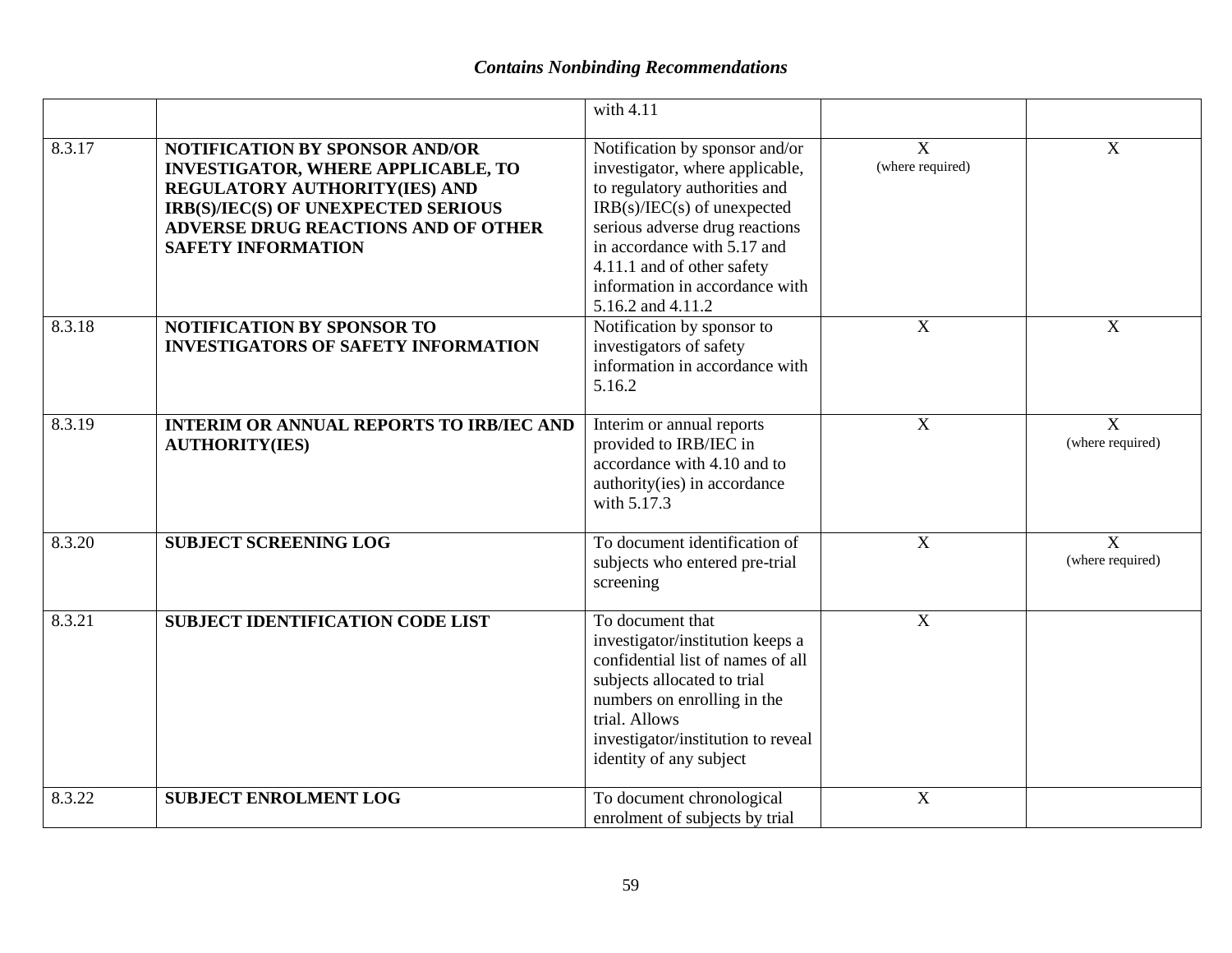|        |                                                                         | number                                                                                                            |   |   |
|--------|-------------------------------------------------------------------------|-------------------------------------------------------------------------------------------------------------------|---|---|
| 8.3.23 | <b>INVESTIGATION PRODUCTS ACCOUNTABILITY</b><br><b>AT THE SITE</b>      | To document that<br>investigational product(s) have<br>been used according to the<br>protocol                     | X | X |
| 8.3.24 | <b>SIGNATURE SHEET</b>                                                  | To document signatures and<br>initials of all persons<br>authorized to make entries<br>and/or corrections on CRFs | X | X |
| 8.3.25 | <b>RECORD OF RETAINED BODY FLUIDS/TISSUE</b><br><b>SAMPLES (IF ANY)</b> | To document location and<br>identification of retained<br>samples if assays need to be<br>repeated                | X | X |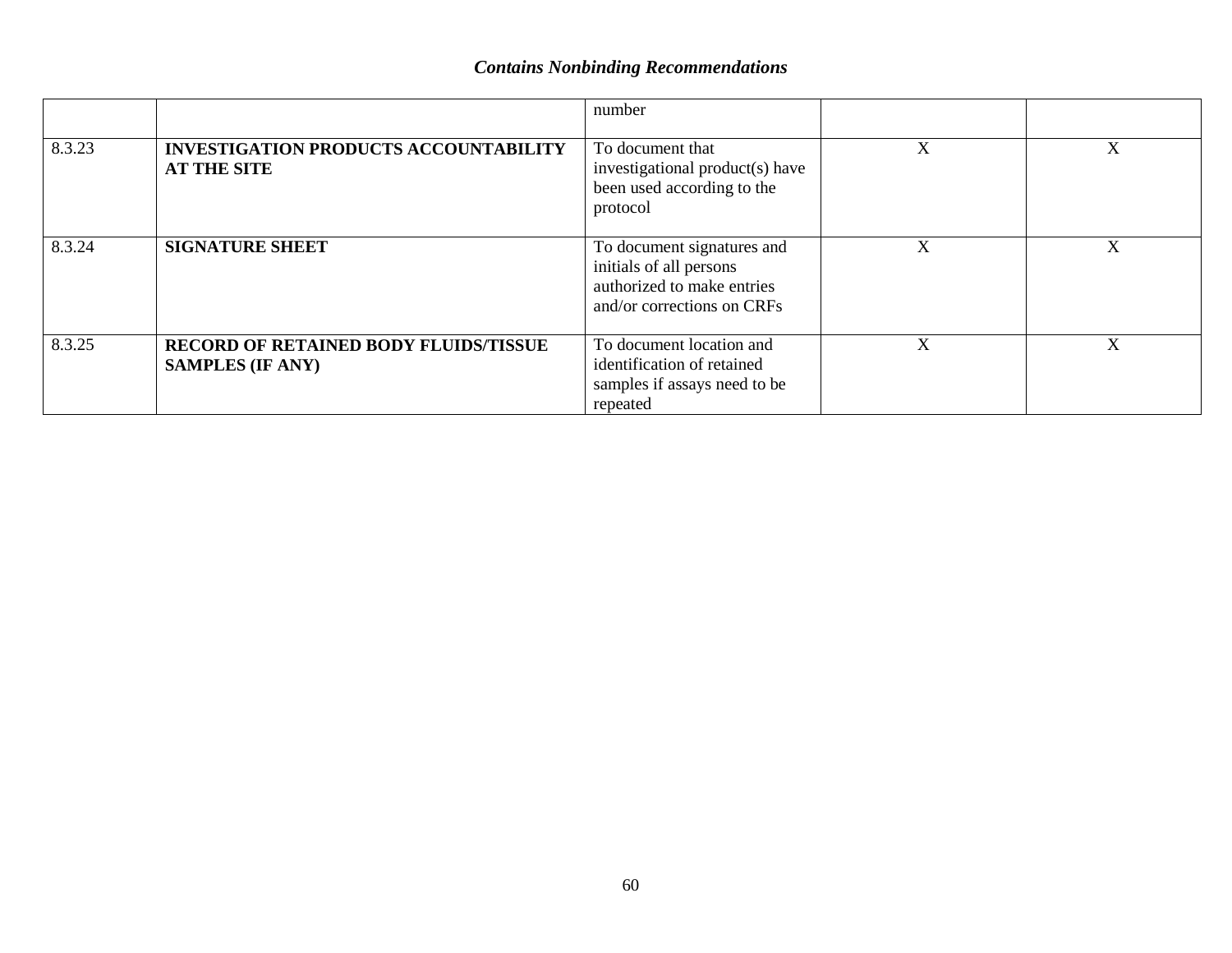#### **8.4 After Completion or Termination of the Trial**

After completion or termination of the trial, all of the documents identified in Sections 8.2 and 8.3 should be in the file together with the following

<span id="page-66-0"></span>

|       | <b>Title of Document</b>                                                        | <b>Purpose</b>                                                                                                                                                                                                                                                                  | <b>Located in Files of</b>             |                |
|-------|---------------------------------------------------------------------------------|---------------------------------------------------------------------------------------------------------------------------------------------------------------------------------------------------------------------------------------------------------------------------------|----------------------------------------|----------------|
|       |                                                                                 |                                                                                                                                                                                                                                                                                 | <b>Investigator/Institution</b>        | <b>Sponsor</b> |
| 8.4.1 | <b>INVESTIGATIONAL PRODUCT(S)</b><br><b>ACCOUNTABILITY AT SITE</b>              | To document that the<br>investigational product(s) have<br>been used according to the<br>protocol. To document the final<br>accounting of investigational<br>product(s) received at the site,<br>dispensed to subjects, returned<br>by the subjects, and returned to<br>sponsor | X                                      | X              |
| 8.4.2 | <b>DOCUMENTATION OF</b><br><b>INVESTIGATIONAL PRODUCT</b><br><b>DESTRUCTION</b> | To document destruction of<br>unused investigational products<br>by sponsor or at site                                                                                                                                                                                          | $\mathbf{X}$<br>(if destroyed at site) | X              |
| 8.4.3 | <b>COMPLETED SUBJECT</b><br><b>IDENTIFICATION CODE LIST</b>                     | To permit identification of all<br>subjects enrolled in the trial in<br>case follow-up is required. List<br>should be kept in a confidential<br>manner and for agreed upon time                                                                                                 | $\mathbf X$                            |                |
| 8.4.4 | <b>AUDIT CERTIFICATE</b> (if available)                                         | To document that audit was<br>performed                                                                                                                                                                                                                                         |                                        | X              |
| 8.4.5 | <b>FINAL TRIAL CLOSE-OUT</b><br><b>MONITORING REPORT</b>                        | To document that all activities<br>required for trial close-out are<br>completed, and copies of<br>essential documents are held in<br>the appropriate files                                                                                                                     |                                        | $\overline{X}$ |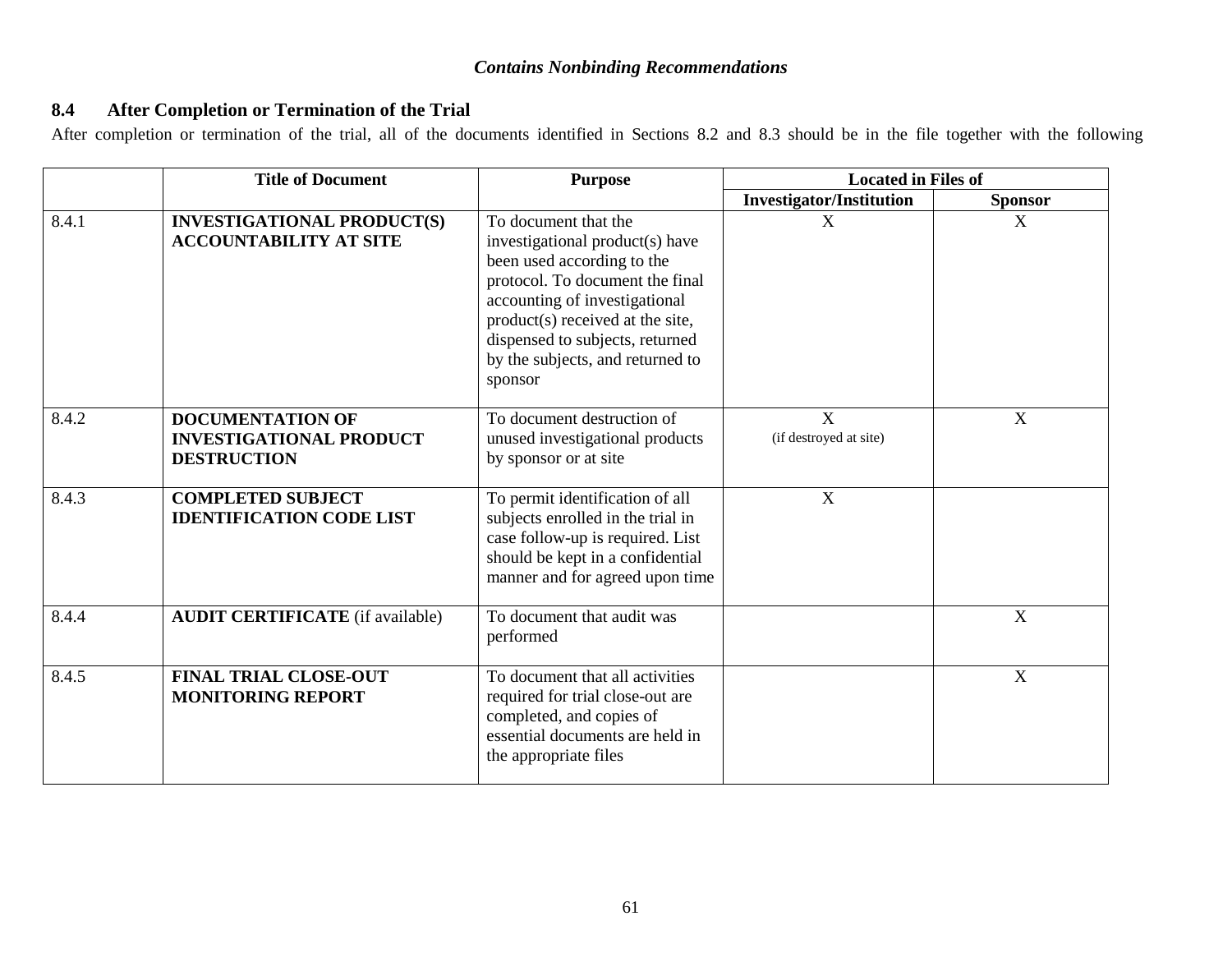| 8.4.6 | <b>TREATMENT ALLOCATION AND</b><br><b>DECODING DOCUMENTATION</b>                                                                      | Returned to sponsor to document<br>any decoding that may have<br>occurred |                 | Х |
|-------|---------------------------------------------------------------------------------------------------------------------------------------|---------------------------------------------------------------------------|-----------------|---|
| 8.4.7 | <b>FINAL REPORT BY INVESTIGATOR</b><br>TO IRB/IEC WHERE REQUIRED,<br>AND WHERE APPLICABLE, TO THE<br><b>REGULATORY AUTHORITY(IES)</b> | To document completion of the<br>trial                                    |                 |   |
| 8.4.8 | <b>CLINICAL STUDY REPORT</b>                                                                                                          | To document results and<br>interpretation of trial                        | (if applicable) |   |